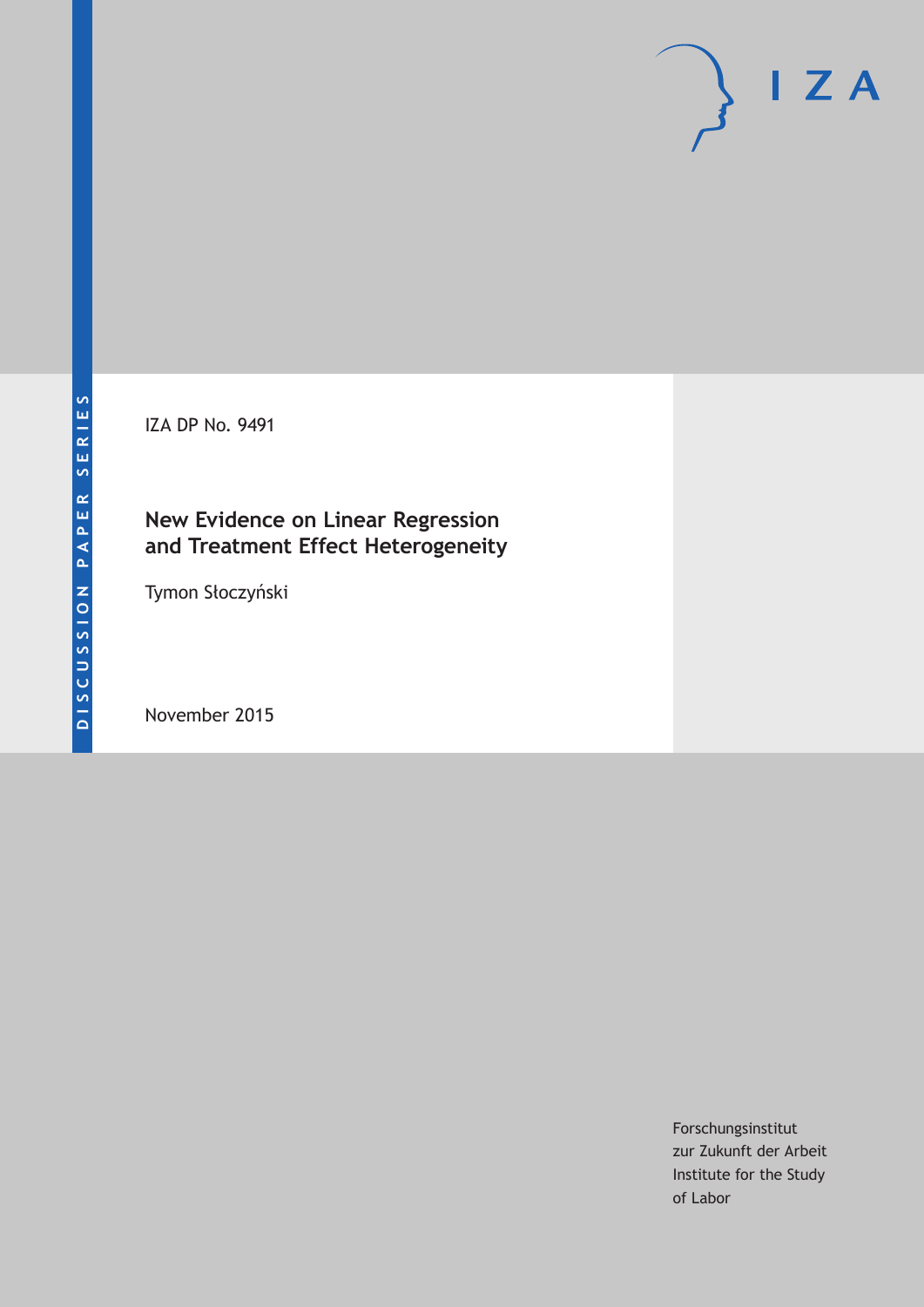# **New Evidence on Linear Regression and Treatment Effect Heterogeneity**

**Tymon Słoczyński** 

*Warsaw School of Economics and IZA* 

Discussion Paper No. 9491 November 2015

IZA

P.O. Box 7240 53072 Bonn Germany

Phone: +49-228-3894-0 Fax: +49-228-3894-180 E-mail: iza@iza.org

Any opinions expressed here are those of the author(s) and not those of IZA. Research published in this series may include views on policy, but the institute itself takes no institutional policy positions. The IZA research network is committed to the IZA Guiding Principles of Research Integrity.

The Institute for the Study of Labor (IZA) in Bonn is a local and virtual international research center and a place of communication between science, politics and business. IZA is an independent nonprofit organization supported by Deutsche Post Foundation. The center is associated with the University of Bonn and offers a stimulating research environment through its international network, workshops and conferences, data service, project support, research visits and doctoral program. IZA engages in (i) original and internationally competitive research in all fields of labor economics, (ii) development of policy concepts, and (iii) dissemination of research results and concepts to the interested public.

IZA Discussion Papers often represent preliminary work and are circulated to encourage discussion. Citation of such a paper should account for its provisional character. A revised version may be available directly from the author.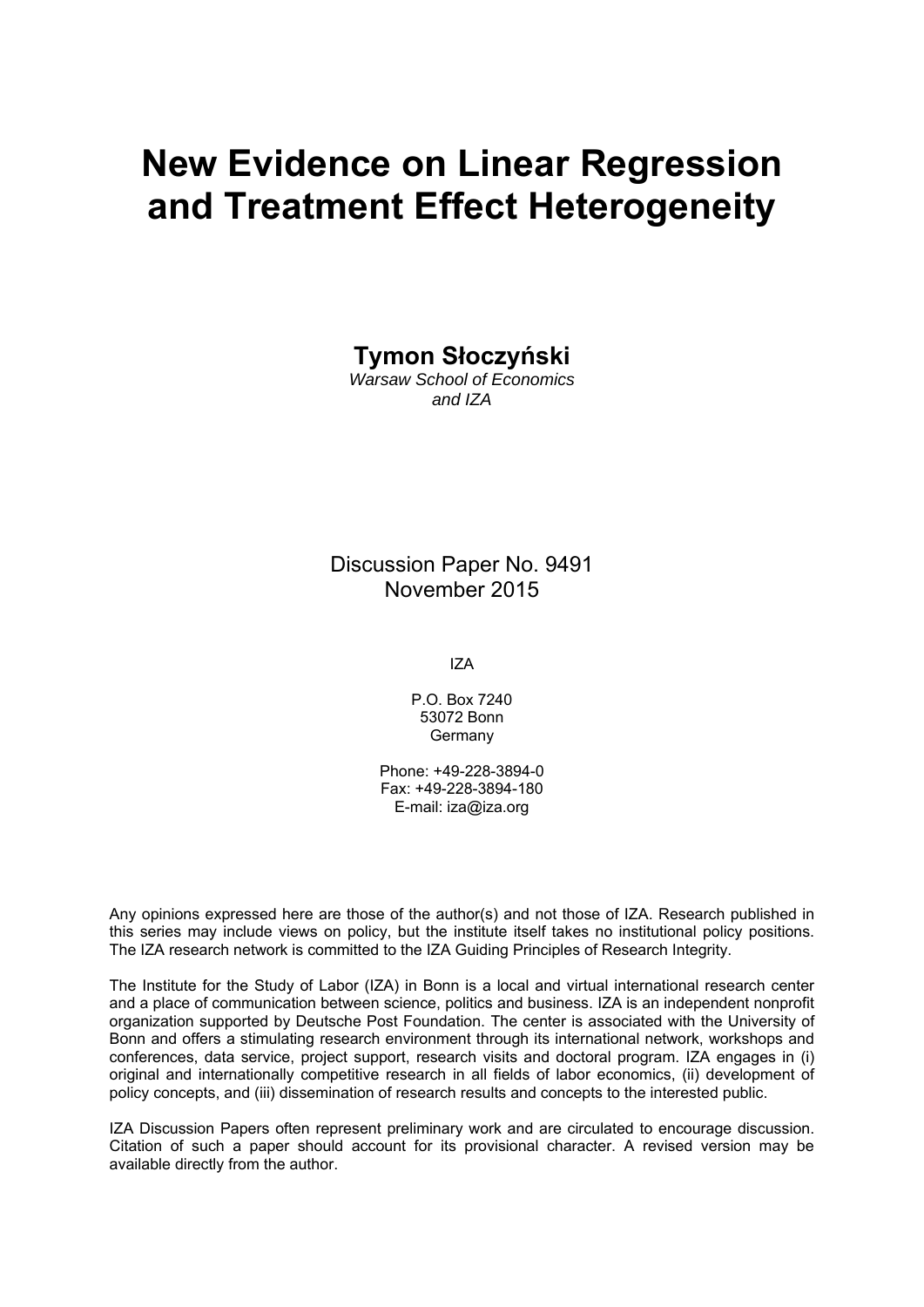IZA Discussion Paper No. 9491 November 2015

# **ABSTRACT**

## **New Evidence on Linear Regression and Treatment Effect Heterogeneity\***

It is standard practice in applied work to rely on linear least squares regression to estimate the effect of a binary variable ("treatment") on some outcome of interest. In this paper I study the interpretation of the regression estimand when treatment effects are in fact heterogeneous. I show that the coefficient on treatment is identical to the outcome of the following three-step procedure: first, calculate the linear projection of treatment on the vector of other covariates ("propensity score"); second, calculate average partial effects for both groups of interest ("treated" and "controls") from a regression of outcome on treatment, the propensity score, and their interaction; third, calculate a weighted average of these two effects, with weights being *inversely related* to the unconditional probability that a unit belongs to a given group. Each of these steps is potentially problematic, but this last property – the reliance on implicit weights which are inversely related to the proportion of each group – can have particularly severe consequences for applied work. To illustrate the importance of this result, I perform Monte Carlo simulations as well as replicate two applied papers: Berger, Easterly, Nunn and Satyanath (2013) on the effects of successful CIA interventions during the Cold War on imports from the US; and Martinez-Bravo (2014) on the effects of appointed officials on village-level electoral results in Indonesia. In both cases some of the conclusions change dramatically after allowing for heterogeneity in effects.

JEL Classification: C21, C52, D72, F14, O17

Keywords: heterogeneity, linear regression, ordinary least squares, propensity score, treatment effects

Corresponding author:

 $\overline{a}$ 

Tymon Słoczyński Department of Economics I Warsaw School of Economics ul. Madalinskiego 6/8 p. 228 02-513 Warszawa Poland E-mail: tymon.sloczynski@gmail.com

<sup>\*</sup> This paper has benefited from many comments and discussions with Jeffrey Wooldridge, for which I am deeply grateful. I also thank Alberto Abadie, Joshua Angrist, Marco Caliendo, Todd Elder, Alfonso Flores-Lagunes, Keisuke Hirano, Macartan Humphreys, Guido Imbens, Krzysztof Karbownik, Patrick Kline, Paweł Królikowski, Nicholas Longford, Łukasz Marć, Michał Myck, Gary Solon, Michela Tincani, Joanna Tyrowicz, Rudolf Winter-Ebmer, and seminar and conference participants at many institutions for useful comments and discussions. I acknowledge financial support from the National Science Centre (grant DEC-2012/05/N/HS4/00395), the Foundation for Polish Science (a START scholarship), and the "Weź stypendium–dla rozwoju" scholarship program.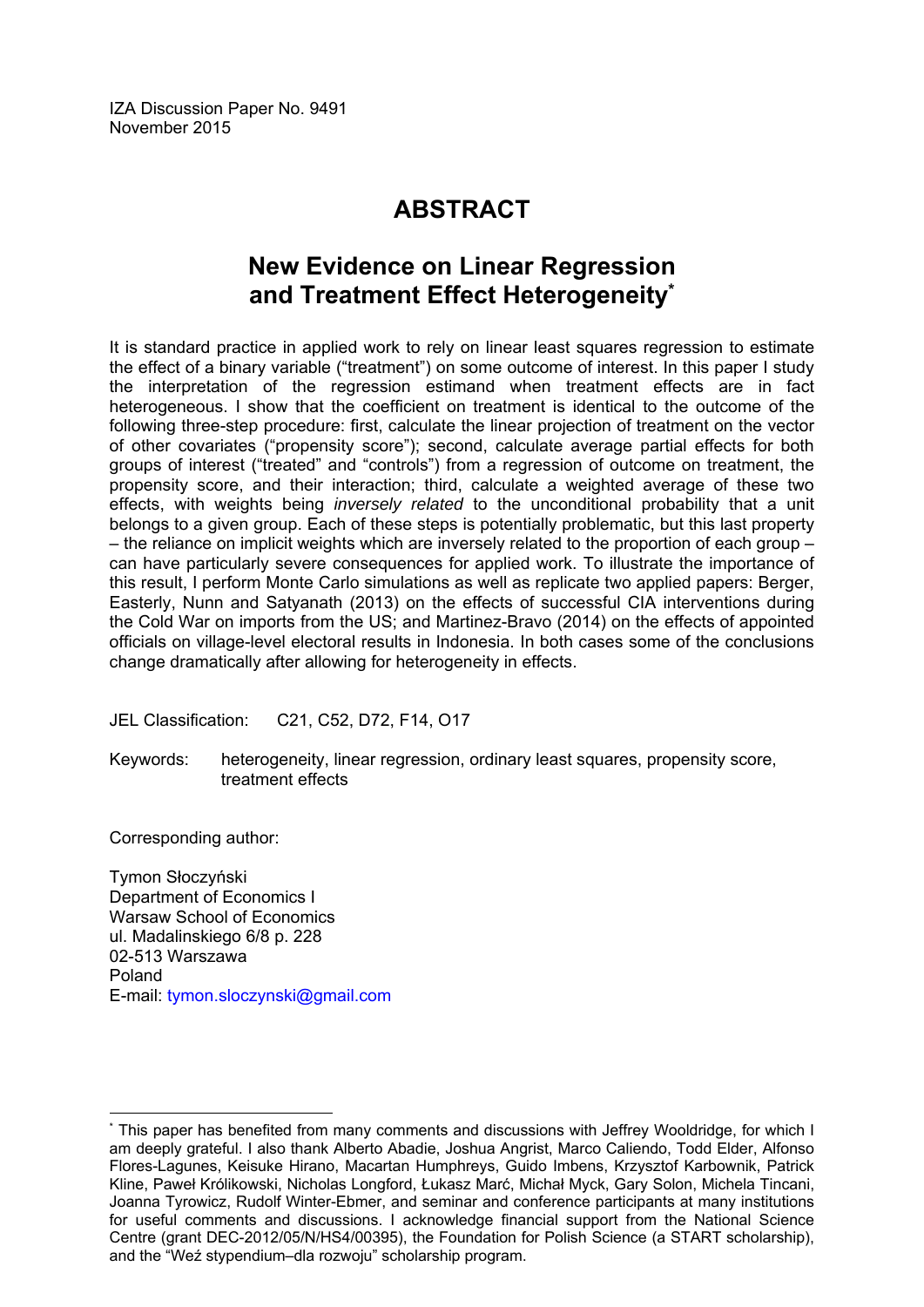#### **1 Introduction**

Many applied researchers study the effect of a binary variable ("treatment") on the expected value of some outcome of interest, holding fixed a vector of other covariates. As noted by [Imbens](#page-41-0) [\(2015\)](#page-41-0), despite the availability of a large number of semi- and nonparametric estimators for average treatment effects, applied researchers typically continue to use conventional regression methods. In particular, it is standard practice in applied work to use ordinary least squares (OLS) to estimate

<span id="page-3-1"></span>
$$
y_i = \alpha + \tau d_i + X_i \beta + \varepsilon_i, \tag{1}
$$

where *y* denotes the outcome, *d* denotes the binary variable of interest, and *X* denotes the row vector of other covariates (control variables); *τ*ˆ is then usually interpreted as the average treatment effect (ATE). This simple estimation strategy is used in a large number of applied papers in leading economics journals, as well as in other disciplines.<sup>[1](#page-3-0)</sup>

The great appeal of linear least squares regression comes from its simplicity. At the same time, however, a large body of evidence demonstrates the empirical importance of heterogeneity in effects (see, *e.g.*, [Heckman, 2001;](#page-41-1) [Bitler, Gelbach and Hoynes, 2006,](#page-39-0) [2008\)](#page-39-1) which is explicitly ruled out by the model in  $(1)$ . In this paper, therefore, I study the interpretation of the least squares estimand in the homogeneous linear model when treatment effects are in fact heterogeneous. I derive a new theoretical result which demonstrates that  $\hat{\tau}$  is identical to the outcome of the following three-step procedure: in the first step, calculate the linear projection of *d* on *X*, *i.e.* the "propensity score" from the linear probability model; in the second step, regress *y* on *d*, the propensity score, and their interaction—and calculate average partial effects from this model for both groups of interest ("treated" and "controls"); in the third step, calculate a weighted average of these two effects—with weights being *inversely related* to the unconditional probability that a unit belongs to a given group. In consequence, when the proportion of one group *increases*, the weight on the effect on this group *decreases*. The limit of the regression estimand, as the proportion of treated units approaches unity, is the average treatment effect on the controls. I also establish conditions under which linear regression recovers

<span id="page-3-2"></span>
$$
\tau = P(d = 1) \cdot \tau_{ATC} + P(d = 0) \cdot \tau_{ATT}
$$
\n(2)

<span id="page-3-0"></span><sup>1</sup>See, *e.g.*, [Black, Smith, Berger and Noel](#page-39-2) [\(2003\)](#page-39-2), [Fryer and Levitt](#page-41-2) [\(2004\)](#page-41-2), [Gittleman and Wolff](#page-41-3) [\(2004\)](#page-41-3), [Almond, Chay and Lee](#page-39-3) [\(2005\)](#page-39-3), [Elder, Goddeeris and Haider](#page-40-0) [\(2010\)](#page-40-0), [Fryer and Greenstone](#page-40-1) [\(2010\)](#page-40-1), [Fryer and](#page-41-4) [Levitt](#page-41-4) [\(2010\)](#page-41-4), [Lang and Manove](#page-42-0) [\(2011\)](#page-42-0), [Alesina, Giuliano and Nunn](#page-39-4) [\(2013\)](#page-39-4), [Berger, Easterly, Nunn and](#page-39-5) [Satyanath](#page-39-5) [\(2013\)](#page-39-5), [Bond and Lang](#page-40-2) [\(2013\)](#page-40-2), [Rothstein and Wozny](#page-42-1) [\(2013\)](#page-42-1), and [Martinez-Bravo](#page-42-2) [\(2014\)](#page-42-2).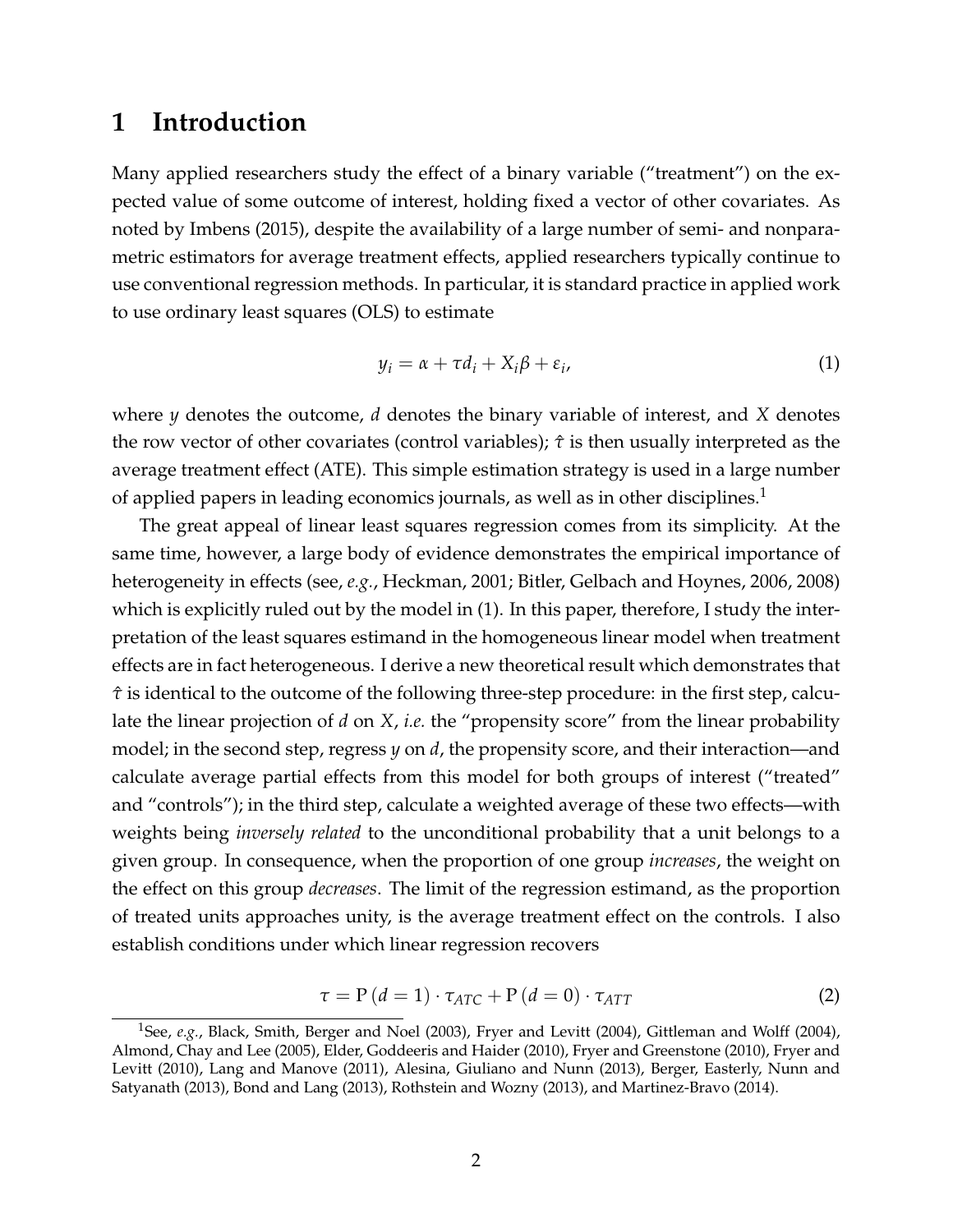instead of

<span id="page-4-0"></span>
$$
\tau_{ATE} = P(d = 1) \cdot \tau_{ATT} + P(d = 0) \cdot \tau_{ATC}, \tag{3}
$$

where  $\tau_{ATE}$  denotes the average treatment effect,  $\tau_{ATT}$  denotes the average treatment effect on the treated, and  $\tau_{ATC}$  denotes the average treatment effect on the controls; also,  $P(d = 1)$  and  $P(d = 0)$  denote population proportions of treated and control units, respectively. As a consequence of the disparity between [\(2\)](#page-3-2) and [\(3\)](#page-4-0), in many empirical applications the linear regression estimates might not be close to any of the average treatment effects of interest.

This paper therefore contributes to a growing field of research in econometrics which studies the interpretation of various estimation methods when their underlying assumption of homogeneity in effects is violated. See, *e.g.*, [Wooldridge](#page-43-0) [\(2005\)](#page-43-0), [Løken, Mogstad](#page-42-3) [and Wiswall](#page-42-3) [\(2012\)](#page-42-3), Chernozhukov, Fernández-Val, Hahn and Newey [\(2013\)](#page-40-3), [Imai and](#page-41-5) [Kim](#page-41-5) [\(2013\)](#page-41-5), and Gibbons, Suárez Serrato and Urbancic [\(2014\)](#page-41-6) for studies of fixed effects (FE) methods as well as [Imbens and Angrist](#page-41-7) [\(1994\)](#page-41-7), [Angrist, Graddy and Imbens](#page-39-6) [\(2000\)](#page-39-6), [Løken](#page-42-3) *et al.* [\(2012\)](#page-42-3), Kolesár [\(2013\)](#page-42-4), and [Dieterle and Snell](#page-40-4) [\(2014\)](#page-40-4) for studies of instrumental variables (IV) estimators.<sup>[2](#page-4-1)</sup> Also, the interpretation of the coefficient on a binary variable in linear least squares regression is studied by [Angrist](#page-39-7) [\(1998\)](#page-39-7) and [Humphreys](#page-41-8) [\(2009\)](#page-41-8), and both of these papers consider a saturated model for covariates, *i.e.* the estimating equation includes a binary variable for each combination of covariate values ("stratum"). $^3$  $^3$  In this restricted setting, [Angrist](#page-39-7) [\(1998\)](#page-39-7) demonstrates that the weights underlying linear regression are proportional to the variance of treatment in each stratum. $4$  [Humphreys](#page-41-8) [\(2009\)](#page-41-8) extends this result and shows that the linear regression estimand is bounded by both group-specific average treatment effects whenever treatment assignment probabilities are monotonic in stratum-specific effects. In this paper I complement these previous results by relaxing the saturated model restriction and still deriving a closed-form expression for the regression estimand—in terms of group-specific average treatment effects (*τATT* and *τATC*). This formulation is very attractive because each regression estimate can now be expressed as a weighted average of two estimates of *τATT* and *τATC*. Moreover, the weights

<span id="page-4-1"></span><sup>&</sup>lt;sup>2</sup>This literature is also related to [Heckman and Vytlacil](#page-41-9) [\(2005\)](#page-41-9), [Heckman, Urzua and Vytlacil](#page-41-10) [\(2006\)](#page-41-10), and [Heckman and Vytlacil](#page-41-11) [\(2007\)](#page-41-11) who provide an interpretation of various estimators, *conditional on X*, as weighted averages of marginal treatment effects.

<span id="page-4-2"></span> $3A$ lso, the interpretation of the coefficient on a continuous variable in linear regression is studied by [Yitzhaki](#page-43-1) [\(1996\)](#page-43-1), [Deaton](#page-40-5) [\(1997\)](#page-40-5), [Angrist and Krueger](#page-39-8) [\(1999\)](#page-39-8), [Løken](#page-42-3) *et al.* [\(2012\)](#page-42-3), and [Solon, Haider and](#page-43-2) [Wooldridge](#page-43-2) [\(2015\)](#page-43-2).

<span id="page-4-3"></span><sup>&</sup>lt;sup>4</sup>A similar result for nonsaturated models is derived by [Rhodes](#page-42-5) [\(2010\)](#page-42-5) and [Aronow and Samii](#page-39-9) [\(2015\)](#page-39-9). In both of these papers the regression estimand is interpreted as a weighted average of individual-level treatment effects. In this paper I provide an alternative formulation, in which this estimand is interpreted as a weighted average of group-specific average treatment effects (*τATT* and *τATC*).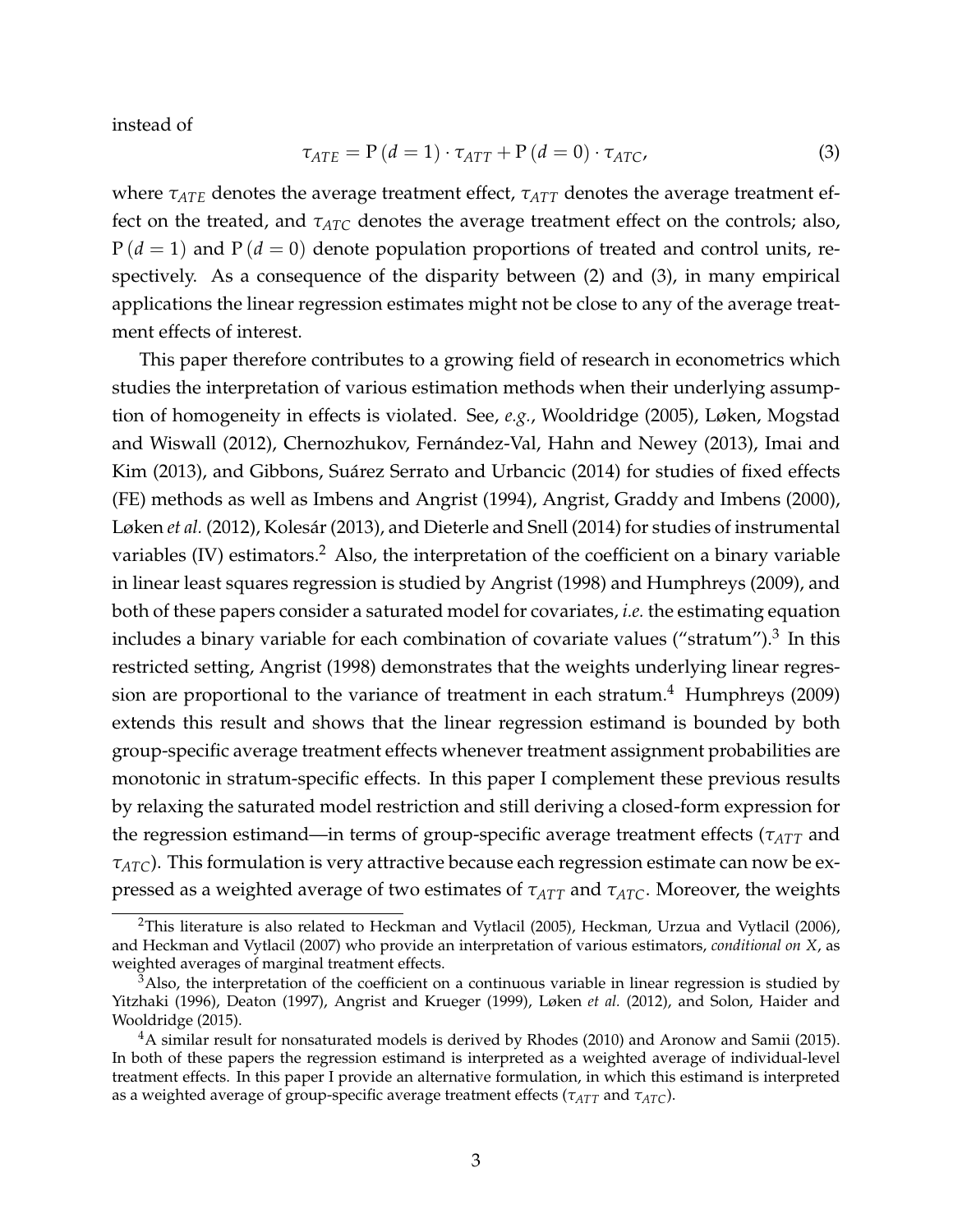are also easily computed—and they are always nonnegative and sum to one.

To illustrate the importance of this result, I perform Monte Carlo simulations and replicate two influential applied papers: [Berger](#page-39-5) *et al.* [\(2013\)](#page-39-5) and [Martinez-Bravo](#page-42-2) [\(2014\)](#page-42-2). Both of these papers study the effect of a binary variable (US interventions in foreign countries and whether the local officials are appointed or elected, respectively) on the expected value of some outcome of interest, and both rely on a model with homogeneous effects which is estimated using OLS. [Berger](#page-39-5) *et al.* [\(2013\)](#page-39-5) conclude that CIA interventions during the Cold War led to a dramatic increase in imports from the US, without affecting exports to the US, aggregate imports, and aggregate exports. However, when I present the implied estimates of the average effect of CIA interventions on intervened countries and nonintervened countries, it becomes clear that this conclusion is driven by the large discrepancy in the effect on nonintervened countries across specifications—while this pa-rameter is arguably of little interest in this application.<sup>[5](#page-5-0)</sup> The implied estimates of the average effect on intervened countries are all significantly positive and remarkably stable across specifications—and suggest that CIA interventions led to an (unbelievably large) increase in all measures of international trade in intervened countries. Surprisingly, when I relax the linear relationship between potential outcomes and the propensity score, and use a matching estimator, these effects often become significantly negative.

My second empirical application concentrates on the effects of appointed village heads on electoral results. In a recent paper, [Martinez-Bravo](#page-42-2) [\(2014\)](#page-42-2) studies the outcome of the first democratic election in Indonesia after the fall of the Soeharto regime. She concludes that Golkar, *i.e.* Soeharto's party, was more likely to win in *kelurahan* villages which had appointed village heads, compared with *desa* villages which had elected village heads. In this paper, however, I document that linear regression provides a very poor approximation to the average effect of appointed officials. Note that *kelurahan* villages constitute a small fraction of this data set, while my theoretical result suggests that linear regression will therefore attach nearly all of the weight to the average effect of appointed officials in these villages, and not in *desa*. This is confirmed in my analysis, and I conclude that the average treatment effect, *i.e.* the average difference in electoral results between similar *kelurahan* and *desa* villages, is not significantly different from zero.

<span id="page-5-0"></span><sup>&</sup>lt;sup>5</sup>Imagine, for example, estimating the effect of CIA interventions in Australia, Canada, and the UK on their imports from the US. Note that the measure of CIA interventions equals one "if the CIA either installed a foreign leader or provided covert support for the regime once in power" [\(Berger](#page-39-5) *et al.*, [2013\)](#page-39-5).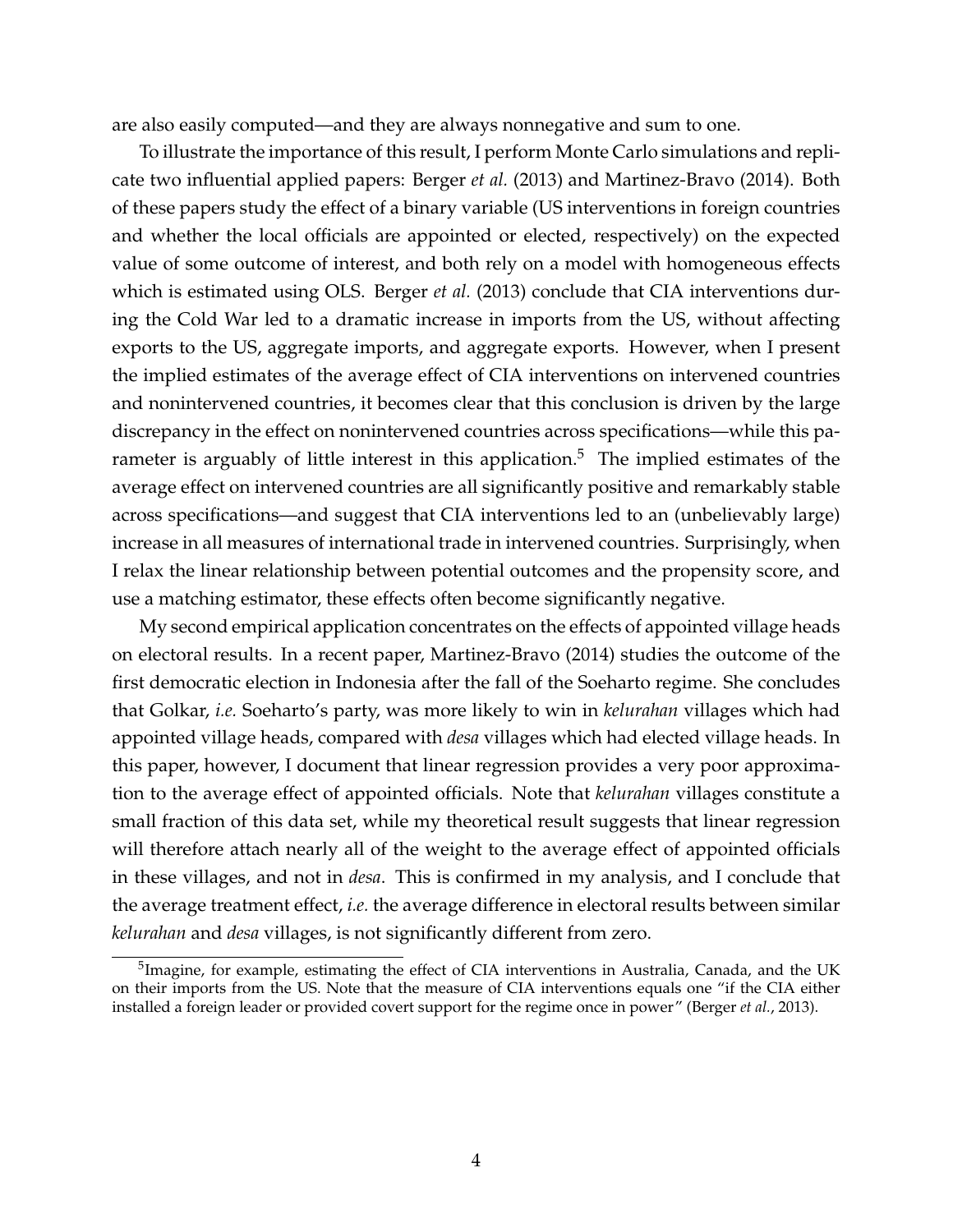#### <span id="page-6-6"></span>**2 Theoretical Results**

As before, let *y* denote the outcome, let *d* denote the binary variable of interest ("treatment"), and let *X* denote the row vector of other covariates. If  $L(\cdot | \cdot)$  denotes the linear projection, this paper is concerned with the interpretation of *τ* in

<span id="page-6-3"></span>
$$
L(y | 1, d, X) = \alpha + \tau d + X\beta,
$$
\n<sup>(4)</sup>

when the population linear model is possibly incorrect. Before giving my main theoretical results, however, I introduce further definitions. In particular, let

$$
\rho = P(d = 1) \tag{5}
$$

denote the unconditional probability of "treatment" and let

<span id="page-6-1"></span>
$$
p(X) = L(d | 1, X) = \alpha_s + X\beta_s \tag{6}
$$

denote the "propensity score" from the linear probability model.<sup>[6](#page-6-0)</sup> Note that  $p(X)$  is the best linear approximation to the true propensity score. It is also helpful to introduce two linear projections of *y* on  $p(X)$ , separately for  $d = 1$  and  $d = 0$ , namely

<span id="page-6-7"></span>
$$
L[y | 1, p(X)] = \alpha_1 + \gamma_1 \cdot p(X)
$$
 if  $d = 1$  (7)

and also

<span id="page-6-2"></span>
$$
L [y | 1, p (X)] = \alpha_0 + \gamma_0 \cdot p (X) \quad \text{if} \quad d = 0.
$$
 (8)

Note that equations [\(6\)](#page-6-1) to [\(8\)](#page-6-2) are definitional. I do not assume that these linear projections correspond to well-specified population models and I do not put any restrictions on the underlying data-generating process. Similarly, I define the average partial effect of *d* as

<span id="page-6-5"></span>
$$
\tau_{APE} = (\alpha_1 - \alpha_0) + (\gamma_1 - \gamma_0) \cdot E[p(X)] \tag{9}
$$

as well as the average partial effect of *d* on group  $j$  ( $j = 0, 1$ ) as

<span id="page-6-4"></span>
$$
\tau_{APE|d=j} = (\alpha_1 - \alpha_0) + (\gamma_1 - \gamma_0) \cdot E[p(X) | d = j]. \tag{10}
$$

<span id="page-6-0"></span> $6N$ ote that this "propensity score" does not need to have any behavioral interpretation. For example, *d* can be an attribute, in the sense of [Holland](#page-41-12) [\(1986\)](#page-41-12), and therefore does not need to constitute a feasible "treatment" in any "ideal experiment" [\(Angrist and Pischke, 2009\)](#page-39-10). Although it might be difficult, for example, to conceptualize the "propensity score" for gender or race, it does not matter for this definition.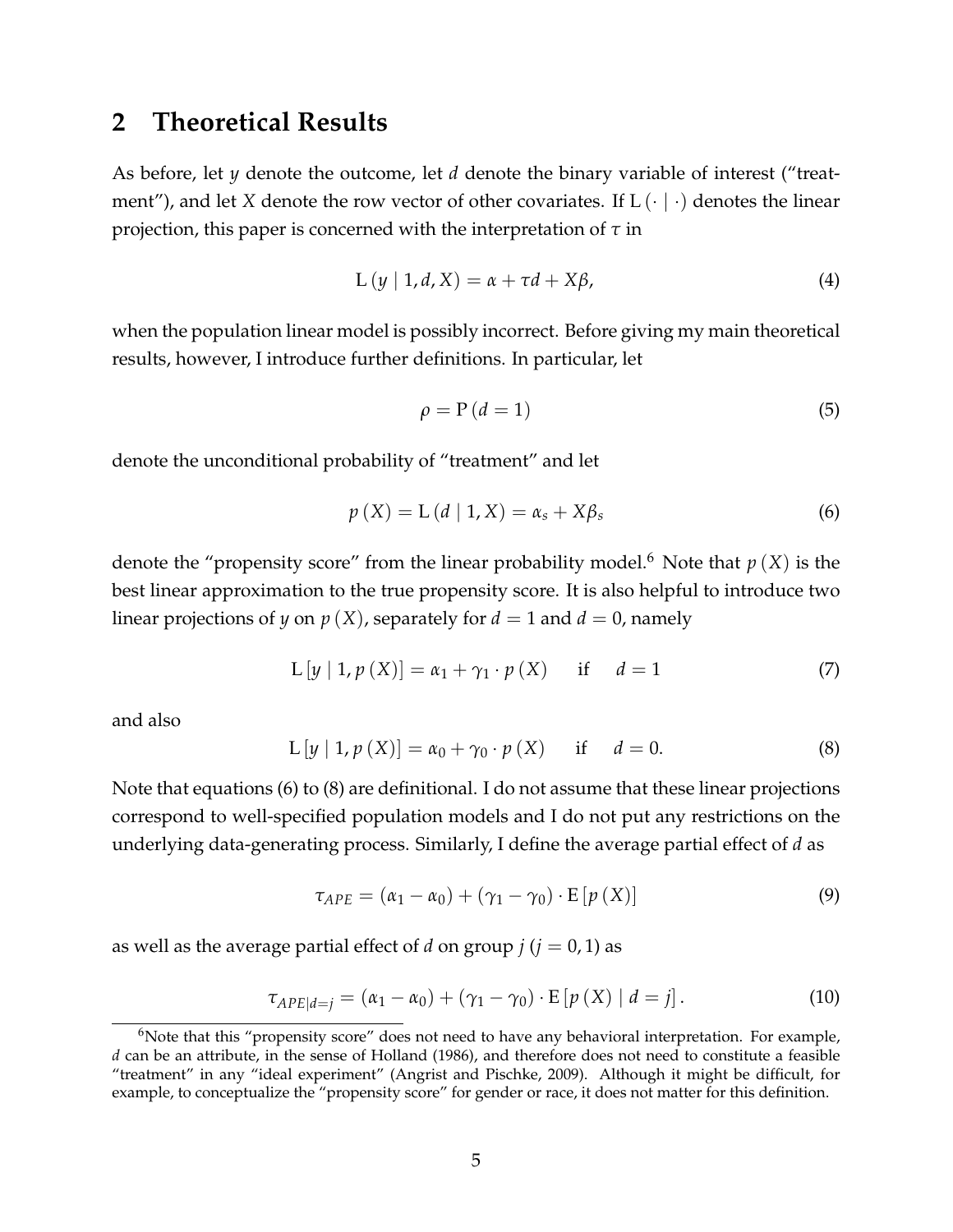If *d* is unconfounded conditional on *X* and there is complete overlap in the conditional distributions of *X* given  $d = 1$  and  $d = 0$ , then the propensity score theorem of [Rosen](#page-42-6)[baum and Rubin](#page-42-6) [\(1983\)](#page-42-6) implies that *τAPE*, *τAPE*|*d*=<sup>1</sup> , and *τAPE*|*d*=<sup>0</sup> have a useful interpretation as the average treatment effect, the average treatment effect on the treated, and the average treatment effect on the controls, respectively. It should be stressed, however, that the main result of this paper (Theorem [1\)](#page-7-0) is more general and does not require unconfoundedness or overlap.

<span id="page-7-0"></span>**Theorem 1 (Decomposition of the Linear Regression Estimand)** *Define τ as in [\(4\)](#page-6-3) and define τAPE*|*d*=<sup>1</sup> *and τAPE*|*d*=<sup>0</sup> *as in [\(10\)](#page-6-4). Let* V (· | ·) *denote the conditional variance. Then,*

$$
\tau = \frac{\rho \cdot V[p(X) | d = 1]}{\rho \cdot V[p(X) | d = 1] + (1 - \rho) \cdot V[p(X) | d = 0]} \cdot \tau_{APE|d = 0}
$$

$$
+ \frac{(1 - \rho) \cdot V[p(X) | d = 0]}{\rho \cdot V[p(X) | d = 1] + (1 - \rho) \cdot V[p(X) | d = 0]} \cdot \tau_{APE|d = 1}.
$$

Theorem [1](#page-7-0) shows that *τ*, the linear regression estimand, can be expressed as a weighted average of  $\tau_{APE|d=1}$  and  $\tau_{APE|d=0}$ , with nonnegative weights which always sum to one.<sup>[7](#page-7-1)</sup> The definition of  $\tau_{APE|d=j}$  makes it clear that the regression estimand is always identical to the outcome of a particular three-step procedure. In the first step, we obtain *p* (*X*), *i.e.* the "propensity score". In applied work, however, it is quite rare to estimate propensity scores using the linear probability model, probably because the estimated probabilities are not ensured to be strictly between zero and one—and therefore it is important to note that linear regression is implicitly based on this procedure. Next, in the second step, we obtain *τAPE*|*d*=<sup>1</sup> and *τAPE*|*d*=<sup>0</sup> from a regression of *y* on *d*, *p* (*X*), and their interaction. Again, similar procedures are rarely used in practice and are generally not recommended, because it is difficult to motivate a linear relationship between potential outcomes and the propensity score (see, *e.g.*, [Imbens and Wooldridge, 2009\)](#page-42-7). According to Theorem [1,](#page-7-0) however, linear regression is implicitly based on this restrictive model. Finally, in the third step, we calculate a weighted average of *τAPE*|*d*=<sup>1</sup> and *τAPE*|*d*=<sup>0</sup> . The weight which is placed by linear regression on  $\tau_{APE|d=1}$  is increasing in V  $[p\left(X\right)\mid d=0]$  and  $1-\rho$  and the weight which is placed on  $\tau_{APE|d=0}$  is increasing in V  $[p(X) | d = 1]$  and  $\rho$ .

At first, this weighting scheme might be seen as surprising: the more units belong to group  $j$  ( $d = j$ ,  $j = 0, 1$ ), the less weight is placed on  $\tau_{APE|d=j}$ , *i.e.* the effect *on this group*. To aid intuition, recall that the linear regression model is based on the assumption

<span id="page-7-1"></span><sup>7</sup>See Appendix [A](#page-27-0) for the proof of Theorem [1.](#page-7-0)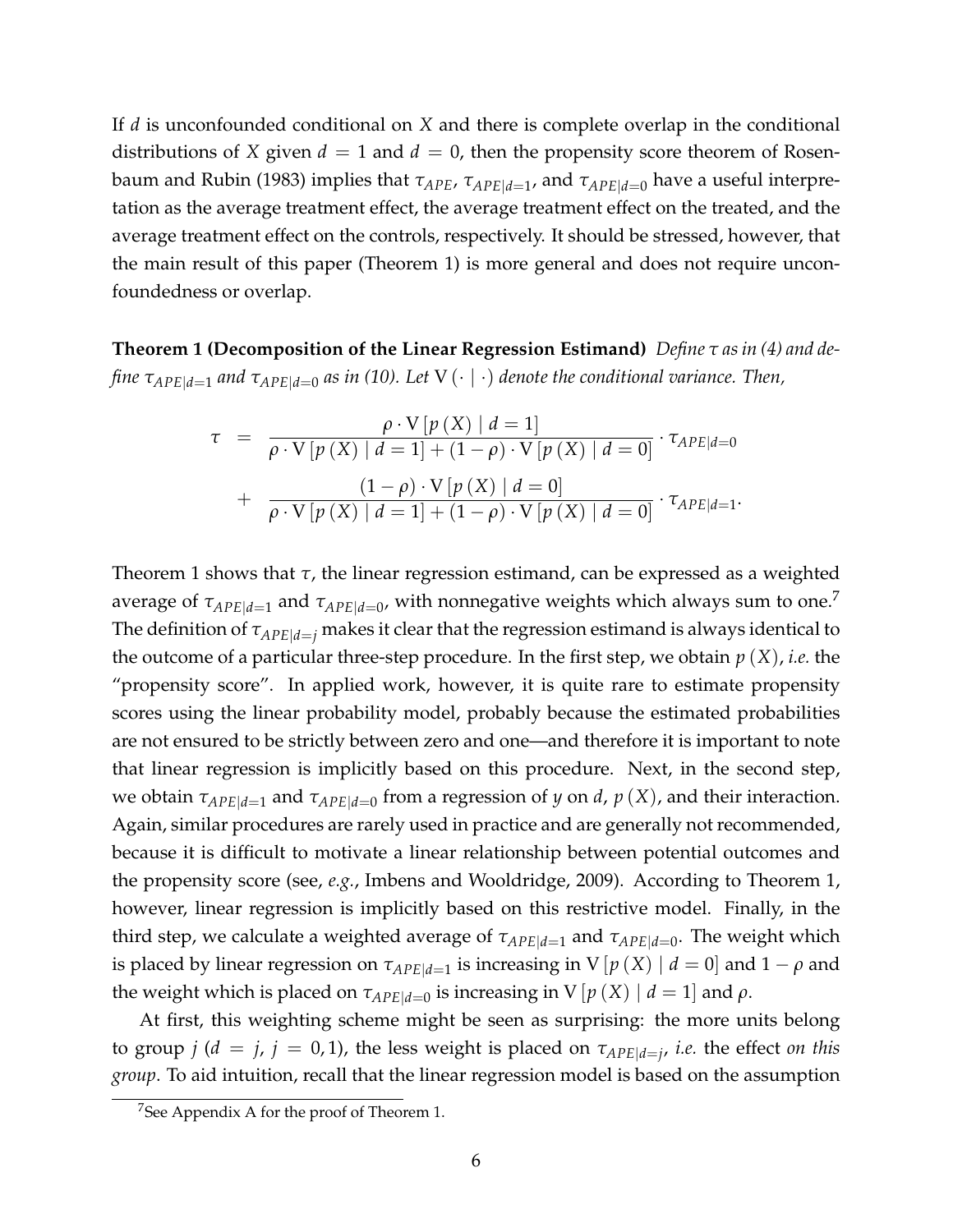of homogeneity in effects; in particular,  $\tau_{APE} = \tau_{APE|d=1} = \tau_{APE|d=0}$ . Notice also that *τAPE*|*d*=<sup>1</sup> (*τAPE*|*d*=<sup>0</sup> ) is estimated, in general, using the data from units with *d* = 0 (*d* = 1). This can be more easily seen from a particular reformulation of equation [\(10\)](#page-6-4). Because the regression line passes through the point of means of the data, the average partial effects of *d* on both groups of interest can also be expressed as

$$
\tau_{APE|d=1} = E(y \mid d=1) - \{ \alpha_0 + \gamma_0 \cdot E[p(X) \mid d=1] \}
$$
 (11)

and also

$$
\tau_{APE|d=0} = \{\alpha_1 + \gamma_1 \cdot E[p(X) | d = 0]\} - E(y | d = 0).
$$
 (12)

What follows, we need to estimate  $\alpha_0$  and  $\gamma_0$  (but not  $\alpha_1$  or  $\gamma_1$ ) in order to obtain an estimate of  $\tau_{APE|d=1}$ . Also, we have to estimate  $\alpha_1$  and  $\gamma_1$  (but not  $\alpha_0$  or  $\gamma_0$ ) in order to estimate *τAPE*|*d*=<sup>0</sup> . Therefore, if effects are assumed to be homogeneous, we want to place more (less) weight on  $\hat{\tau}_{APEld=1}$  when the proportion of units with  $d=1$  decreases (increases), as this will improve efficiency in estimating *τAPE*. However, the opposite holds true if effects are allowed to be heterogeneous, and then using linear least squares regression is likely to introduce bias.

There are several interesting corollaries of Theorem [1.](#page-7-0) Similar to the discussion above, Corollary [1](#page-8-0) clarifies the causal interpretability of the linear regression estimand.

<span id="page-8-0"></span>**Corollary 1 (Causal Interpretation of the Linear Regression Estimand)** *Suppose that d is unconfounded conditional on X and that the population models for d and y are linear in X and p* (*X*)*, respectively. Let* D (· | ·) *denote the conditional distribution and suppose that the support of*  $D(X | d = 1)$  $D(X | d = 1)$  $D(X | d = 1)$  *overlaps completely with that of*  $D(X | d = 0)$ *. Then, Theorem* 1 *implies that* 

$$
\tau = \frac{\rho \cdot V[p(X) | d = 1]}{\rho \cdot V[p(X) | d = 1] + (1 - \rho) \cdot V[p(X) | d = 0]} \cdot \tau_{ATC}
$$

$$
+ \frac{(1 - \rho) \cdot V[p(X) | d = 0]}{\rho \cdot V[p(X) | d = 1] + (1 - \rho) \cdot V[p(X) | d = 0]} \cdot \tau_{ATT}.
$$

In other words, if strong ignorability (unconfoundedness and overlap) holds and the population models for *d* and *y* are correctly specified as linear in *X* and *p* (*X*), respectively, the weighting scheme from Theorem [1](#page-7-0) will apply to *τATT* and *τATC*. In particular, the weight which is placed on  $\tau_{ATT}$  is increasing in  $1 - \rho$  and the weight which is placed on  $\tau_{ATC}$  is increasing in *ρ*. Corollary [2](#page-9-0) shows that the relationship between *τ* and *ρ* is in fact monotonic. The only case where  $τ$  is unrelated to  $ρ$  occurs when both group-specific average partial effects are equal.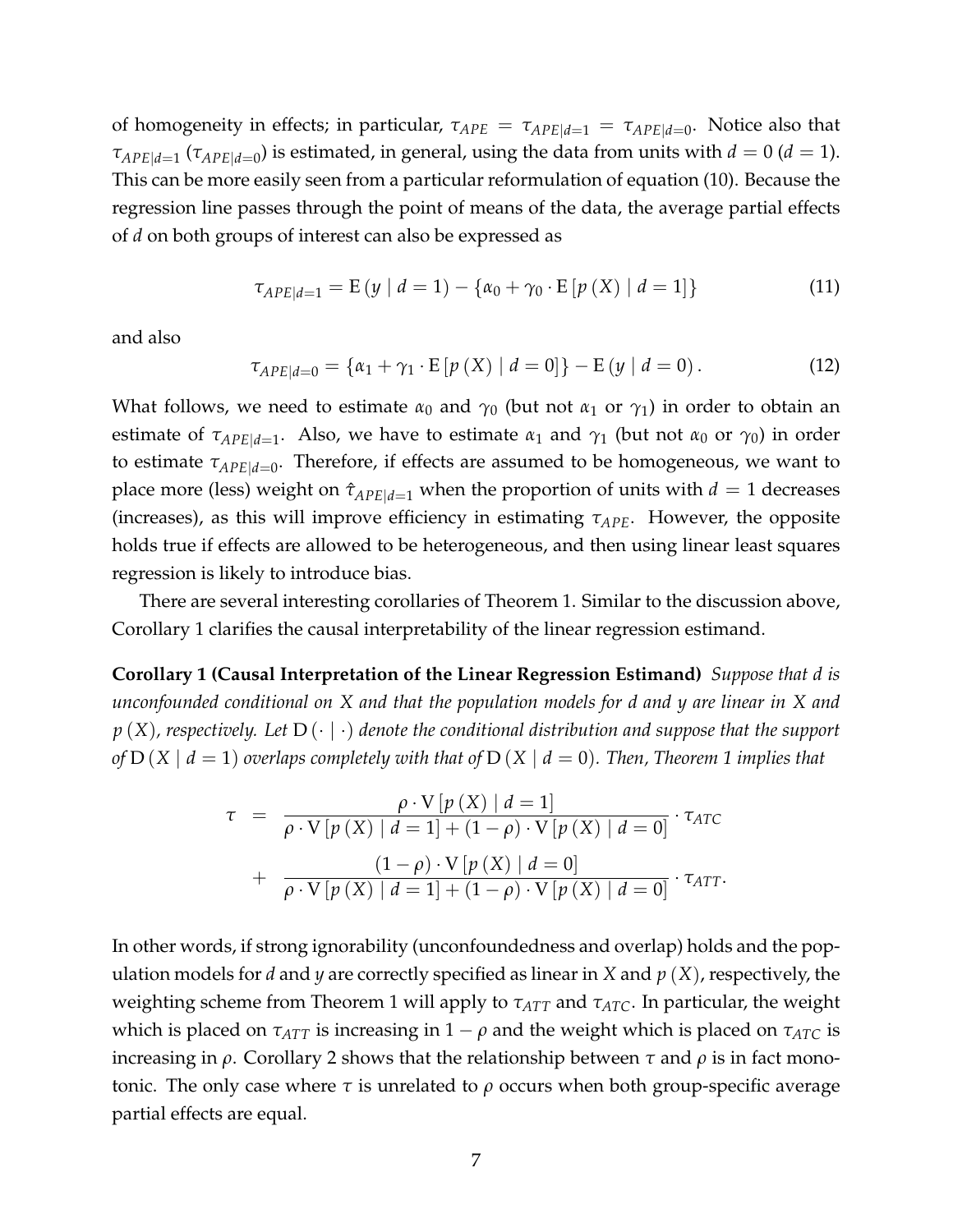<span id="page-9-0"></span>**Corollary 2** *Theorem [1](#page-7-0) implies that*

$$
\frac{d\tau}{d\rho} = \frac{V\left[p\left(X\right) \mid d=1\right] \cdot V\left[p\left(X\right) \mid d=0\right] \cdot \left(\tau_{APE|d=0} - \tau_{APE|d=1}\right)}{\left\{\rho \cdot V\left[p\left(X\right) \mid d=1\right] + \left(1-\rho\right) \cdot V\left[p\left(X\right) \mid d=0\right]\right\}^2}.
$$

Therefore, if  $\tau_{APE|d=1} > \tau_{APE|d=0}$ , then  $\frac{d\tau}{d\rho} < 0$ . With an increase in  $\rho$ ,  $\tau$  deviates from *τ*<sub>*APE|d*=1</sub> towards *τ<sub>APE|d=0</sub>*. Similarly, if  $\tau_{APE|d=1} < \tau_{APE|d=0}$ , then  $\frac{d\tau}{d\rho} > 0$ . Again, with an increase in *ρ, τ* deviates from  $\tau_{APE|d=1}$  towards  $\tau_{APE|d=0}.$  In other words, when  $\tau_{APE|d=1}\neq0$ *τAPE*|*d*=<sup>0</sup> and the proportion of one group changes, the weight on the effect on this group always changes in the opposite direction.

#### <span id="page-9-1"></span>**Corollary 3** *Theorem [1](#page-7-0) implies that*

$$
\lim_{\rho \to 1} \tau = \tau_{APE|d=0} \qquad \text{and} \qquad \lim_{\rho \to 0} \tau = \tau_{APE|d=1}.
$$

According to Corollary [3,](#page-9-1) another consequence of Theorem [1](#page-7-0) is that the linear regression estimand approaches the average partial effect on group *j* whenever—in the limit—the proportion of units with  $d = j$  goes to zero. Under a causal interpretation, when nearly everyone is treated, we get very close to the average treatment effect on the controls; conversely, when nearly nobody gets treated, we approach the average treatment effect on this (nearly nonexistent) group. Therefore, Corollary [3](#page-9-1) provides the foundation for a simple rule of thumb: if nearly everyone belongs to group *j*, linear least squares regression will approximately provide an estimate of the effect *on the other group*. As noted previously, this is a reasonable property under the assumption of homogeneity in effects: if nearly everyone belongs to group *j*, then we can estimate the effect on the other group, and not on group *j*, with relative precision. This argument arises from the fact that we use the data from units with  $d = 0$  ( $d = 1$ ) to estimate the counterfactual for units with  $d = 1$  $(d = 0)$ ; therefore, the precision of the estimates for group *j* is increasing in the amount of data from the other group. If we maintain the assumption of homogeneity in effects, then we should indeed place little weight on the effect for the large group. This logic, however, is no longer applicable when effects are allowed to be heterogeneous.

Another consequence of Theorem [1](#page-7-0) is described by Corollary [4.](#page-10-0) We can start with noting that the average partial effect of *d* can be written as

$$
\tau_{APE} = \rho \cdot \tau_{APE|d=1} + (1 - \rho) \cdot \tau_{APE|d=0}.\tag{13}
$$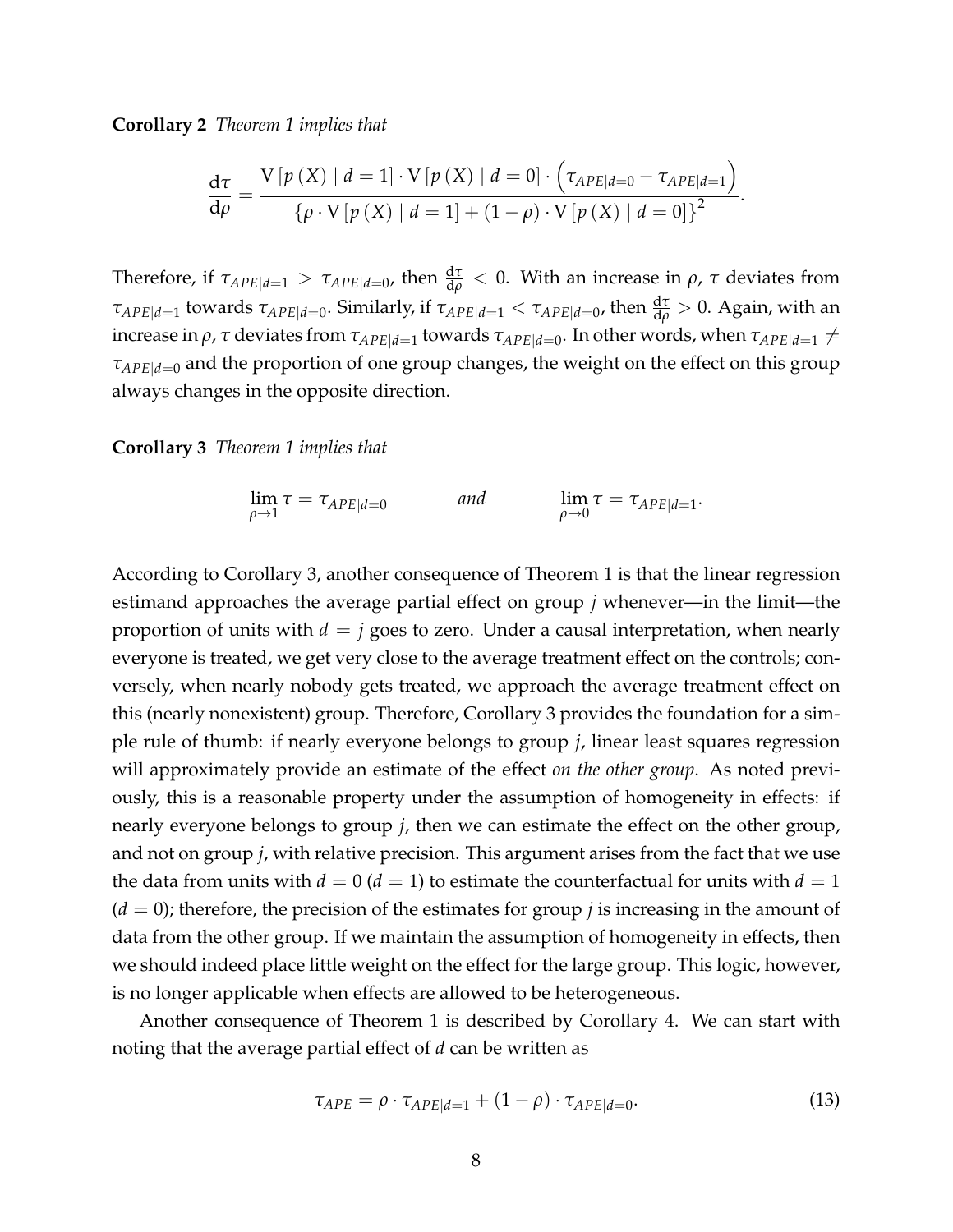Then, Corollary [4](#page-10-0) provides a condition under which linear regression reverses these "natural" weights on *τAPE*|*d*=<sup>1</sup> and *τAPE*|*d*=<sup>0</sup> .

<span id="page-10-0"></span>**Corollary 4** *Suppose that*  $V[p(X) | d = 1] = V[p(X) | d = 0]$  $V[p(X) | d = 1] = V[p(X) | d = 0]$  $V[p(X) | d = 1] = V[p(X) | d = 0]$ *. Then, Theorem* 1 *implies that* 

$$
\tau = \rho \cdot \tau_{APE|d=0} + (1 - \rho) \cdot \tau_{APE|d=1}.
$$

Precisely, if the variance of the "propensity score" is equal in both groups of interest, then the linear regression estimand is equal to a weighted average of both group-specific average partial effects, with reversed weights attached to these effects. Namely, the proportion of units with *d* = 1 is used to weight the average partial effect of *d* on group zero and the proportion of units with  $d = 0$  is used to weight the average partial effect of  $d$  on group one. Therefore, there is only one situation in which Corollary [4](#page-10-0) allows the linear regression estimand to be equal to the average partial effect of *d*, and this occurs whenever not only  $V[p(X) | d = 1] = V[p(X) | d = 0]$  but also  $\rho = 1 - \rho = \frac{1}{2}$ . Moreover, Corollary [5](#page-10-1) provides a more general condition under which we can recover the average partial effect of *d* using linear regression.

<span id="page-10-1"></span>**Corollary 5** *Suppose that*  $\tau_{APE|d=1} \neq \tau_{APE|d=0}$ *. Then, Theorem* [1](#page-7-0) *implies that* 

$$
\tau = \tau_{APE} \qquad \text{if and only if} \qquad \frac{V\left[p\left(X\right) \mid d=1\right]}{V\left[p\left(X\right) \mid d=0\right]} = \left(\frac{1-\rho}{\rho}\right)^2.
$$

According to Corollary [5,](#page-10-1) the linear regression estimand is equal to the average partial effect of *d* only in a special case, where the ratio of the conditional variances of the "propensity score" is equal to the square of the reversed ratio of population proportions of treated and control units. Corollary [5](#page-10-1) can therefore be seen as an example of the "knife-edge special case" of consistency of OLS, similar to [Solon](#page-43-2) *et al.* [\(2015\)](#page-43-2).

It is also useful to discuss the relationship between this paper and the previous results in [Angrist](#page-39-7) [\(1998\)](#page-39-7) and [Humphreys](#page-41-8) [\(2009\)](#page-41-8). On the one hand, there is limited overlap between Theorem [1](#page-7-0) and these previous contributions, because they both restrict their attention to saturated models, in which the estimating equation includes a binary variable for each combination of covariate values ("stratum"). In this paper I provide a more general result which is not restricted to saturated models. On the other hand, some connections between these contributions can nevertheless be made. First, note that the baseline result in [Angrist](#page-39-7) [\(1998\)](#page-39-7) is derived for a model with only two strata. Appendix [B](#page-29-0) demonstrates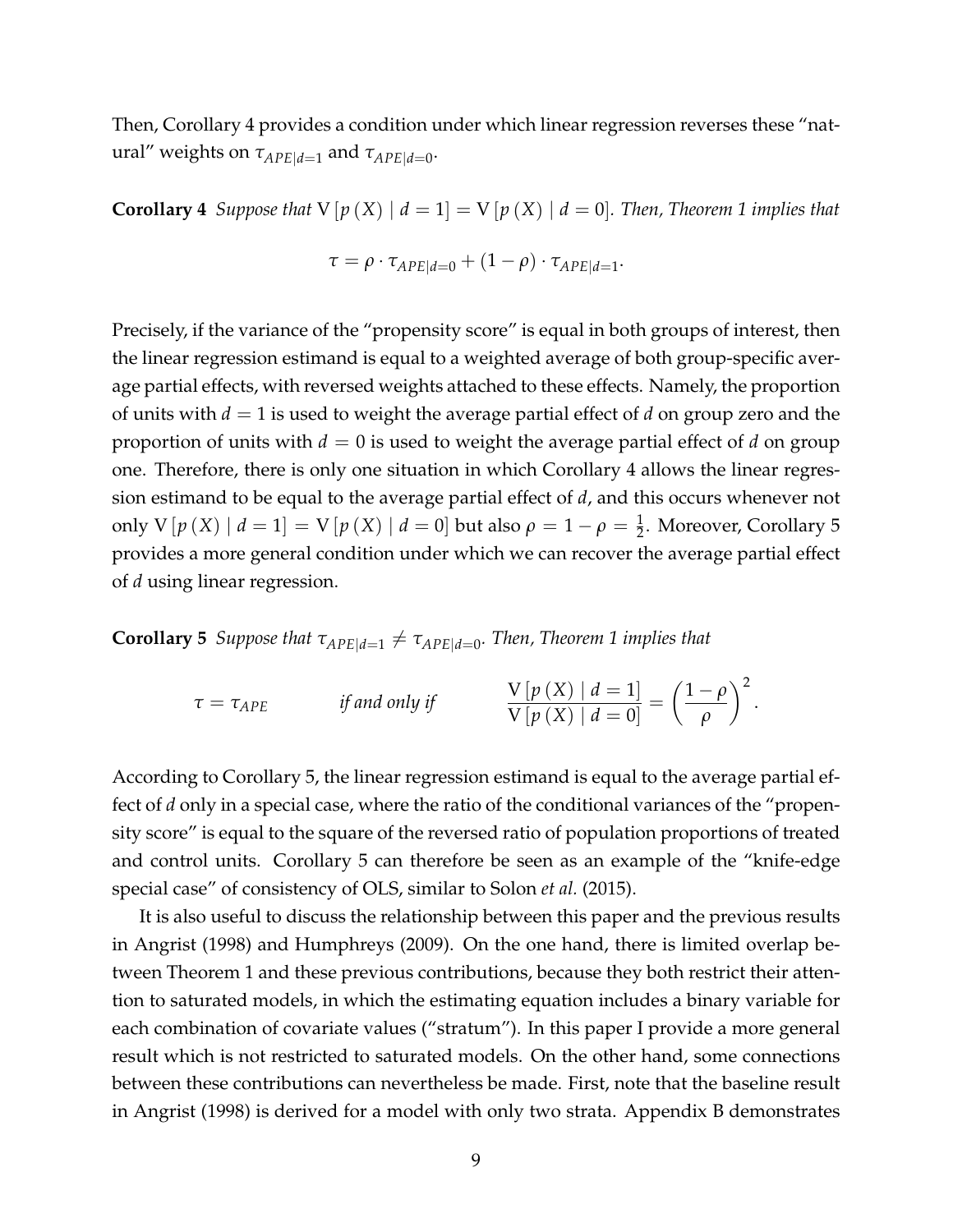that this result follows from a special case of Theorem [1,](#page-7-0) in which *X* is a single binary variable. Second, note that the main result in [Humphreys](#page-41-8) [\(2009\)](#page-41-8) means that the linear regression estimand is bounded by *τATT* and *τATC* if treatment assignment probabilities are monotonic in stratum-specific effects. According to Corollary [1,](#page-8-0) the linear regression estimand lies within these bounds if, among other things, the population model for *y* is linear in *p* (*X*). In this case, however, treatment assignment probabilities are indeed monotonic in the effects of treatment. Therefore, the main condition from [Humphreys](#page-41-8) [\(2009\)](#page-41-8) is satisfied, and this demonstrates the relationship between his result and Corollary [1.](#page-8-0)

Also, there are several constructive solutions to the problem described in this section. First, it is sufficient to interact the variable of interest with other covariates, and then calculate its average partial effect on a given group (similar to equations [\(9\)](#page-6-5) and [\(10\)](#page-6-4)). This leads to an estimator which is sometimes referred to as "Oaxaca–Blinder" [\(Kline, 2011,](#page-42-8) [2014\)](#page-42-9), "regression adjustment" [\(Wooldridge, 2010\)](#page-43-3), "flexible OLS" [\(Khwaja, Picone, Salm](#page-42-10) [and Trogdon, 2011\)](#page-42-10), or even simply "regression" [\(Imbens and Wooldridge, 2009\)](#page-42-7). Second, one can use any of the standard semi- and nonparametric estimators for average treatment effects, such as inverse probability weighting, matching, and other methods based on the propensity score (for a review, see [Imbens and Wooldridge, 2009\)](#page-42-7). Third, it might also help to estimate a model with homogeneous effects using weighted least squares (WLS). In particular, we might use the method of [Lin](#page-42-11) [\(2013\)](#page-42-11), in which equa-tion [\(1\)](#page-3-1) is estimated using WLS, with weights of  $\frac{1-\rho}{\rho}$  for units with  $d=1$  and weights of *ρ*  $\frac{\rho}{1-\rho}$  for units with  $d=0$ . However, note that—unlike in [Lin](#page-42-11) [\(2013\)](#page-42-11) who studies regression adjustments to experimental data—this estimator is consistent for the average partial effect of *d* only in a special case, namely under the restrictive condition in Corollary [4,](#page-10-0)  $V[p(X) | d = 1] = V[p(X) | d = 0]$ , which is trivially true in an experimental setting, but not in a nonexperimental study.<sup>[8](#page-11-0)</sup>

## <span id="page-11-1"></span>**3 Monte Carlo**

This section illustrates some of the key ideas of this paper using two Monte Carlo studies. The first study is similar to that in a recent paper by [Busso, DiNardo and McCrary](#page-40-6) [\(2014\)](#page-40-6), and it also attempts to mimic some features of the National Supported Work (NSW) data from [LaLonde](#page-42-12) [\(1986\)](#page-42-12). As in [Busso](#page-40-6) *et al.* [\(2014\)](#page-40-6), I focus on the subsample of African Amer-

<span id="page-11-0"></span> $8$ The crucial difference between regression adjustment in settings with experimental and with nonexperimental data comes from the fact that—under a causal interpretation—the average treatment effects on the treated and on the controls are necessarily equal—in expectation—in a randomized experiment, but not in a nonexperimental study. See [Freedman](#page-40-7) [\(2008a](#page-40-7)[,b\)](#page-40-8), [Deaton](#page-40-9) [\(2010\)](#page-40-9), [Schochet](#page-43-4) [\(2010\)](#page-43-4), and [Lin](#page-42-11) [\(2013\)](#page-42-11) for recent discussions of regression adjustments to experimental data.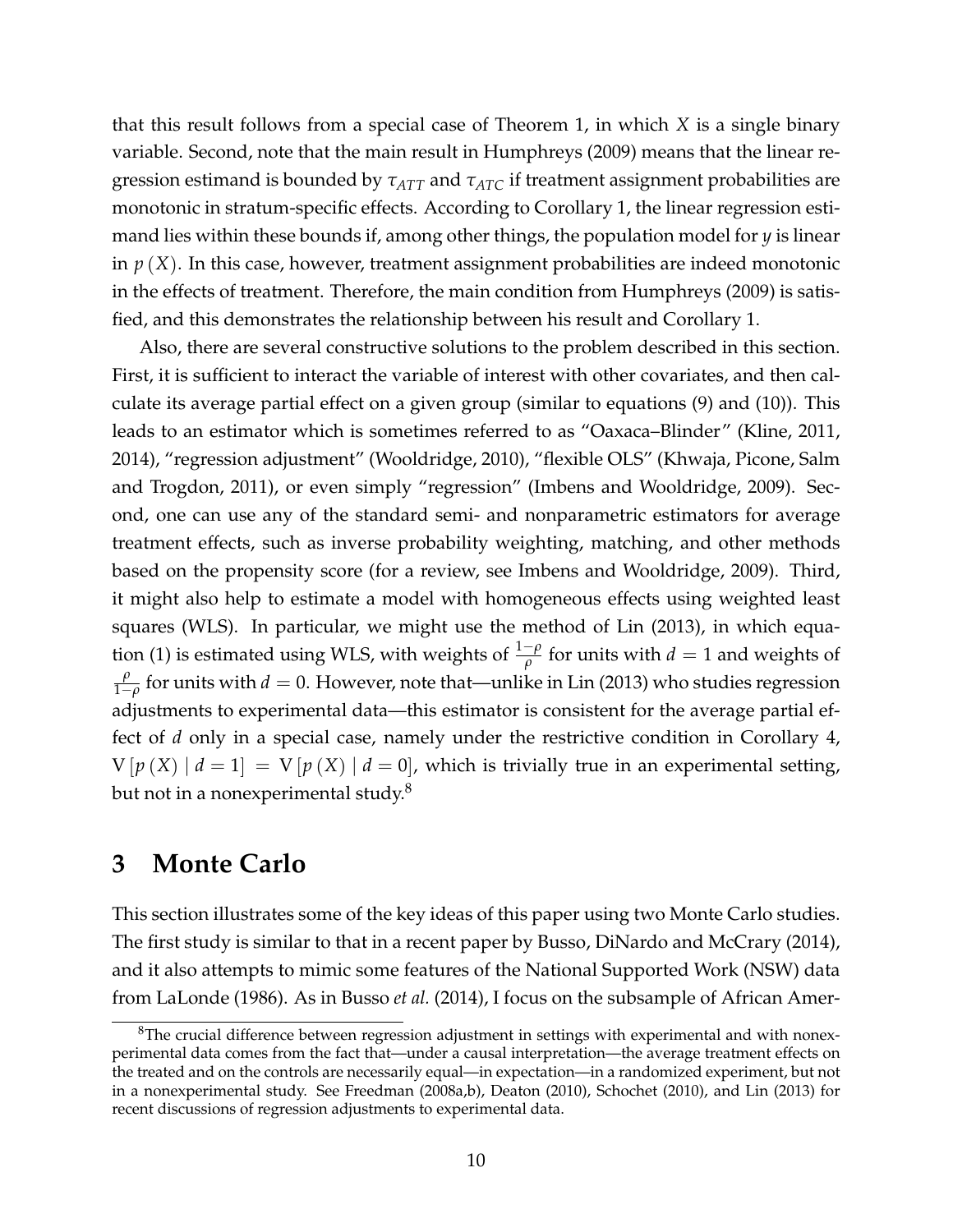icans as well as the comparison sample from the Panel Study of Income Dynamics (PSID), also restricted to African Americans. The outcome of interest is earnings in 1978, and the vector of covariates includes age, years of education, an indicator for being a high school dropout, marital status, earnings in 1974, earnings in 1975, employment status in 1974, and employment status in 1975. There are 156 treated and 624 control units in the final data set. In the first step, I estimate a probit model for treatment, and calculate a linear prediction from this model ("propensity score"). For each treatment status, I also estimate a regression model for outcome, and again calculate predicted values. In the second step, I draw with replacement 780 vectors which consist of: a vector of covariates, predicted values of both potential outcomes, and the estimated propensity score. In the third step, I draw iid normal errors, and use them—together with the estimated propensity score—to construct a treatment status for each unit. In the fourth step, separately for each treatment status, I draw iid normal errors, and use them—together with predicted values from both regression models—to construct potential outcomes for each unit. Finally, for each unit, the treatment status is used to determine which potential outcome is observed.

This procedure is used to draw 10,000 samples. For each sample, I estimate the effect of treatment using linear least squares regression—and then calculate the estimates of the average treatment effects on the treated and on the controls which are implied by Theorem [1.](#page-7-0) I also calculate the implicit weights on these estimates. Moreover, I estimate the average treatment effect, the average treatment effect on the treated, and the average treatment effect on the controls using the "flexible OLS" estimator—which amounts to regressing earnings in 1978 on the treatment status, all the covariates, and the full set of interactions between these covariates and the treatment status, and then calculating appropriate average partial effects. This estimator is equivalent to "regression adjustment" [\(Wooldridge, 2010\)](#page-43-3) and "Oaxaca–Blinder" [\(Kline, 2011,](#page-42-8) [2014\)](#page-42-9), as mentioned in Section [2;](#page-6-6) it is also expected to be unbiased, given the data-generating process described above. The true values of *τATE*, *τATT*, and *τATC* are equal to –\$5,022, \$2,229, and –\$6,835, respectively.

The main results of this Monte Carlo study are summarized in Figure [1.](#page-13-0) Each of the "flexible OLS" estimators is unbiased for its respective parameter. At the same time, however, linear regression is very biased for each of *τATE*, *τATT*, and *τATC*, with the smallest bias in estimating *τATT* (for more details, see Table [C7](#page-31-0) in Appendix [C\)](#page-31-1). Note that, on average, only 20% of the units are treated. Consequently, linear regression is usually closest to the true effect on the treated, *the smaller group*, although it is still biased for this parameter. Given Theorem [1,](#page-7-0) this result should not seem surprising.

Additional results are presented in Appendix [C.](#page-31-1) In particular, Figure [C3](#page-31-2) and Table [C7](#page-31-0) provide evidence of poor finite-sample performance of both components of linear regres-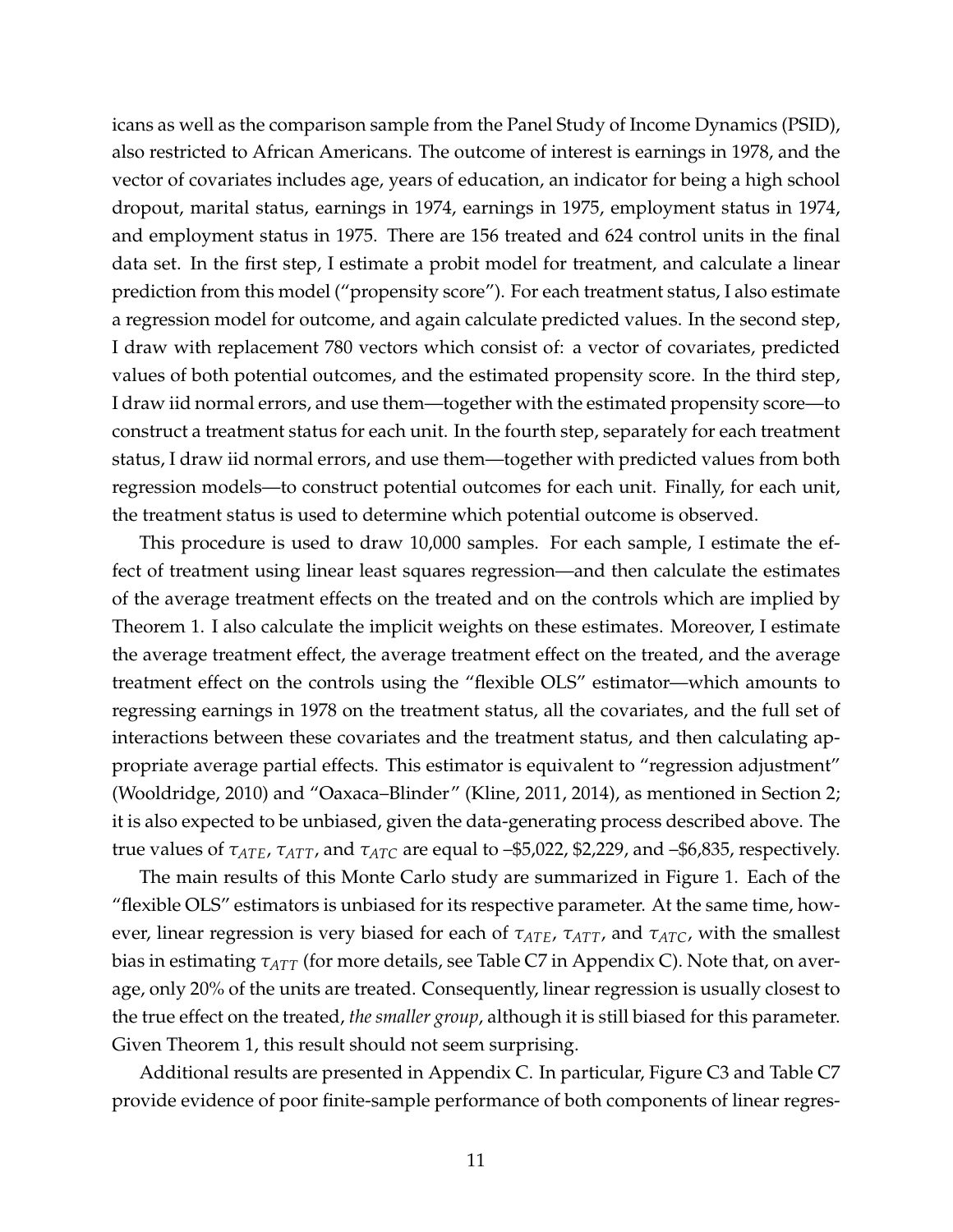<span id="page-13-0"></span>

sion, *i.e.* the LPM-based estimators of the average treatment effect on the treated and the average treatment effect on the controls, which are implied by Theorem [1.](#page-7-0) It is clear that both of these estimators—unlike the "flexible OLS" estimators in Figure [1—](#page-13-0)are biased for their respective parameters, given the data-generating process in this Monte Carlo study. This is most easily visible in Figure [C3.](#page-31-2) Moreover, Table [C8](#page-32-0) summarizes the empirical distribution of the implicit weights which are used by linear regression to reweight both of these estimates. Even though, on average, 20% of the units are treated, the average weight on *τ*ˆ*ATT* is 0.640, with the standard deviation of 0.038 (across 10,000 replications). In other words, under partial effect heterogeneity linear least squares regression is equivalent to a weighted average of two estimators, both of which are likely to perform poorly in finite samples, with weights which are also poorly chosen. It would be difficult to motivate the use of linear least squares regression under similar circumstances.

The second simulation study is based on the same sample of African Americans, and it uses a variant of the nonparametric bootstrap. In each replication, I retain the original sample of 156 treated units. I also draw a subsample of size *N*0, with replacement, from the original sample of 624 control units—and append it to the sample of treated units.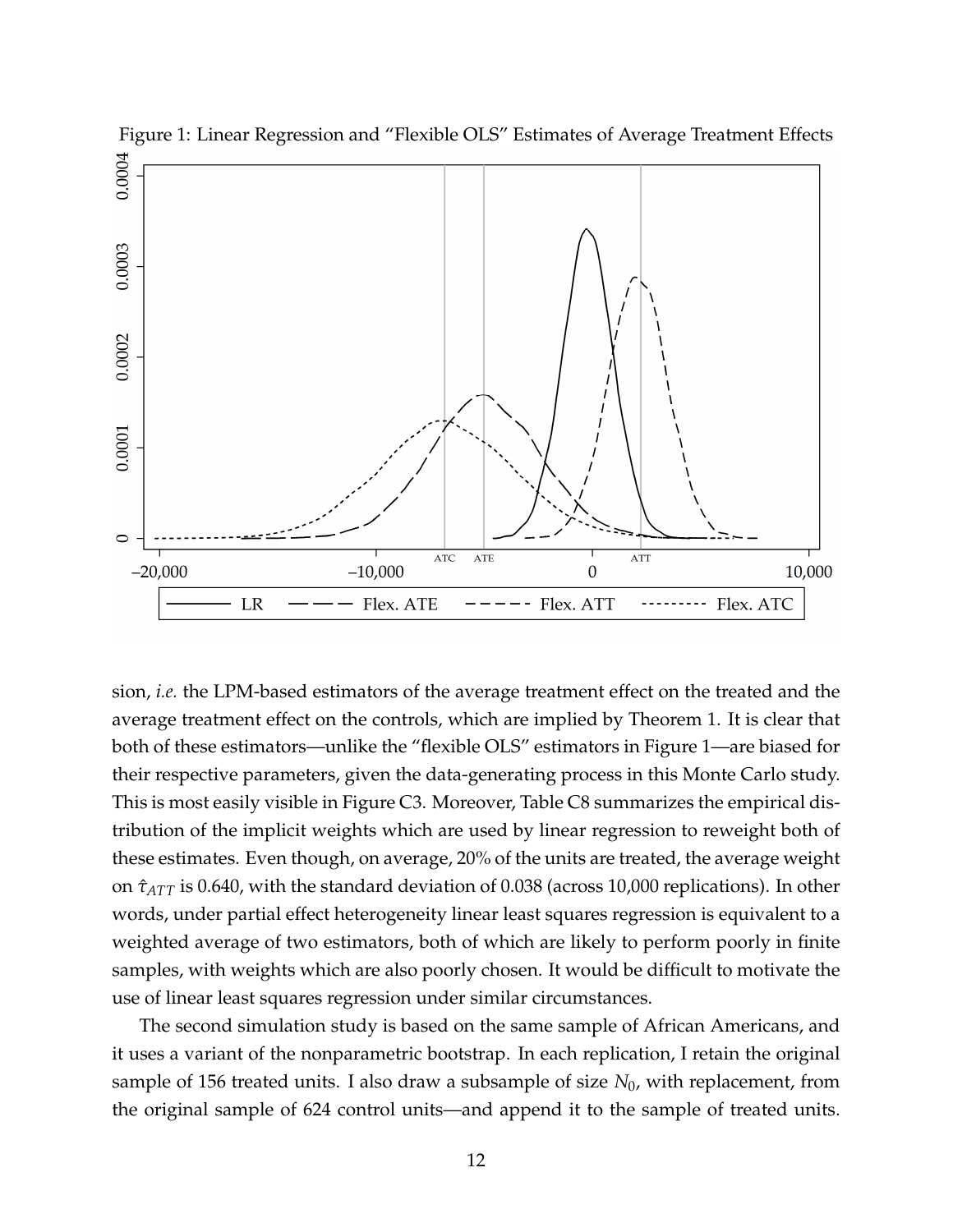<span id="page-14-0"></span>

Importantly, I consider nine values of *N*0: 25, 100, 175, 250, 325, 400, 475, 550, and 624. For each  $N_0$ , I draw 2,500 hypothetical samples, and then examine the effects of  $N_0$  on the finite-sample performance of linear least squares regression.

The results are summarized in Figure [2.](#page-14-0) $9$  An obvious conclusion is that the higher the proportion of control units, the further we get from the average treatment effect on the controls—and closer to the average treatment effect on the treated. This relationship is monotonic, as previously noted in Corollary [2.](#page-9-0) Additional results from this simulation study are presented, again, in Appendix [C.](#page-31-1) In particular, Table [C9](#page-32-1) shows the mean and median bias, the root-mean-square error (RMSE), the median-absolute error (MAE), and the standard deviation of linear least squares regression—separately for each *N*<sup>0</sup> and for the estimation of *τATT* and *τATC*. The conclusions are the same: in terms of bias, RMSE, and MAE, the performance of linear regression in estimating *τATT* improves with the proportion of control units; similarly, when the proportion of treated units increases, we get closer to *τATC*. Moreover, Table [C10](#page-33-0) summarizes the empirical distribution of the implicit

<span id="page-14-1"></span><sup>&</sup>lt;sup>9</sup>For clarity, Figure [2](#page-14-0) excludes 32 estimates (less than 0.15%) which are smaller than  $-12,500$ .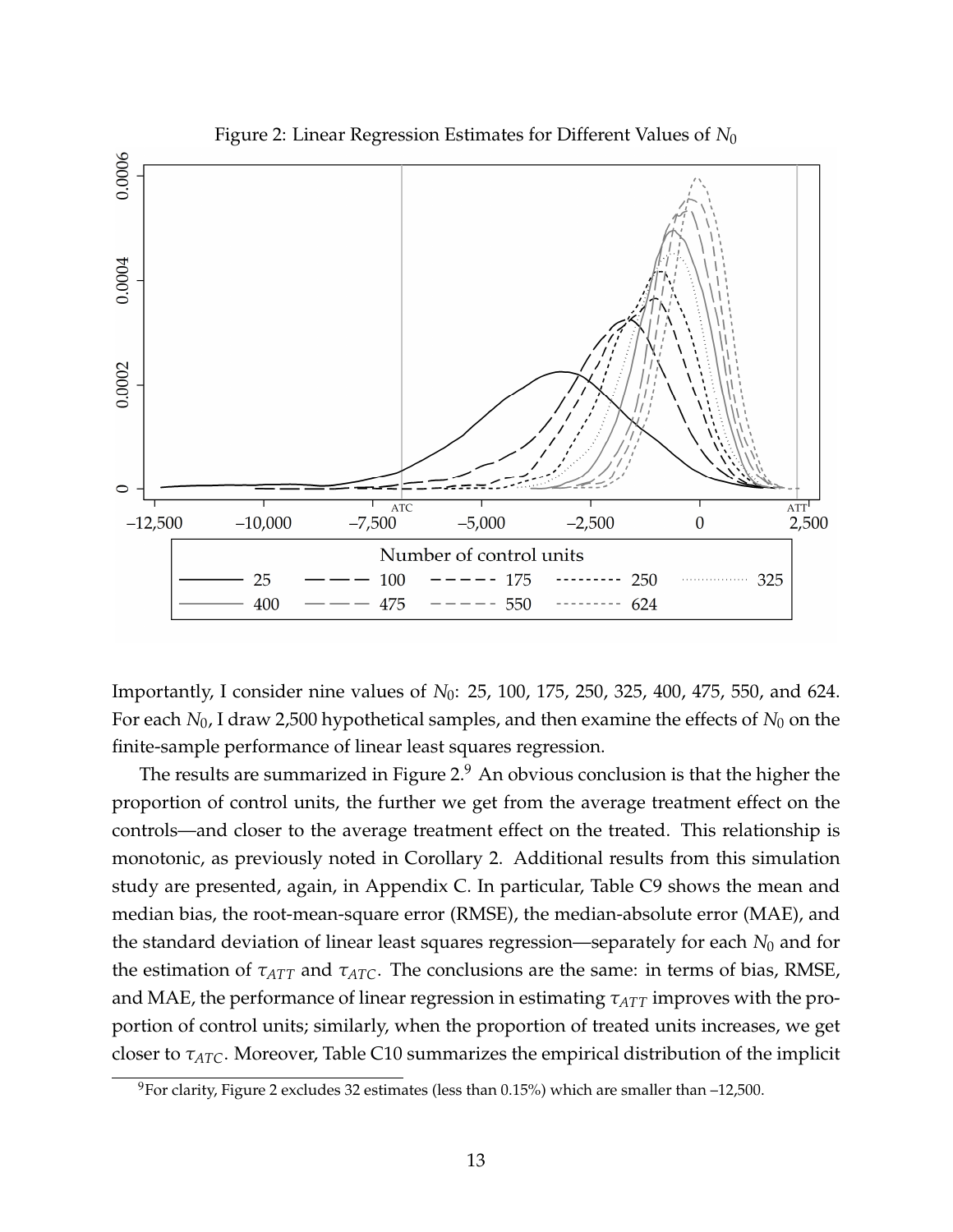weights which are used by linear least squares regression to reweight the implied estimates of *τATT* and *τATC*—again, separately for each *N*0. When the proportion of treated units varies between 0.200 and 0.862, the average weight on  $\hat{\tau}_{ATT}$  varies between 0.638 and 0.368; it is therefore useful to note that—at least in this particular simulation study the average weights on *τ*ˆ*ATT* and *τ*ˆ*ATC* vary somewhat less than the proportions of both groups, but there is also significant variation in weights for each value of *N*0. However, as evident in Table [C10,](#page-33-0) the negative relationship between the proportion of treated (control) units and the implicit weight on *τ*ˆ*ATT* (*τ*ˆ*ATC*) is generally very strong.

# **4 Empirical Applications**

This section illustrates the importance of Theorem [1](#page-7-0) by means of a replication of two applied papers: [Berger](#page-39-5) *et al.* [\(2013\)](#page-39-5) on the effects of CIA interventions during the Cold War on imports from the US; and [Martinez-Bravo](#page-42-2) [\(2014\)](#page-42-2) on the effects of local officials on electoral results in Indonesia. As noted previously, however, a similar estimation strategy is also used in recent papers by [Black](#page-39-2) *et al.* [\(2003\)](#page-39-2), [Fryer and Levitt](#page-41-2) [\(2004\)](#page-41-2), [Gittleman and](#page-41-3) [Wolff](#page-41-3) [\(2004\)](#page-41-3), [Almond](#page-39-3) *et al.* [\(2005\)](#page-39-3), [Elder](#page-40-0) *et al.* [\(2010\)](#page-40-0), [Fryer and Greenstone](#page-40-1) [\(2010\)](#page-40-1), [Fryer](#page-41-4) [and Levitt](#page-41-4) [\(2010\)](#page-41-4), [Lang and Manove](#page-42-0) [\(2011\)](#page-42-0), [Alesina](#page-39-4) *et al.* [\(2013\)](#page-39-4), [Bond and Lang](#page-40-2) [\(2013\)](#page-40-2), [Rothstein and Wozny](#page-42-1) [\(2013\)](#page-42-1), and many others.

#### **The Effects of US Influence on International Trade [\(Berger](#page-39-5)** *et al.***, [2013\)](#page-39-5)**

In a recent paper, [Berger](#page-39-5) *et al.* [\(2013\)](#page-39-5) provide evidence that successful CIA interventions during the Cold War were used to create a larger foreign market for US-produced goods. The authors use recently declassified CIA documents to construct country- and yearspecific measures of US political influence, and conclude that such influence had a positive effect on the share of total imports that intervened countries purchased from the US. At the same time, however, [Berger](#page-39-5) *et al.* [\(2013\)](#page-39-5) find no evidence that CIA interventions increased exports to the US, total imports, or total exports.

In this study, the treatment variable ("CIA intervention" or "US influence") is binary, and equals one whenever—in a given country and year—the CIA either installed a new leader or provided support for the current regime. These activities took various forms, and included "creation and dissemination of (often false) propaganda, ... covert political operations, . . . the destruction of physical infrastructure and capital, as well as covert paramilitary operations" [\(Berger](#page-39-5) *et al.*, [2013\)](#page-39-5). Apart from the treatment variable, the authors also control for year fixed effects, a Soviet intervention control, ln per capita income,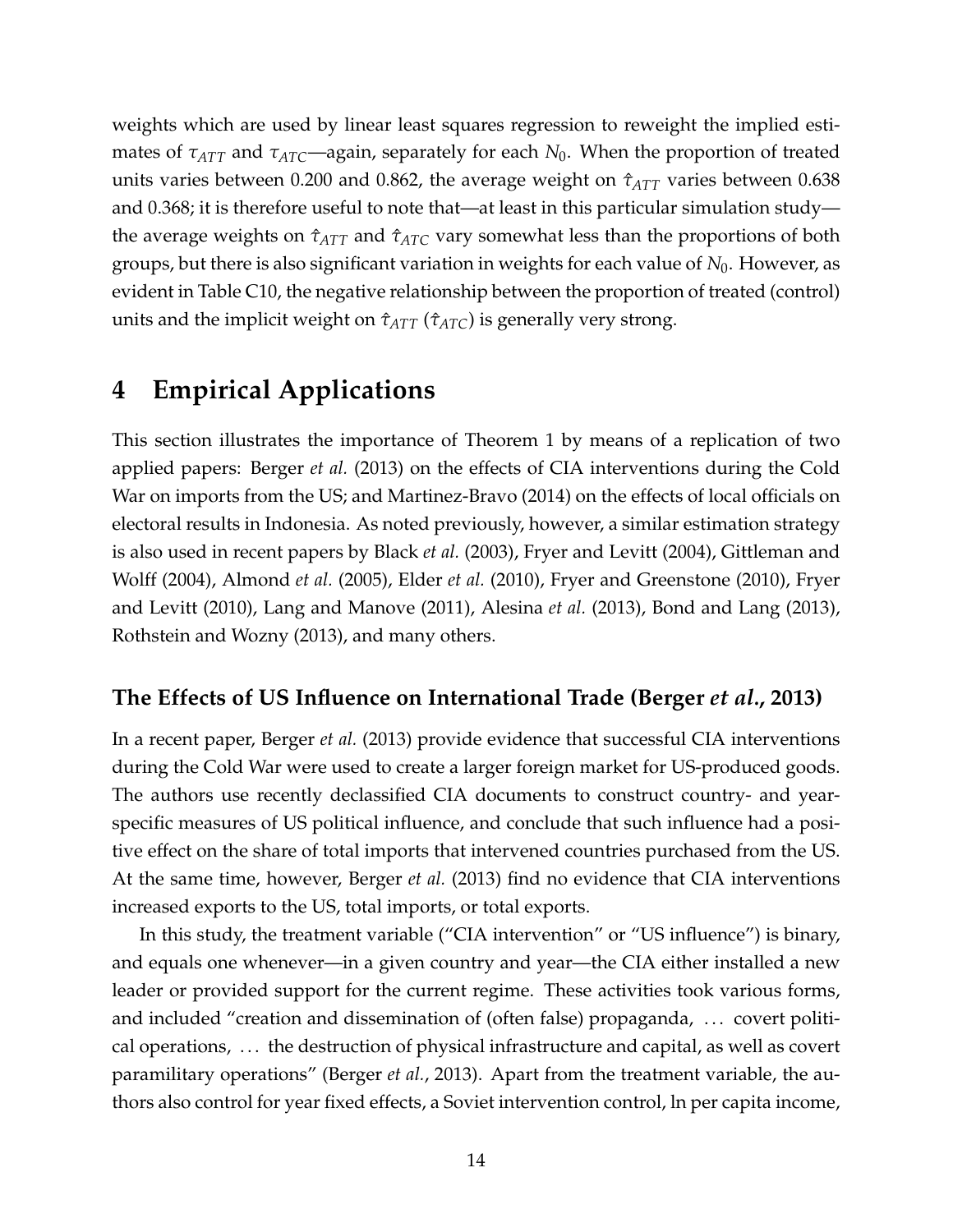|                             | In imports | In imports | In imports | In imports | In exports | In exports |
|-----------------------------|------------|------------|------------|------------|------------|------------|
|                             | (US)       | (US)       | (US)       | (world)    | (US)       | (world)    |
| CIA intervention            | $0.283**$  | $0.776***$ | $0.293***$ | $-0.009$   | 0.058      | 0.000      |
|                             | (0.110)    | (0.143)    | (0.109)    | (0.045)    | (0.122)    | (0.052)    |
|                             |            |            |            |            |            |            |
| Country fixed effects       |            |            |            |            |            |            |
| Trade costs and MR controls |            |            |            |            |            |            |
| <i><b>Observations</b></i>  | 4,149      | 4.149      | 4,149      | 4,149      | 3,922      | 3,922      |
|                             |            |            |            |            |            |            |

<span id="page-16-0"></span>Table 1: A Replication of [Berger](#page-39-5) *et al.* [\(2013\)](#page-39-5)

*Notes:* See also [Berger](#page-39-5) *et al.* [\(2013\)](#page-39-5) for more details on these data. The unit of observation is a country *c* in year *t*, where *c* excludes the US and the Soviet Union and *t* ranges between 1947 and 1989. The dependent variables are listed in the column headings. Exact definitions of these variables are given in [Berger](#page-39-5) *et al.* [\(2013\)](#page-39-5). All regressions include year fixed effects, a Soviet intervention control, ln per capita income, an indicator for leader turnover, current leader tenure, and a democracy indicator. Estimation is based on linear least squares regression. Newey–West standard errors are in parentheses.

\*Statistically significant at the 10% level; \*\*at the 5% level; \*\*\*at the 1% level.

an indicator for leader turnover, current leader tenure, as well as a democracy indicator. The majority of their baseline specifications also include country fixed effects, trade costs, and Baier–Bergstrand multilateral resistance (MR) terms. The final sample consists of 166 countries, excludes the US and the Soviet Union, and covers the period from 1947 to 1989. Among the 166 countries, 51 experienced a CIA intervention during the Cold War. In a typical year, successful CIA interventions were taking place in 25 countries.

Table [1](#page-16-0) reproduces the baseline estimates from [Berger](#page-39-5) *et al.* [\(2013\)](#page-39-5). Columns 1–3 report the estimated effects of CIA interventions on imports from the US. All of the coefficients are positive and statistically significant. The estimates from columns 1 and 3 are also very similar in magnitude; the estimate from column 2 is much larger, but this specification excludes country fixed effects. Therefore, [Berger](#page-39-5) *et al.* [\(2013\)](#page-39-5) conclude that CIA interventions increased US imports by almost 30 log points (as in columns 1 and 3), and then their remaining specifications control for country fixed effects, trade costs, and MR controls. Further estimates—for different dependent variables—are reported in columns 4–6. All of these coefficients are insignificant and very close to zero. The authors conclude that CIA interventions had no impact on exports to the US, total imports, or total exports.

Perhaps surprisingly, however, the authors interpret their main coefficient of interest as "the average reduced-form impact of CIA interventions on the countries that experience an intervention" [\(Berger](#page-39-5) *et al.*, [2013\)](#page-39-5). Unfortunately, this is not a correct interpretation, given their reliance on a model with homogeneous effects which is estimated using ordinary least squares. An interpretation is given, however, in Theorem [1](#page-7-0) in this paper: the estimates in Table [1](#page-16-0) are all weighted averages of the average effect of CIA interventions on intervened countries (ATT) and the average effect of CIA interventions on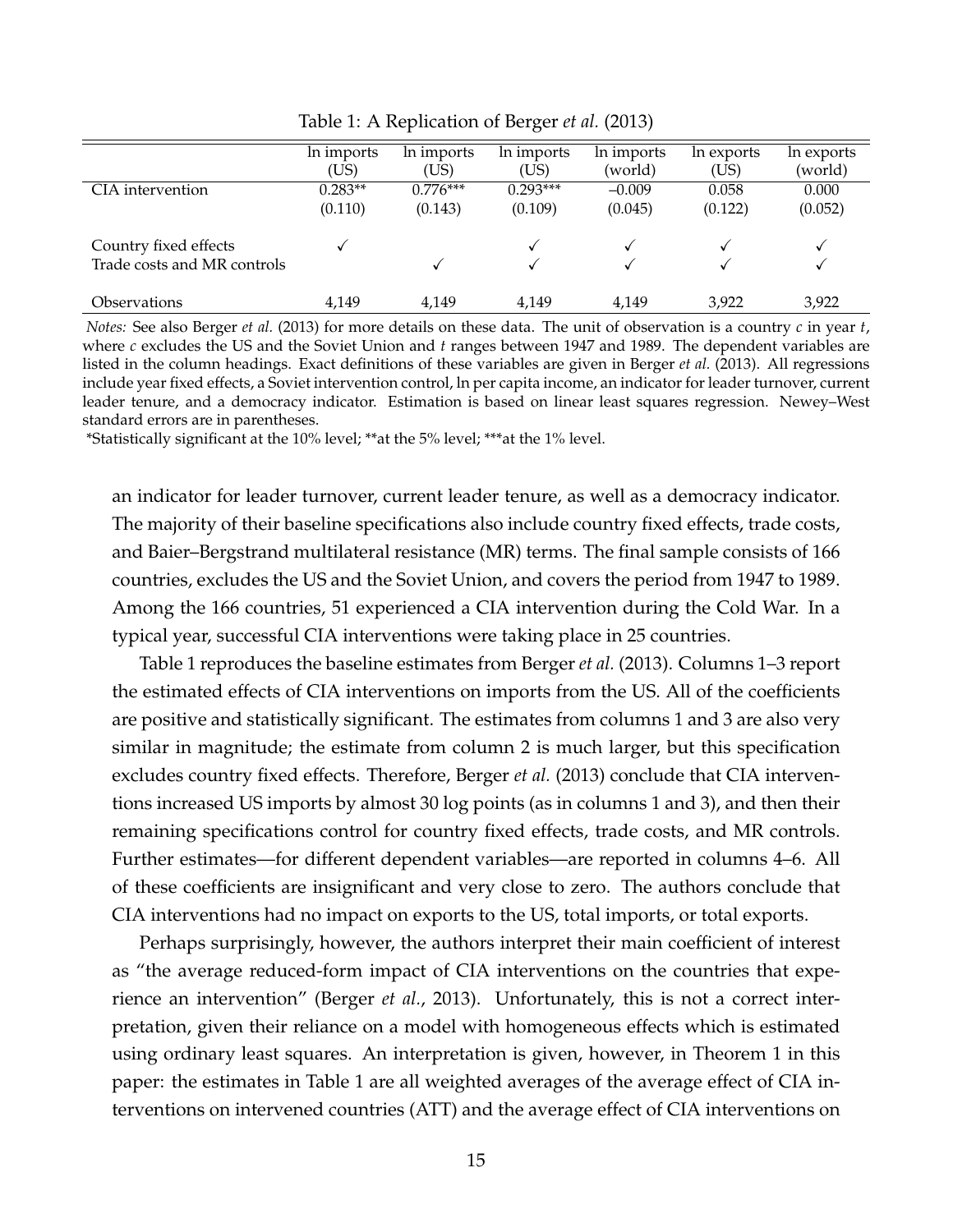|                             |                               | In imports   | In imports   | In imports   | In imports  | In exports   | In exports  |
|-----------------------------|-------------------------------|--------------|--------------|--------------|-------------|--------------|-------------|
|                             |                               | (US)         | (US)         | (US)         | (world)     | (US)         | (world)     |
| CIA intervention            |                               | $0.283**$    | $0.776***$   | $0.293***$   | $-0.009$    | 0.058        | 0.000       |
|                             |                               | (0.110)      | (0.143)      | (0.109)      | (0.045)     | (0.122)      | (0.052)     |
|                             |                               |              |              |              |             |              |             |
| Decomposition (Theorem 1)   |                               |              |              |              |             |              |             |
|                             | a. ATT                        | $0.648***$   | $0.794***$   | $0.717***$   | $0.691***$  | $0.665***$   | $0.863***$  |
|                             |                               | (0.138)      | (0.059)      | (0.142)      | (0.150)     | (0.169)      | (0.145)     |
|                             | $b. w_{ATT}$                  | 0.676        | 0.832        | 0.677        | 0.678       | 0.689        | 0.691       |
|                             |                               |              |              |              |             |              |             |
|                             | c. ATC                        | $-0.478***$  | $0.691***$   | $-0.595***$  | $-1.484***$ | $-1.288***$  | $-1.928***$ |
|                             |                               | (0.144)      | (0.073)      | (0.145)      | (0.167)     | (0.192)      | (0.183)     |
|                             | d. $w_{ATC}$                  | 0.324        | 0.168        | 0.323        | 0.322       | 0.311        | 0.309       |
|                             |                               |              |              |              |             |              |             |
|                             | $OLS = a \cdot b + c \cdot d$ | $0.283**$    | $0.776***$   | $0.293***$   | $-0.009$    | 0.058        | 0.000       |
|                             |                               | (0.110)      | (0.143)      | (0.109)      | (0.045)     | (0.122)      | (0.052)     |
|                             |                               |              |              |              |             |              |             |
| Country fixed effects       |                               | $\checkmark$ |              | ✓            |             | $\checkmark$ |             |
| Trade costs and MR controls |                               |              | $\checkmark$ | $\checkmark$ |             | √            |             |
|                             |                               |              |              |              |             |              |             |
| Observations                |                               | 4,149        | 4,149        | 4,149        | 4,149       | 3,922        | 3,922       |
| $P(d=1)$                    |                               | 0.225        | 0.225        | 0.225        | 0.225       | 0.235        | 0.235       |
|                             |                               |              |              |              |             |              |             |

<span id="page-17-0"></span>Table 2: [Berger](#page-39-5) *et al.* [\(2013\)](#page-39-5) and Treatment Effect Heterogeneity

*Notes:* See also [Berger](#page-39-5) *et al.* [\(2013\)](#page-39-5) for more details on these data. The unit of observation is a country *c* in year *t*, where *c* excludes the US and the Soviet Union and *t* ranges between 1947 and 1989. The dependent variables are listed in the column headings. Exact definitions of these variables are given in [Berger](#page-39-5) *et al.* [\(2013\)](#page-39-5). All regressions and propensity score specifications include year fixed effects, a Soviet intervention control, ln per capita income, an indicator for leader turnover, current leader tenure, and a democracy indicator. Estimation of "CIA intervention" (=OLS) is based on linear least squares regression. Estimation of ATT and ATC is described in Section [2](#page-6-6) (in particular, see Theorem [1\)](#page-7-0). Newey–West standard errors (OLS) and Huber–White standard errors (ATT and ATC) are in parentheses. Huber–White standard errors ignore that the propensity score is estimated.

\*Statistically significant at the 10% level; \*\*at the 5% level; \*\*\*at the 1% level.

nonintervened countries (ATC), with weights which are perhaps poorly chosen. At the same time, it is certainly very convincing to follow the intention of the authors, and focus on the average effect on intervened countries. This parameter can be used to answer the question about the actual consequences of CIA interventions during the Cold War. It is less useful to estimate the effect of CIA interventions on countries, in which interventions were highly unlikely, such as Australia, Canada, or the United Kingdom. Therefore, the average effect on nonintervened countries is arguably of little interest in this application, and I focus on the average effect on the "treated".

Table [2](#page-17-0) decomposes the baseline estimates from [Berger](#page-39-5) *et al.* [\(2013\)](#page-39-5) into two components, the average effect of CIA interventions on intervened countries (ATT) and the average effect of CIA interventions on nonintervened countries (ATC). It also reports the implicit weights on these estimates. First, it is useful to note that about 23% of the units are treated, but at the same time the weight on  $\hat{\tau}_{ATT}$  varies between 0.676 and 0.832. Sec-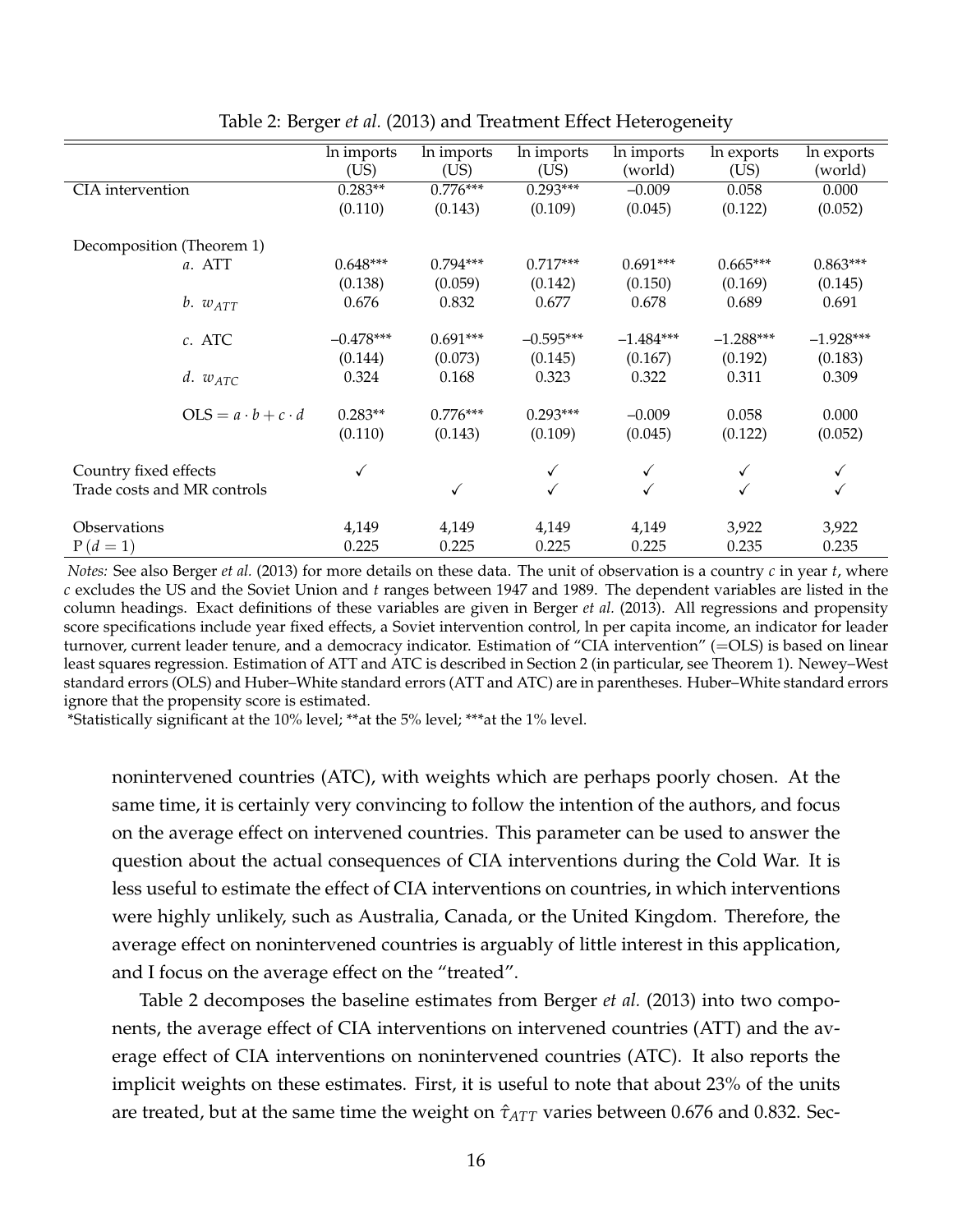ond, the implied estimates of the average effect of CIA interventions on intervened countries are all positive, statistically significant, and very similar in magnitude. These estimates suggest that CIA interventions influenced all measures of international trade, and increased US imports, US exports, total imports, and total exports by 65–86 log points. Therefore, the large discrepancies in the estimates reported in Table [1—](#page-16-0)and the main conclusion in [Berger](#page-39-5) *et al.* [\(2013\)](#page-39-5)—are driven by the large variation in the effect on non-intervened countries across specifications. This is easily visible in Table [2,](#page-17-0) where  $\hat{\tau}_{ATC}$ varies between –1.928 and 0.691, and hence we get the reported variation in the OLS estimate. Whenever  $\hat{\tau}_{ATC}$  is negative and relatively large in absolute value (columns 4–6), the weighted average of  $\hat{\tau}_{ATC}$  and  $\hat{\tau}_{ATT}$  is approximately zero. Whenever  $\hat{\tau}_{ATC}$  is relatively close to zero (columns 1–3), this weighted average becomes significantly positive.

Still, the following question arises: did CIA interventions really increase international trade in intervened countries by 65–86 log points? The magnitude of this effect is arguably difficult to believe, and we need to recall that these estimates are based on an estimator which is likely to perform very poorly in finite samples (see Section [3\)](#page-11-1). More precisely, this method involves two steps: in the first step, calculate the "propensity score" from the linear probability model; in the second step, calculate average partial effects from a model which assumes a linear relationship between potential outcomes and this "propensity score". This second linearity assumption is particularly restrictive, and therefore we might need an additional robustness check.

Table [3](#page-19-0) reports further estimates of the effects of CIA interventions on various measures of international trade. Before estimating these effects, I improve overlap by discarding observations whose propensity score is less than the minimum or greater than the maximum propensity score for the other group (intervened or nonintervened countries). Then, I recalculate the OLS estimates as well as provide nearest-neighbor matching estimates of the average effect of CIA interventions on intervened countries. I consider two alternative models for the propensity score: a linear probability model and a probit model ("ATT-LPM" and "ATT-probit"). In the first case, I simply retain the estimates of the "propensity score" which are implied by OLS. In other words, I relax a restrictive assumption from the second stage of the previous two-step procedure, but retain the first stage. As evident in Table [3,](#page-19-0) improving overlap does not significantly alter the OLS estimates (compared with Table [1\)](#page-16-0). At the same time, the OLS estimates are not robust to relaxing the linearity assumption. The majority of the matching estimates ("ATT-LPM") become negative and statistically significant.

In the second case, I use a probit model for the propensity score, but also implement an additional refinement of the matching procedure—namely, a requirement of exact match-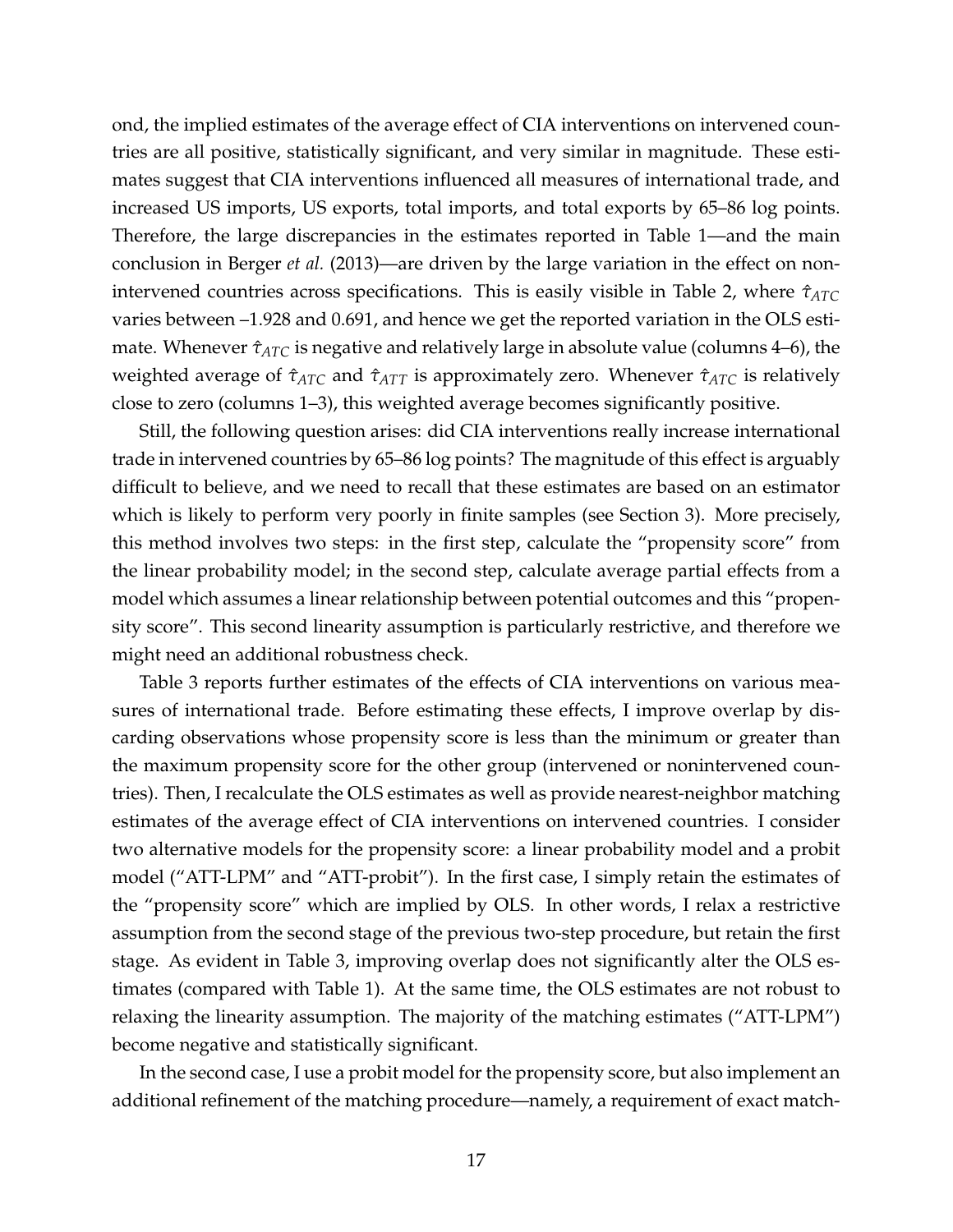|                             | In imports   | In imports | $\overline{\ln}$ imports | In imports | In exports | In exports |
|-----------------------------|--------------|------------|--------------------------|------------|------------|------------|
|                             | (US)         | (US)       | (US)                     | (world)    | (US)       | (world)    |
| <b>OLS</b>                  | $0.307***$   | $0.761***$ | $0.315***$               | $-0.023$   | 0.064      | $-0.000$   |
|                             | (0.106)      | (0.144)    | (0.106)                  | (0.042)    | (0.124)    | (0.055)    |
| Observations                | 3,154        | 4,105      | 3,111                    | 2,669      | 2,455      | 2,505      |
| ATT-LPM                     | $-0.535*$    | $0.783***$ | $-0.615**$               | $-0.664**$ | $-0.702*$  | $-0.690**$ |
|                             | (0.308)      | (0.086)    | (0.290)                  | (0.320)    | (0.377)    | (0.272)    |
| <b>Observations</b>         | 3,154        | 4,105      | 3,111                    | 2,669      | 2,455      | 2,505      |
| ATT-probit                  | 0.027        | $-0.084$   | 0.007                    | $-0.385*$  | $-0.126$   | $-0.288$   |
|                             | (0.197)      | (0.185)    | (0.197)                  | (0.219)    | (0.261)    | (0.227)    |
| Observations                | 1,182        | 1,398      | 1,102                    | 1,085      | 978        | 982        |
| Country fixed effects       | $\checkmark$ |            | ✓                        | ✓          |            | ✓          |
| Trade costs and MR controls |              | ✓          |                          |            |            |            |

<span id="page-19-0"></span>Table 3: Further Estimates of the Effects of US Influence on International Trade (Overlap Sample)

*Notes:* See also [Berger](#page-39-5) *et al.* [\(2013\)](#page-39-5) for more details on these data. The unit of observation is a country *c* in year *t*, where *c* excludes the US and the Soviet Union and *t* ranges between 1947 and 1989. The dependent variables are listed in the column headings. Exact definitions of these variables are given in [Berger](#page-39-5) *et al.* [\(2013\)](#page-39-5). All regressions and propensity score specifications include year fixed effects, a Soviet intervention control, ln per capita income, an indicator for leader turnover, current leader tenure, and a democracy indicator. For "OLS", estimation is based on linear least squares regression. For "ATT-LPM" and "ATT-probit", estimation is based on nearest-neighbor matching on the estimated propensity score (with a single match). For "ATT-probit", exact matching on *c* is also required. The propensity score is estimated using a linear probability model ("ATT-LPM") or a probit model ("ATT-probit"). Newey–West standard errors (OLS) and Abadie–Imbens standard errors (ATT) are in parentheses. Abadie–Imbens standard errors ignore that the propensity score is estimated.

\*Statistically significant at the 10% level; \*\*at the 5% level; \*\*\*at the 1% level.

ing within each country. As evident in Table [3,](#page-19-0) again, the estimates are not robust to this change in the procedure. Columns 1–3 report the estimated effects of CIA interventions on US imports. All of these estimates are insignificant and close to zero. Similarly, the estimated effects on US exports and total exports—although larger in magnitude—are also insignificant (columns 5 and 6). Only the estimated effect on total imports is negative, statistically significant, and again larger in magnitude (column 4). These results lead to an alternative interpretation of these data: CIA interventions either did not influence international trade in intervened countries or might have had a small and negative effect, perhaps by means of destabilizing these countries and their economies. At the same time, the estimated effects on US imports are much smaller in magnitude than the effects on total imports. Presumably, successful CIA interventions during the Cold War were indeed used to determine international trade in intervened countries—and counterbalance the negative effects of these interventions on US imports—but the pattern of these effects is likely to be different from the interpretation in [Berger](#page-39-5) *et al.* [\(2013\)](#page-39-5).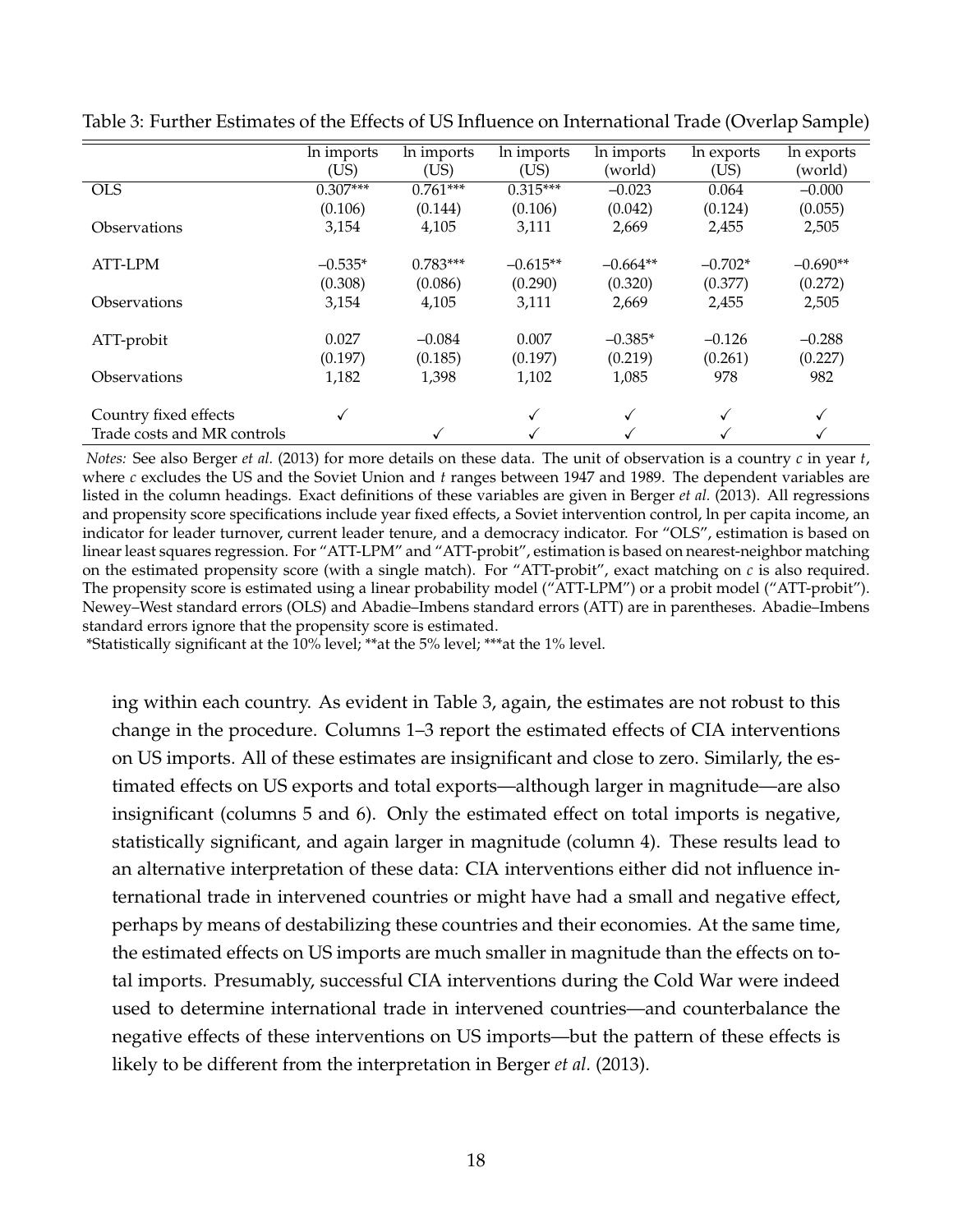#### **The Effects of Local Officials on Electoral Results [\(Martinez-Bravo, 2014\)](#page-42-2)**

A recent paper by [Martinez-Bravo](#page-42-2) [\(2014\)](#page-42-2) examines the differences in behavior between appointed and elected officials. In particular, the author focuses on the 1999 parliamentary election in Indonesia, *i.e.* on the first democratic election in this country after the fall of the Soeharto regime, and compares the electoral results in *kelurahan* and in *desa* villages (which have appointed and elected heads, respectively). She concludes that Golkar, *i.e.* Soeharto's party, was significantly more likely to win in *kelurahan* than in *desa* villages, and hence that "the body of appointed officials . . . is a key determinant of the extent of electoral fraud and clientelistic spending in new democracies" [\(Martinez-Bravo, 2014\)](#page-42-2).

The treatment variable is again binary—and equals one for *kelurahan* villages. The sample consists of 43,394 villages, of which 3,036 (7%) are *kelurahan* and 40,358 (93%) are *desa*. The outcome variable is also binary, and equals one if Golkar was the most voted party in the village; in some cases—though not in the baseline specifications—there is an alternative outcome variable, which equals one if PDI-P (a competing party and the winner of the 1999 election) was the most voted party in this village. The majority of specifications also include district (*kabupaten*) fixed effects, and many specifications control for various geographical characteristics of the villages as well as for the availability of religious, health, and educational facilities.

It is important to note that [Martinez-Bravo](#page-42-2) [\(2014\)](#page-42-2) does not specify whether her intention is to estimate the average effect of appointed officials (ATE) or the average effect of appointed officials on *kelurahan* villages (ATT). Both of these parameters are potentially interesting, although the former is presumably more in line with one of the main objectives of [Martinez-Bravo](#page-42-2) [\(2014\)](#page-42-2), *i.e.* testing for (average) differences in behavior between appointed and elected officials. The latter parameter would be more relevant if our intention was to examine the actual impact of appointed officials on the electoral outcome. Therefore, in this section, I focus on the average treatment effect, but discuss various estimates of both this parameter and the average effect on the "treated".

Recall, however, that neither of these parameters is recovered by linear least squares regression, while this is the primary estimation method used by [Martinez-Bravo](#page-42-2) [\(2014\)](#page-42-2). The author also uses a probit model and a particular method based on the propensity score, and all these methods seem to give similar answers. However, quite unexpectedly, this particular propensity-score method—used by [Martinez-Bravo](#page-42-2) [\(2014\)](#page-42-2)—is implicitly based on the assumption of homogeneity in effects; it is in fact equivalent to a variant of linear least squares regression with a different set of control variables. More precisely, this method involves three steps: in the first step, the author estimates the propensity score using an algorithm based on a probit model; in the second step, she imposes the over-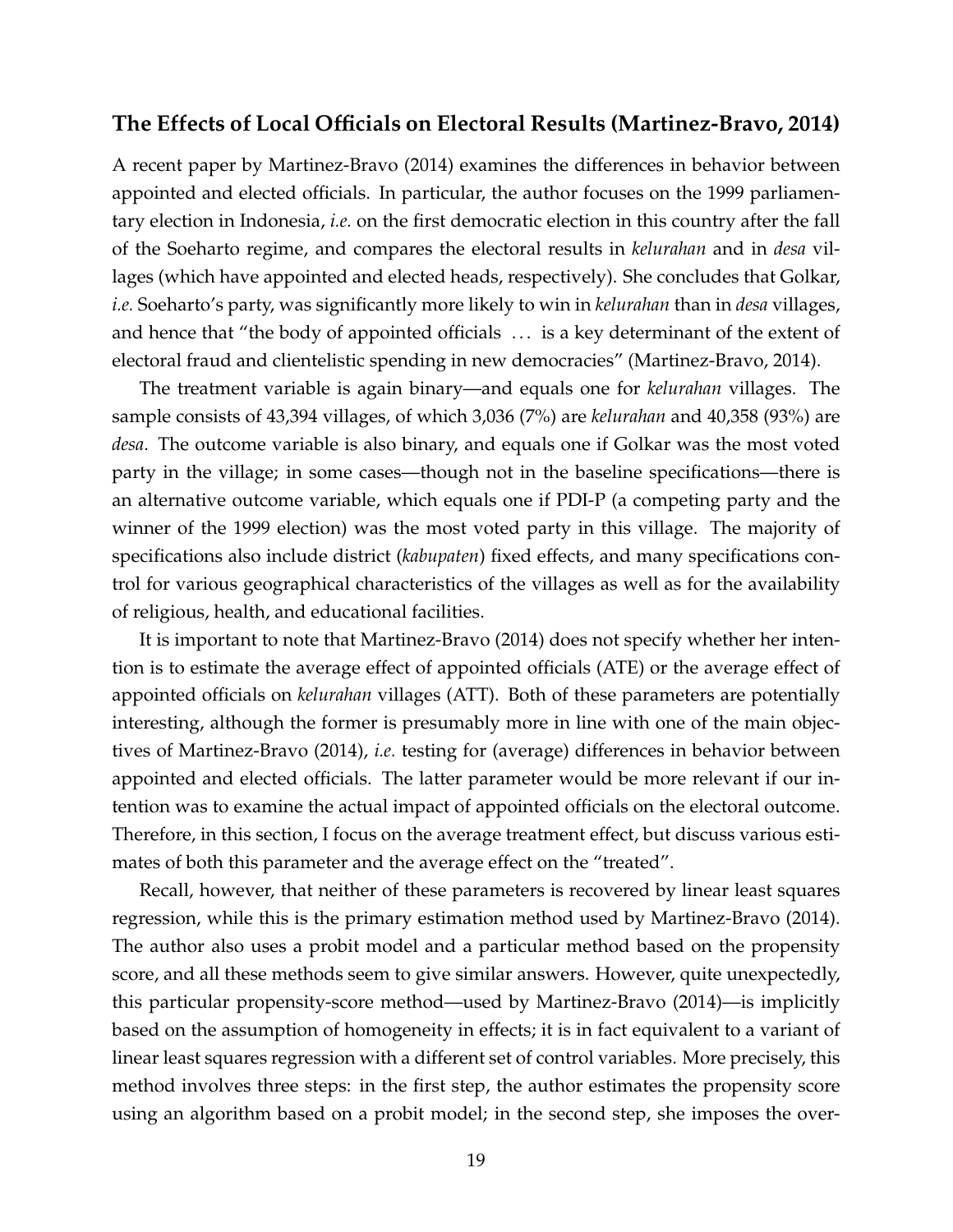|                            |                  |         | Linear probability model |                   | Propensity score model |            |            |            |
|----------------------------|------------------|---------|--------------------------|-------------------|------------------------|------------|------------|------------|
|                            | $\left(1\right)$ | (2)     | (3)                      | $\left( 4\right)$ | (5)                    | (6)        |            | (8)        |
| Kelurahan indicator        | $0.074***$       | 0.006   | $0.057***$               | $0.057***$        | $0.055***$             | $0.023***$ | $0.030***$ | $0.033***$ |
|                            | (0.028)          | (0.012) | (0.012)                  | (0.012)           | (0.012)                | (0.008)    | (0.009)    | (0.008)    |
| Geographic controls        |                  |         |                          |                   |                        |            |            |            |
| Religious controls         |                  |         |                          |                   |                        |            |            |            |
| Facilities controls        |                  |         |                          |                   |                        |            |            |            |
| District fixed effects     |                  |         |                          |                   |                        |            |            |            |
| <i><b>Observations</b></i> | 43,394           | 43.394  | 43.394                   | 43,394            | 43,394                 | 21,502     | 20,565     | 19,206     |

<span id="page-21-0"></span>Table 4: A Replication of [Martinez-Bravo](#page-42-2) [\(2014\)](#page-42-2)

*Notes:* See also [Martinez-Bravo](#page-42-2) [\(2014\)](#page-42-2) for more details on these data. The unit of observation is a village. The dependent variable equals one if Golkar was the most voted party in the village in the 1999 parliamentary election and zero otherwise. Geographic controls include population density, a quartic in the logarithm of the village population, a quartic in the percentage of households whose main occupation is in agriculture, share of agricultural land in the village, distance to the subdistrict office, distance to the district capital, and indicators for urban and high altitude. Religious controls include the number of mosques, prayer houses, churches, and Buddhist temples per 1,000 people. Facilities controls include the number of hospitals, maternity hospitals, polyclinics, *puskesmas* (primary care centers), kindergartens, primary schools, high schools, and TVs per 1,000 people. Estimation is based on linear least squares regression, with controls for either the variables listed in the table (columns 1–5) or the propensity-score strata, province fixed effects, and the full set of interactions between the strata and the fixed effects (columns 6–8). In the latter case, the variables listed in the table correspond to the propensity score specifications. Cluster-robust standard errors (columns 1–5) and bootstrap standard errors (columns 6–8) are in parentheses.

\*Statistically significant at the 10% level; \*\*at the 5% level; \*\*\*at the 1% level.

lap condition, calculates quintiles of the distribution of the estimated propensity score, and uses them to generate five propensity-score strata; in the third step, she runs the regression of the dependent variable on the *kelurahan* indicator, province fixed effects, five indicator variables for the strata, and the full set of interactions between the strata and the fixed effects. Because this last regression does not include interactions between the control variables and the treatment variable, [Martinez-Bravo](#page-42-2) [\(2014\)](#page-42-2) implicitly makes the assumption of treatment effect homogeneity (both within and between the strata).

Consequently, Table [4](#page-21-0) reproduces the baseline estimates from [Martinez-Bravo](#page-42-2) [\(2014\)](#page-42-2), both for the linear probability model and for the propensity score model. There are large differences between the coefficients in column 1 and 2 as well as between column 2 and 3. However, when geographic controls are included in column 3, the estimated effect stabilizes, and suggests that appointed officials increased the probability of Golkar victory by 6 percentage points (columns 3–5) or 2–3 percentage points (columns 6–8). All of these coefficients are statistically significant and also very similar in magnitude within each of the estimation methods.

Table [5](#page-22-0) applies the main theoretical result of this paper to these estimates, and decomposes all the baseline coefficients from [Martinez-Bravo](#page-42-2) [\(2014\)](#page-42-2) into two components, the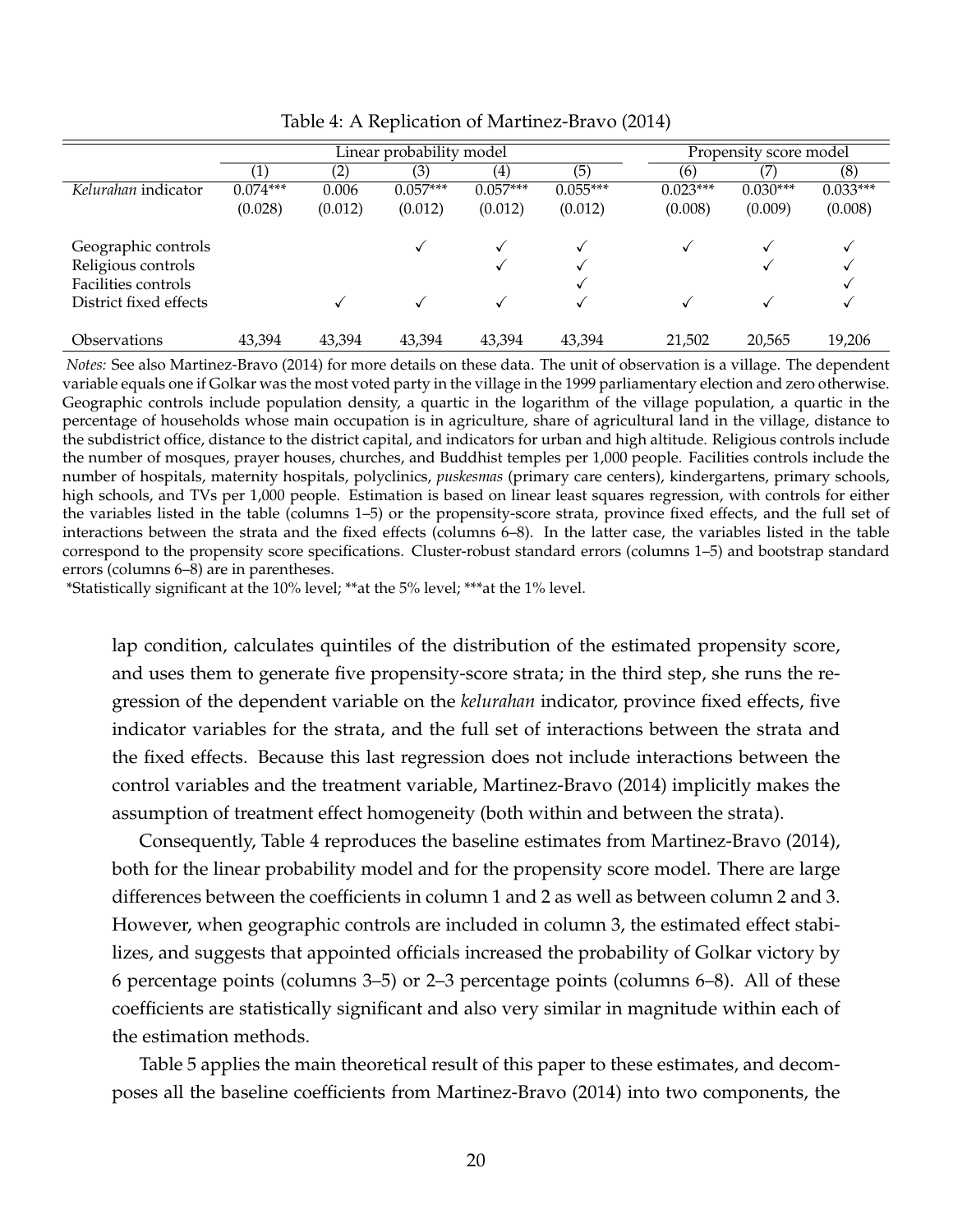|                               |                  |                       | Linear probability model |                       |                       |                     | Propensity score model |                     |
|-------------------------------|------------------|-----------------------|--------------------------|-----------------------|-----------------------|---------------------|------------------------|---------------------|
|                               | $\overline{(1)}$ | $\overline{(2)}$      | $\overline{(3)}$         | $\overline{(4)}$      | $\overline{(5)}$      | $\overline{(6)}$    | $\overline{(7)}$       | $\overline{(8)}$    |
| Kelurahan indicator           | $0.074***$       | 0.006                 | $0.057***$               | $0.057***$            | $0.055***$            | $0.023***$          | $0.030***$             | $0.033***$          |
|                               | (0.028)          | (0.012)               | (0.012)                  | (0.012)               | (0.012)               | (0.008)             | (0.009)                | (0.008)             |
| Decomposition (Theorem 1)     |                  |                       |                          |                       |                       |                     |                        |                     |
| a. ATT                        |                  | $-0.064*$             | $-0.008$                 | $-0.008$              | $-0.009$              | $0.037**$           | $0.045***$             | $0.045***$          |
|                               |                  | (0.037)               | (0.028)                  | (0.028)               | (0.028)               | (0.016)             | (0.016)                | (0.016)             |
| $b. w_{ATT}$                  |                  | 0.490                 | 0.671                    | 0.672                 | 0.679                 | 0.785               | 0.788                  | 0.779               |
| c. ATC                        |                  | $0.074***$<br>(0.027) | $0.192***$<br>(0.041)    | $0.191***$<br>(0.041) | $0.192***$<br>(0.042) | $-0.026$<br>(0.032) | $-0.029$<br>(0.034)    | $-0.011$<br>(0.032) |
| $d. w_{ATC}$                  |                  | 0.510                 | 0.329                    | 0.328                 | 0.321                 | 0.215               | 0.212                  | 0.221               |
|                               |                  |                       |                          |                       |                       |                     |                        |                     |
| $OLS = a \cdot b + c \cdot d$ | $0.074***$       | 0.006                 | $0.057***$               | $0.057***$            | $0.055***$            | $0.023***$          | $0.030***$             | $0.033***$          |
|                               | (0.028)          | (0.012)               | (0.012)                  | (0.012)               | (0.012)               | (0.008)             | (0.009)                | (0.008)             |
|                               |                  |                       |                          |                       |                       |                     |                        |                     |
| e. $P(d = 1)$                 |                  | 0.070                 | 0.070                    | 0.070                 | 0.070                 | 0.112               | 0.114                  | 0.116               |
| $f. P(d = 0)$                 |                  | 0.930                 | 0.930                    | 0.930                 | 0.930                 | 0.888               | 0.886                  | 0.884               |
| ATE = $e \cdot b + f \cdot d$ |                  | $0.064***$            | $0.178***$               | $0.177***$            | $0.178***$            | $-0.019$            | $-0.020$               | $-0.005$            |
|                               |                  | (0.025)               | (0.037)                  | (0.037)               | (0.038)               | (0.029)             | (0.030)                | (0.028)             |
|                               |                  |                       |                          |                       |                       |                     |                        |                     |
| Geographic controls           |                  |                       | ✓                        | $\checkmark$          | $\checkmark$          | $\checkmark$        | $\checkmark$           | ✓                   |
| Religious controls            |                  |                       |                          |                       | ✓                     |                     | $\checkmark$           |                     |
| Facilities controls           |                  |                       |                          |                       | ✓                     |                     |                        |                     |
| District fixed effects        |                  | $\checkmark$          | $\checkmark$             |                       | ✓                     | $\checkmark$        | $\checkmark$           |                     |
| Observations                  | 43,394           | 43,394                | 43,394                   | 43,394                | 43,394                | 21,502              | 20,565                 | 19,206              |

<span id="page-22-0"></span>Table 5: [Martinez-Bravo](#page-42-2) [\(2014\)](#page-42-2) and Treatment Effect Heterogeneity

*Notes:* See also [Martinez-Bravo](#page-42-2) [\(2014\)](#page-42-2) for more details on these data. The unit of observation is a village. The dependent variable equals one if Golkar was the most voted party in the village in the 1999 parliamentary election and zero otherwise. Geographic controls include population density, a quartic in the logarithm of the village population, a quartic in the percentage of households whose main occupation is in agriculture, share of agricultural land in the village, distance to the subdistrict office, distance to the district capital, and indicators for urban and high altitude. Religious controls include the number of mosques, prayer houses, churches, and Buddhist temples per 1,000 people. Facilities controls include the number of hospitals, maternity hospitals, polyclinics, *puskesmas* (primary care centers), kindergartens, primary schools, high schools, and TVs per 1,000 people. Estimation of "*Kelurahan* indicator" (=OLS) is based on linear least squares regression, with controls for either the variables listed in the table (columns 1–5) or the propensity-score strata, province fixed effects, and the full set of interactions between the strata and the fixed effects (columns 6–8). In the latter case, the variables listed in the table correspond to the propensity score specifications. Estimation of ATT and ATC is described in Section [2](#page-6-6) (in particular, see Theorem [1\)](#page-7-0). Cluster-robust standard errors (columns 1–5, OLS), bootstrap standard errors (columns 6–8, OLS), and Huber–White standard errors (ATT, ATC, and ATE) are in parentheses. Huber–White standard errors ignore that the propensity score is estimated.

\*Statistically significant at the 10% level; \*\*at the 5% level; \*\*\*at the 1% level.

average effect of appointed officials on *kelurahan* villages (ATT) and the average effect of appointed officials on *desa* villages (ATC). I also report the implicit weights which are used by linear regression to reweight both of these estimates. While the proportion of *kelurahan* villages varies between 7% and 12%, the weight on  $\hat{\tau}_{ATT}$  varies between 0.490 and 0.788. Because—in this empirical context—we should arguably intend to estimate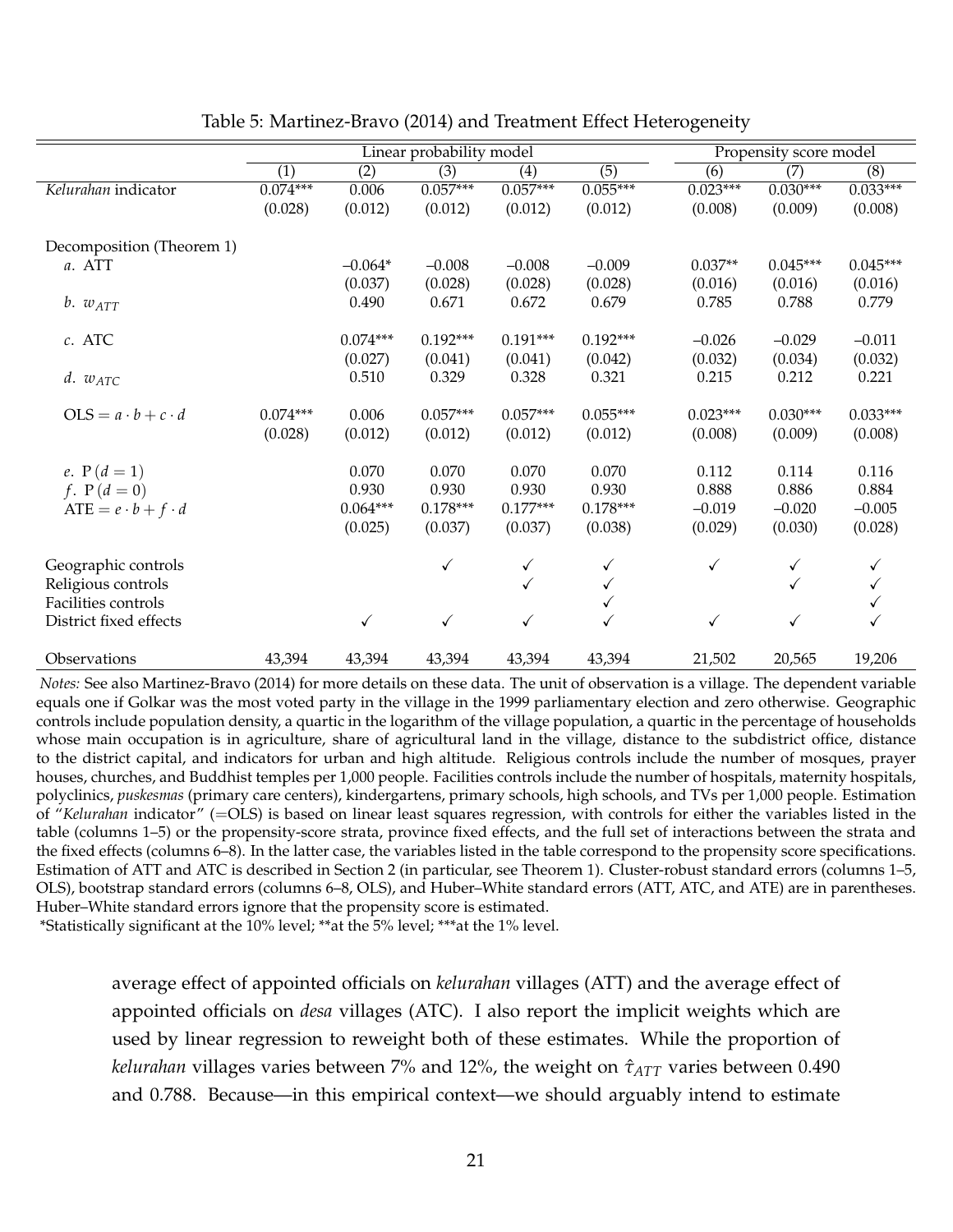the average treatment effect, I also report a "properly reweighted" weighted average of *τ*ˆ*ATT* and *τ*ˆ*ATC*, *i.e.* an estimate of the average effect of appointed officials (ATE). Since the weights underlying linear regression are poorly chosen, we can expect large differences between these estimates and the OLS estimates, and this is indeed the case. The results of the decompositions in Table [5](#page-22-0) are generally quite surprising, and they differ enormously between the linear probability model and the propensity score model. In the case of the linear probability model, all of the implied estimates of the average treatment effect are positive and statistically significant. The estimates from columns 3–5 are also very similar in magnitude, and they suggest that—on average—appointed officials increased the probability of Golkar victory by 18 percentage points. At the same time, however, the implied estimates of the average effect on *kelurahan* villages are close to zero and usually insignificant. When we turn to the results from the propensity score model—which are obtained for the overlap sample—this pattern is reversed. The average effect of appointed officials on *kelurahan* villages seems to be relatively small in absolute value, but positive and significant; the average treatment effect is indistinguishable from zero.

Which of these patterns is believable? Is the average effect of appointed officials positive, but the average effect on *kelurahan* villages close to zero? Or, maybe the appointed officials increased the probability of Golkar victory only in the "treated" villages? Again, we might try to reconcile these conflicting findings using an alternative estimation method. Therefore, Table [6](#page-24-0) reports further OLS and nearest-neighbor matching estimates of the effects of appointed officials on electoral results in Indonesia—all of which are obtained for the overlap sample (as defined in [Martinez-Bravo, 2014\)](#page-42-2). The OLS estimates do not change in a substantial way. The propensity score—used in matching—is estimated either using a linear probability model (as, implicitly, in Table [5\)](#page-22-0) or using a specific algorithm based on a probit model (as, explicitly, in [Martinez-Bravo, 2014\)](#page-42-2). In the latter case, I also impose a requirement of exact matching within each province. As evident in Table [6,](#page-24-0) the average effect on the "treated" seems to be positive and statistically significant regardless of the matching procedure; if we ignore column 2, the estimated effects vary between 3 and 7 percentage points. However, when we turn to the average effect of appointed officials, these procedures lead to substantially different conclusions. In line with the results in [Martinez-Bravo](#page-42-2) [\(2014\)](#page-42-2), the average effect of appointed officials is significantly positive—but only if the propensity score is estimated using a linear probability model. If, however, we prefer a probit model and—especially—exact matching within each province, then all of the estimates are insignificant and very close to zero. Perhaps the average difference in electoral results between similar *kelurahan* and *desa* villages is indeed negligible. If this conclusion is correct, it casts doubt on one of the main results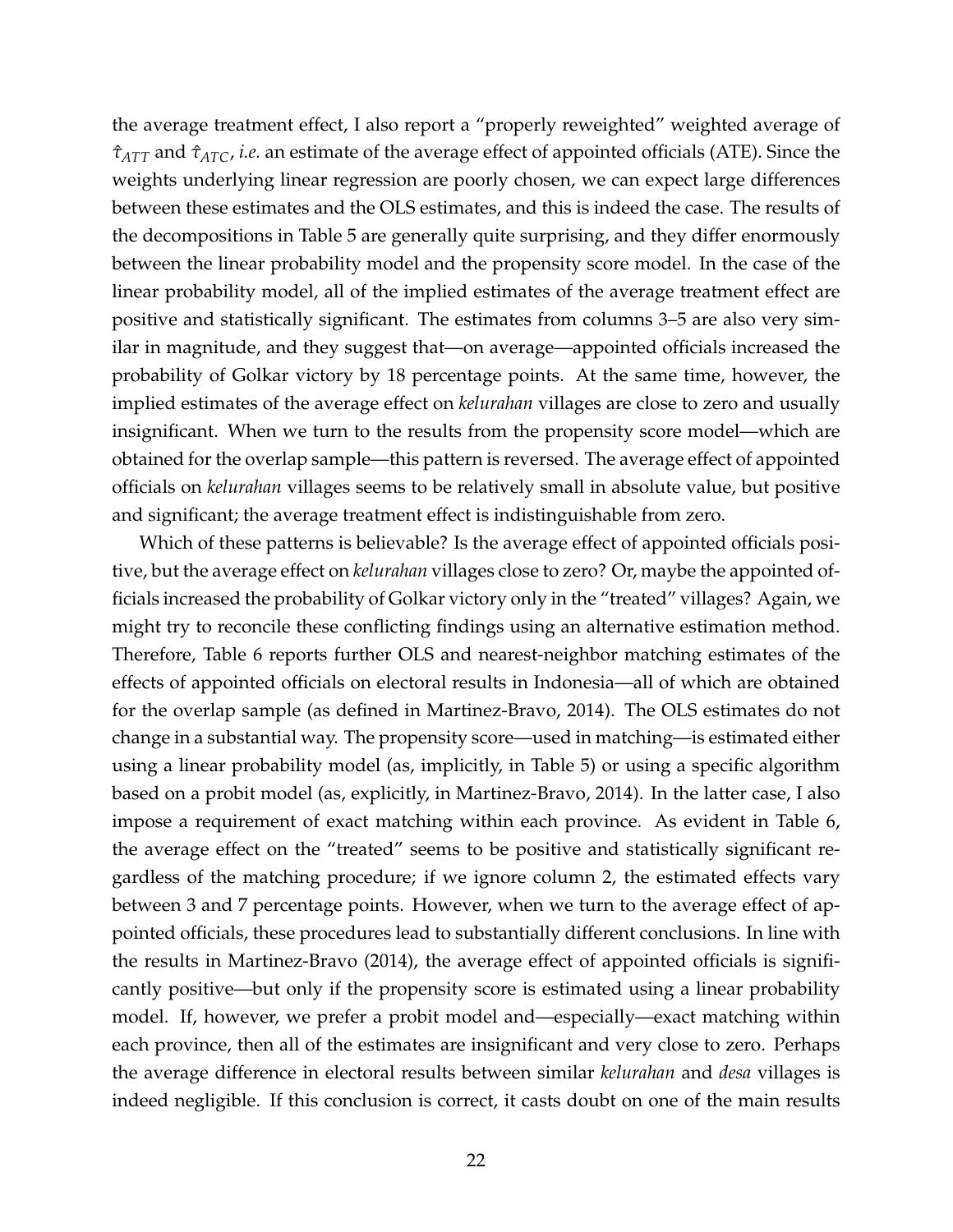|                        |                   |         | Linear probability model |            |            | Probit model |            |            |  |
|------------------------|-------------------|---------|--------------------------|------------|------------|--------------|------------|------------|--|
|                        | $\left( 1\right)$ | (2)     | (3)                      | (4)        | (5)        | (6)          | (7)        | (8)        |  |
| <b>OLS</b>             |                   | 0.006   | $0.033***$               | $0.033***$ | $0.035***$ | $0.023***$   | $0.030***$ | $0.033***$ |  |
|                        |                   | (0.012) | (0.011)                  | (0.011)    | (0.011)    | (0.008)      | (0.009)    | (0.008)    |  |
| <b>ATT</b>             |                   | 0.007   | $0.032*$                 | $0.069***$ | $0.036*$   | $0.028*$     | $0.030*$   | $0.031*$   |  |
|                        |                   | (0.008) | (0.019)                  | (0.019)    | (0.020)    | (0.016)      | (0.016)    | (0.016)    |  |
| ATE                    |                   | 0.003   | $0.085***$               | $0.117***$ | $0.097***$ | $-0.005$     | $-0.007$   | $-0.001$   |  |
|                        |                   | (0.010) | (0.029)                  | (0.029)    | (0.033)    | (0.030)      | (0.031)    | (0.031)    |  |
| Geographic controls    |                   |         | ✓                        | √          | √          | ✓            |            |            |  |
| Religious controls     |                   |         |                          |            |            |              |            |            |  |
| Facilities controls    |                   |         |                          |            |            |              |            |            |  |
| District fixed effects |                   |         | ✓                        |            |            | √            | √          |            |  |
| Observations           | 43,394            | 43,394  | 21,502                   | 20,565     | 19,206     | 21,502       | 20,565     | 19,206     |  |

<span id="page-24-0"></span>Table 6: Further Estimates of the Effects of Local Officials on Electoral Results (Overlap Sample)

*Notes:* See also [Martinez-Bravo](#page-42-2) [\(2014\)](#page-42-2) for more details on these data. The unit of observation is a village. The dependent variable equals one if Golkar was the most voted party in the village in the 1999 parliamentary election and zero otherwise. Geographic controls include population density, a quartic in the logarithm of the village population, a quartic in the percentage of households whose main occupation is in agriculture, share of agricultural land in the village, distance to the subdistrict office, distance to the district capital, and indicators for urban and high altitude. Religious controls include the number of mosques, prayer houses, churches, and Buddhist temples per 1,000 people. Facilities controls include the number of hospitals, maternity hospitals, polyclinics, *puskesmas* (primary care centers), kindergartens, primary schools, high schools, and TVs per 1,000 people. For "OLS", estimation is based on linear least squares regression, with controls for either the variables listed in the table (columns 1–5) or the propensity-score strata, province fixed effects, and the full set of interactions between the strata and the fixed effects (columns 6–8). In the latter case, the variables listed in the table correspond to the propensity score specifications. For "ATT" and "ATE", estimation is based on nearest-neighbor matching on the estimated propensity score (with a single match). For columns 6–8, exact matching on province fixed effects is also required. The propensity score is estimated using a linear probability model (columns 1–5) or an algorithm based on a probit model (columns 6–8). A description of this algorithm is given in [Martinez-Bravo](#page-42-2) [\(2014\)](#page-42-2). Cluster-robust standard errors (columns 1–5, OLS), bootstrap standard errors (columns 6–8, OLS), and Abadie–Imbens standard errors (ATT and ATE) are in parentheses. Abadie–Imbens standard errors ignore that the propensity score is estimated. \*Statistically significant at the 10% level; \*\*at the 5% level; \*\*\*at the 1% level.

#### in [Martinez-Bravo](#page-42-2) [\(2014\)](#page-42-2)—that the behavior of appointed and elected officials is, on av-erage, very different.<sup>[10](#page-24-1)</sup>

<span id="page-24-1"></span> $10$ Another conclusion in [Martinez-Bravo](#page-42-2) [\(2014\)](#page-42-2) is that the effect of appointed officials should be stronger in districts, in which Golkar was expected to win by a large margin, because such expectations incentivize these officials to manifest their allegiance to the regime. Also, the effect should be reversed in districts, in which PDI-P was expected to win by a large margin. These conclusions are tested in Appendix [D,](#page-34-0) where various models are estimated on subsamples of the original data—and these subsamples are defined on the basis of district-level electoral results (PDI-P won large, PDI-P just won, Golkar just won, Golkar won large). Table [D11](#page-34-1) and Table [D12](#page-34-2) replicate the estimates from [Martinez-Bravo](#page-42-2) [\(2014\)](#page-42-2). Table [D13](#page-35-0) and Table [D14](#page-36-0) apply the main theoretical result of this paper to these estimates, and decompose all the coefficients from Table [D11](#page-34-1) and Table [D12](#page-34-2) into two components (ATT and ATC). Many of the results change. Table [D15](#page-37-0) and Table [D16](#page-38-0) present further OLS estimates as well as nearest-neighbor matching estimates of the average effect of appointed officials and of the average effect of appointed officials on *kelurahan* villages (for the overlap sample). If we prefer the probit-based estimates of the propensity score and exact matching within each province, then this conclusion in [Martinez-Bravo](#page-42-2) [\(2014\)](#page-42-2) is correct for the effect of local officials on Golkar victory—this effect is positive and significant only for districts, in which Golkar won by a large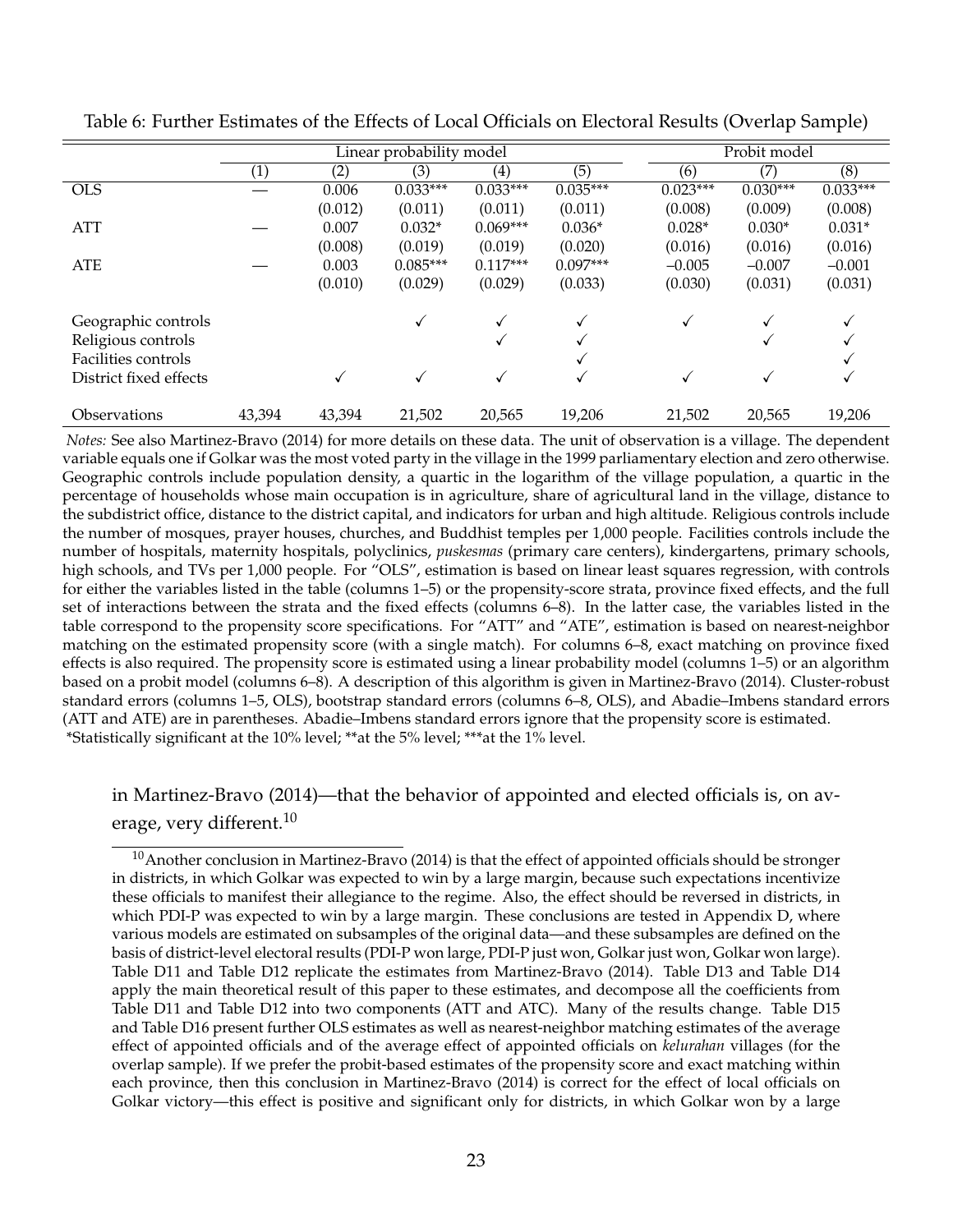#### **5 Summary**

In this paper I study the interpretation of the least squares estimand in the homogeneous linear model when treatment effects are in fact heterogeneous. This problem is highly relevant for empirical economists, because many influential papers rely on linear least squares regression to provide estimates of the effects of various treatments, while treatment effect heterogeneity is often empirically important. How should we interpret the estimates in these studies? I derive a new theoretical result which demonstrates that linear least squares regression is equivalent to a weighted average of two estimators, both of which are likely to perform poorly in finite samples, with weights which are also poorly chosen. In particular, the weight which is placed by linear regression on the average effect on each group (treated or controls) is inversely related to the proportion of this group. The more units get treatment, the less weight is placed on the average treatment effect on the treated. I also illustrate the importance of this result with two Monte Carlo studies, as well as with a replication of two prominent applied papers: [Berger](#page-39-5) *et al.* [\(2013\)](#page-39-5) on the effects of CIA interventions on international trade; and [Martinez-Bravo](#page-42-2) [\(2014\)](#page-42-2) on the effects of appointed officials on electoral outcomes. In both cases some important conclusions are not robust to allowing for heterogeneity in effects.

There are several lessons to be learned from this paper. First, empirical economists often believe that linear least squares regression provides a good approximation to the average treatment effect. Some authors only give their attention to issues of heterogeneity if this is motivated by a theoretical model or previous literature. However, linear least squares regression might provide biased estimates of each of the relevant parameters of interest whenever heterogeneity is empirically important. Sometimes, of course, this bias might be small, but this should never be taken for granted.

Second, it is useful to test for treatment effect heterogeneity. The main result of this paper (Theorem [1\)](#page-7-0) provides a directly applicable decomposition for every least squares estimate, which can now be represented as a weighted average of two particular estimates: of the average treatment effect on the treated and of the average treatment effect on the controls. This decomposition can be applied as an easy-to-use informal test for treatment effect heterogeneity. However, more sophisticated procedures have also been developed, and can be used (see, *e.g.*, [Crump, Hotz, Imbens and Mitnik, 2008\)](#page-40-10).

Finally, it is essential to always define the parameter of interest. Many empirical papers lack a clear statement about the actual goal of the researcher—whether they are inter-

margin, and this includes the average treatment effect. However, when we turn to the effect on PDI-P victory, neither of the estimated effects is significantly different from zero—and they are usually very small.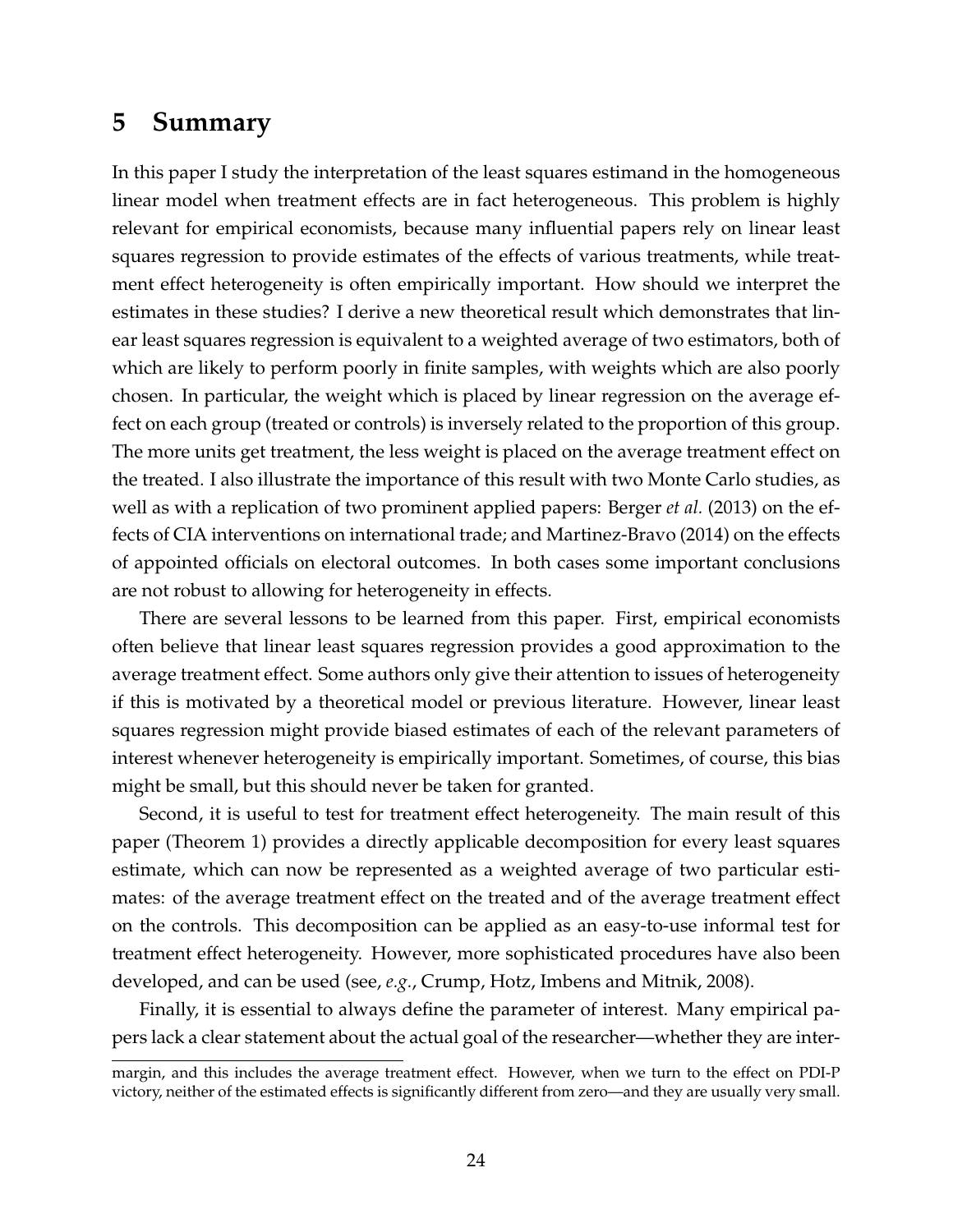ested in the average effect, the average effect on some clearly defined population, or some other parameter. The linear regression estimand is seldom the most interesting parameter per se, and it might not correspond to any of the relevant parameters, as this paper also clarifies. Defining the parameter of interest is important, because it enables the researcher to provide an interpretation of their result, and it also guarantees comparability between estimation methods. In some cases a precise definition of the parameter of interest might even allow the researcher to continue using linear least squares regression: as this paper clarifies, if nearly nobody gets treatment and we are interested in the effect on the treated, then we can maintain that we are approximately correct.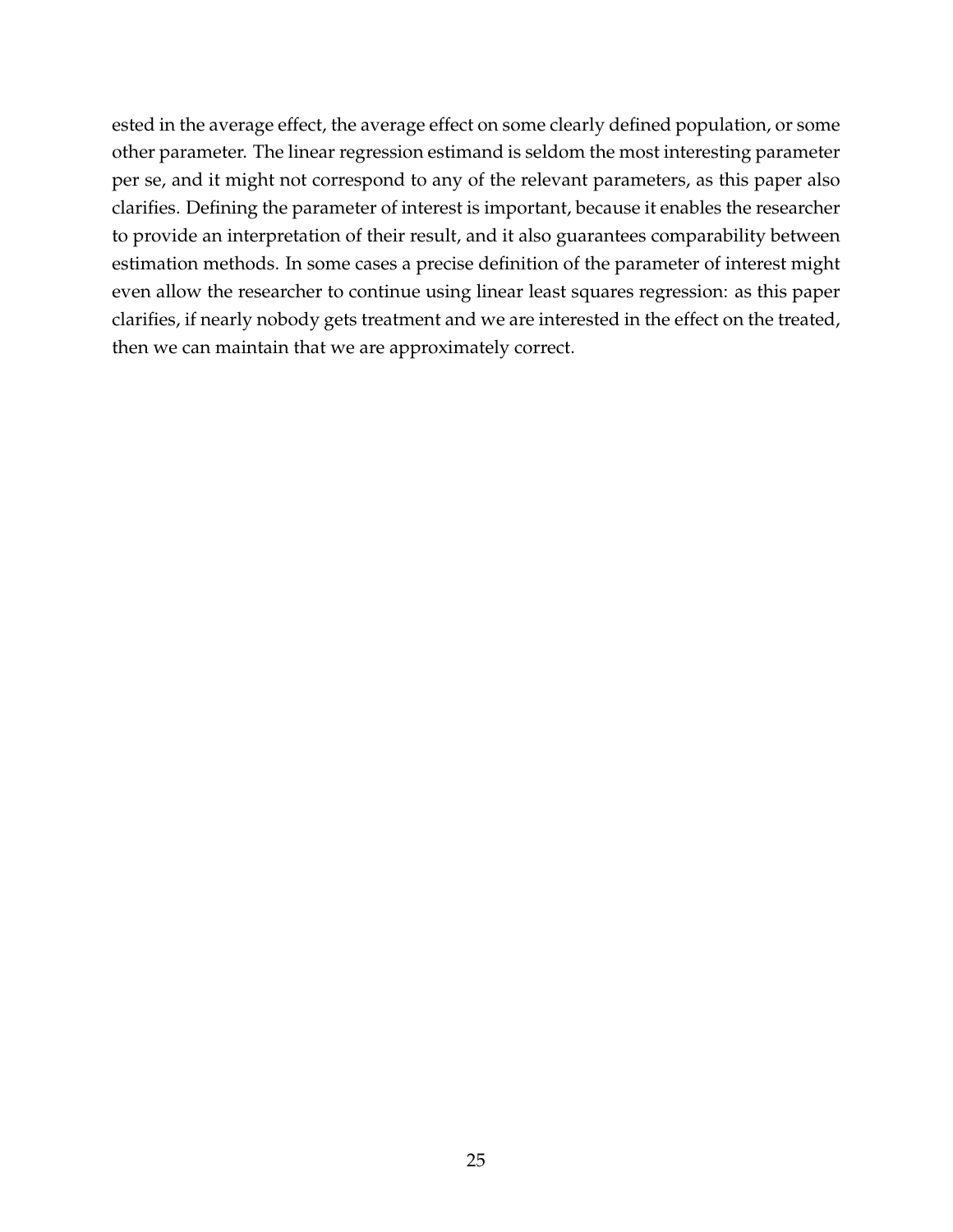## <span id="page-27-0"></span>**A Proofs**

*Proof of Theorem [1.](#page-7-0)* First, consider equation [\(4\)](#page-6-3),  $L(y | 1, d, X) = \alpha + \tau d + X\beta$ . By the Frisch–Waugh theorem [\(Frisch and Waugh, 1933\)](#page-40-11),  $\tau = \tau_a$ , where  $\tau_a$  is defined by

<span id="page-27-1"></span>
$$
L[y | 1, d, p(X)] = \alpha_a + \tau_a d + \gamma_a \cdot p(X). \qquad (14)
$$

Second, notice that [\(14\)](#page-27-1) is a linear projection of *y* on two variables: one binary and one continuous. We can therefore use the following result from [Elder](#page-40-0) *et al.* [\(2010\)](#page-40-0):

<span id="page-27-2"></span>**Lemma 1 [\(Elder](#page-40-0)** *et al.***, [2010\)](#page-40-0)** *Let*  $L(y | 1, d, x) = \alpha_e + \tau_e d + \beta_e x$  *denote the linear projection of y on d (a binary variable) and x (a single, possibly continuous, control variable) and let* V (·)*,* Cov  $(\cdot)$ , V  $(\cdot | \cdot)$ , and Cov  $(\cdot | \cdot)$  denote the variance, the covariance, the conditional variance, *and the conditional covariance, respectively. Then,*

$$
\tau_e = \frac{\rho \cdot V(x \mid d=1)}{\rho \cdot V(x \mid d=1) + (1-\rho) \cdot V(x \mid d=0)} \cdot w_1
$$

$$
+ \frac{(1-\rho) \cdot V(x \mid d=0)}{\rho \cdot V(x \mid d=1) + (1-\rho) \cdot V(x \mid d=0)} \cdot w_0,
$$

*where*

$$
w_1 = \frac{\text{Cov}(d, y)}{\text{V}(d)} - \frac{\text{Cov}(d, x)}{\text{V}(d)} \cdot \frac{\text{Cov}(x, y \mid d = 1)}{\text{V}(x \mid d = 1)}
$$

*and*

$$
w_0 = \frac{\text{Cov}(d, y)}{\text{V}(d)} - \frac{\text{Cov}(d, x)}{\text{V}(d)} \cdot \frac{\text{Cov}(x, y \mid d = 0)}{\text{V}(x \mid d = 0)}.
$$

Combining the two pieces gives

$$
\tau = \frac{\rho \cdot V[p(X) | d = 1]}{\rho \cdot V[p(X) | d = 1] + (1 - \rho) \cdot V[p(X) | d = 0]} \cdot w_1^*
$$
  
+ 
$$
\frac{(1 - \rho) \cdot V[p(X) | d = 0]}{\rho \cdot V[p(X) | d = 1] + (1 - \rho) \cdot V[p(X) | d = 0]} \cdot w_0^*,
$$
(15)

where

$$
w_1^* = \frac{\text{Cov}\left(d, y\right)}{V\left(d\right)} - \frac{\text{Cov}\left[d, p\left(X\right)\right]}{V\left(d\right)} \cdot \frac{\text{Cov}\left[p\left(X\right), y \mid d = 1\right]}{V\left[p\left(X\right) \mid d = 1\right]} \tag{16}
$$

and

$$
w_0^* = \frac{\text{Cov}\left(d, y\right)}{V\left(d\right)} - \frac{\text{Cov}\left[d, p\left(X\right)\right]}{V\left(d\right)} \cdot \frac{\text{Cov}\left[p\left(X\right), y \mid d = 0\right]}{V\left[p\left(X\right) \mid d = 0\right]}.\tag{17}
$$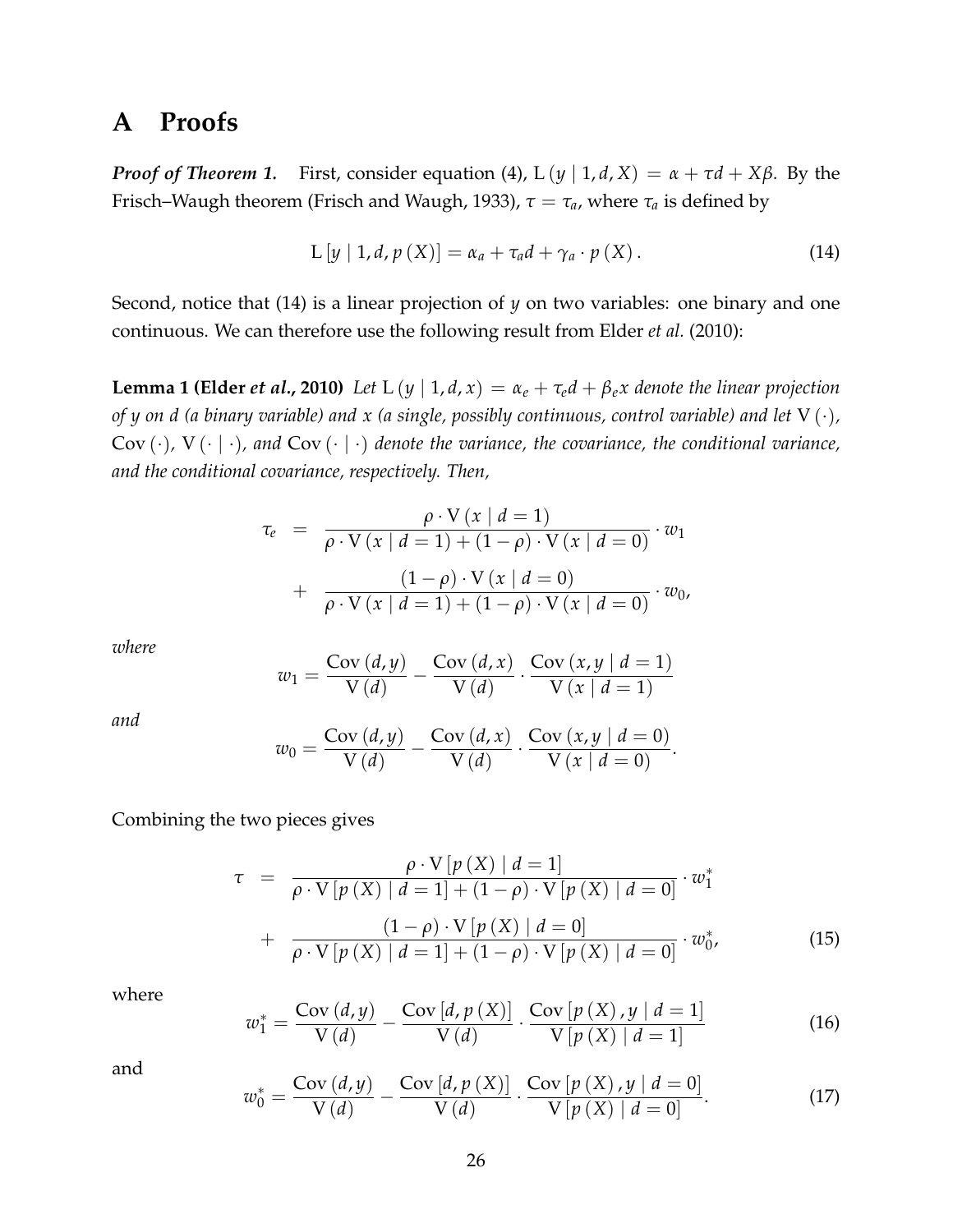Third, notice that  $w_1^* = \tau_{APE|d=0}$  and  $w_0^* = \tau_{APE|d=1}$ , as defined in [\(10\)](#page-6-4). Indeed,

$$
\frac{\text{Cov}(d, y)}{\text{V}(d)} = \text{E}(y \mid d = 1) - \text{E}(y \mid d = 0)
$$
\n(18)

and also

$$
\frac{\text{Cov}[d, p(X)]}{V(d)} = E[p(X) | d = 1] - E[p(X) | d = 0].
$$
 (19)

Moreover, for  $j = 0, 1$ ,

$$
\frac{\text{Cov}\left[p\left(X\right),y\mid d=j\right]}{\text{V}\left[p\left(X\right)\mid d=j\right]} = \gamma_j \tag{20}
$$

where *γ*<sup>1</sup> and *γ*<sup>0</sup> are defined in [\(7\)](#page-6-7) and [\(8\)](#page-6-2), respectively. Because

<span id="page-28-0"></span>
$$
E(y | d = 1) - E(y | d = 0) = \{E[p(X) | d = 1] - E[p(X) | d = 0]\} \cdot \gamma_1
$$
  
+  $(\alpha_1 - \alpha_0) + (\gamma_1 - \gamma_0) \cdot E[p(X) | d = 0]$  (21)

and also

<span id="page-28-1"></span>
$$
E(y | d = 1) - E(y | d = 0) = {E[p(X) | d = 1] - E[p(X) | d = 0]} \cdot \gamma_0
$$
  
+ 
$$
(\alpha_1 - \alpha_0) + (\gamma_1 - \gamma_0) \cdot E[p(X) | d = 1],
$$
 (22)

where again  $\alpha_1$  and  $\alpha_0$  are defined in [\(7\)](#page-6-7) and [\(8\)](#page-6-2), we get the result that  $w_1^* = \tau_{APE|d=0}$ and  $w_0^* = \tau_{APE|d=1}$ . Interestingly, equations [\(21\)](#page-28-0) and [\(22\)](#page-28-1) are special cases of the Oaxaca– Blinder decomposition [\(Blinder, 1973;](#page-39-11) [Oaxaca, 1973;](#page-42-13) [Fortin, Lemieux and Firpo, 2011\)](#page-40-12).

Combining the three pieces gives

$$
\tau = \frac{\rho \cdot V[p(X) | d = 1]}{\rho \cdot V[p(X) | d = 1] + (1 - \rho) \cdot V[p(X) | d = 0]} \cdot \tau_{APE|d = 0}
$$
  
+ 
$$
\frac{(1 - \rho) \cdot V[p(X) | d = 0]}{\rho \cdot V[p(X) | d = 1] + (1 - \rho) \cdot V[p(X) | d = 0]} \cdot \tau_{APE|d = 1},
$$
(23)

which completes the proof.  $\square$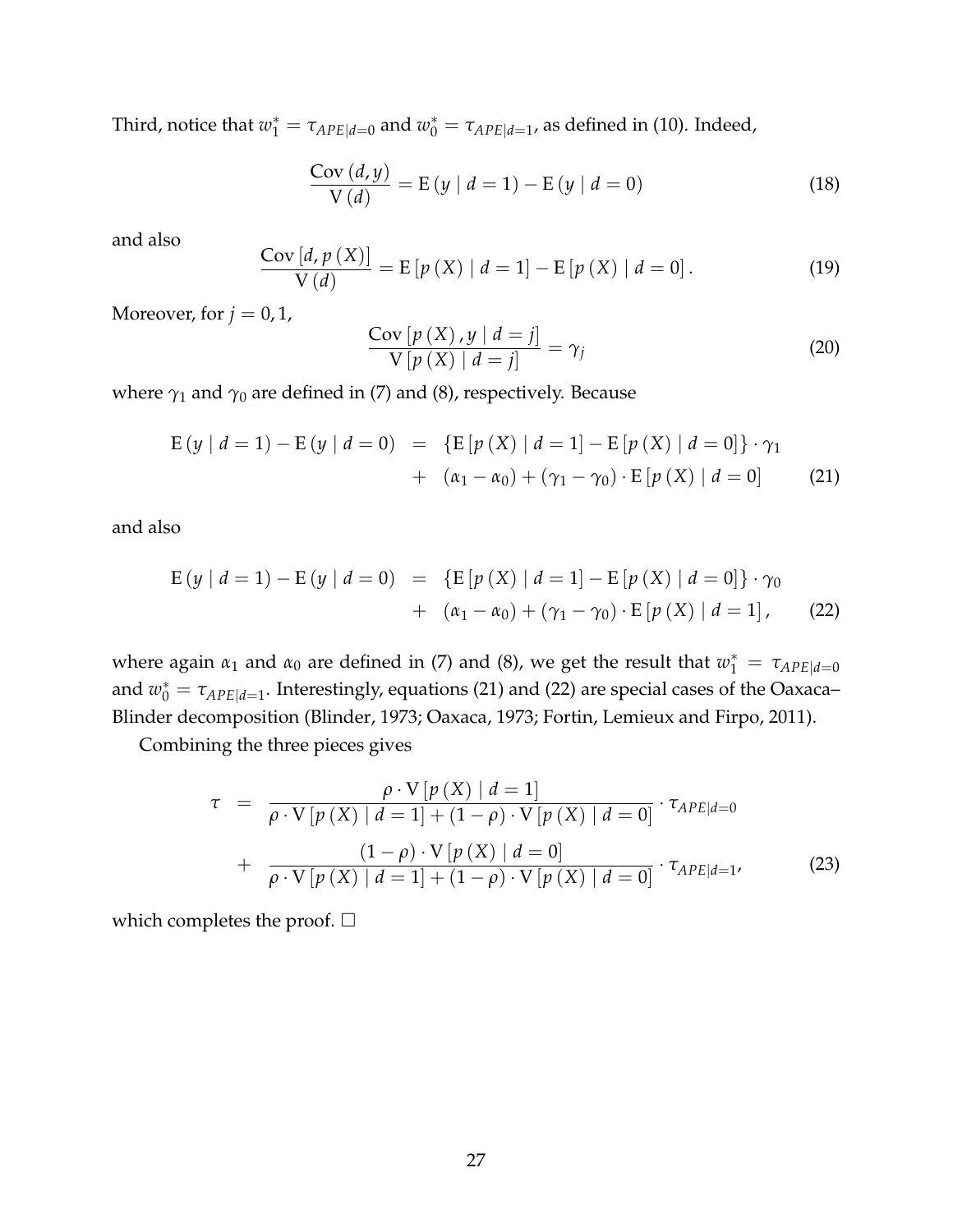#### <span id="page-29-0"></span>**B The Relationship between Theorem [1](#page-7-0) and [Angrist](#page-39-7) [\(1998\)](#page-39-7)**

Note that [Angrist](#page-39-7) [\(1998\)](#page-39-7) considers a model with two strata, where *x* (a binary variable) indicates stratum membership. His result is that if  $L(y | 1, d, x) = \alpha_n + \tau_n d + \beta_n x$ , then

<span id="page-29-1"></span>
$$
\tau_n = \frac{P(x=0) \cdot V(d \mid x=0)}{P(x=0) \cdot V(d \mid x=0) + P(x=1) \cdot V(d \mid x=1)} \cdot \tau_0
$$
  
+ 
$$
\frac{P(x=1) \cdot V(d \mid x=1)}{P(x=0) \cdot V(d \mid x=0) + P(x=1) \cdot V(d \mid x=1)} \cdot \tau_1,
$$
 (24)

where  $\tau_1$  and  $\tau_0$  denote the stratum-specific effects. Theorem [1](#page-7-0) might appear at first sight to be similar to this result. There are, however, at least two major differences between these formulations: first, Theorem [1](#page-7-0) conditions on *d*, while [Angrist](#page-39-7) [\(1998\)](#page-39-7) conditions on *x*, and therefore does not specify his result in terms of group-specific average partial effects; second, [Angrist](#page-39-7) [\(1998\)](#page-39-7) does not recover a pattern of "weight reversal", whose manifestation is the main result of this paper. In this appendix I show that equation [\(24\)](#page-29-1), *i.e.* the result in [Angrist](#page-39-7) [\(1998\)](#page-39-7), can be derived from a special case of Lemma [1](#page-27-2) (and Theorem [1\)](#page-7-0).

If we apply Lemma [1](#page-27-2) to  $\tau_n$  in L  $(y | 1, d, x) = \alpha_n + \tau_n d + \beta_n x$ , *i.e.* to the model in [Angrist](#page-39-7) [\(1998\)](#page-39-7), we get

$$
\tau_n = \frac{\rho \cdot V(x \mid d = 1) \cdot [P(x = 0 \mid d = 0) \cdot \tau_0 + P(x = 1 \mid d = 0) \cdot \tau_1]}{\rho \cdot V(x \mid d = 1) + (1 - \rho) \cdot V(x \mid d = 0)}
$$
  
+ 
$$
\frac{(1 - \rho) \cdot V(x \mid d = 0) \cdot [P(x = 0 \mid d = 1) \cdot \tau_0 + P(x = 1 \mid d = 1) \cdot \tau_1]}{\rho \cdot V(x \mid d = 1) + (1 - \rho) \cdot V(x \mid d = 0)}
$$
  
= 
$$
\frac{\rho \cdot V(x \mid d = 1) \cdot P(x = 0 \mid d = 0)}{\rho \cdot V(x \mid d = 1) + (1 - \rho) \cdot V(x \mid d = 0)} \cdot \tau_0}
$$
  
+ 
$$
\frac{(1 - \rho) \cdot V(x \mid d = 0) \cdot P(x = 0 \mid d = 1)}{\rho \cdot V(x \mid d = 1) + (1 - \rho) \cdot V(x \mid d = 0)} \cdot \tau_0}
$$
  
+ 
$$
\frac{\rho \cdot V(x \mid d = 1) \cdot P(x = 1 \mid d = 0)}{\rho \cdot V(x \mid d = 1) + (1 - \rho) \cdot V(x \mid d = 0)} \cdot \tau_1}
$$
  
+ 
$$
\frac{(1 - \rho) \cdot V(x \mid d = 0) \cdot P(x = 1 \mid d = 1)}{\rho \cdot V(x \mid d = 1) + (1 - \rho) \cdot V(x \mid d = 0)} \cdot \tau_1,
$$
(25)

which can be further rearranged using Bayes' theorem. Indeed,

<span id="page-29-2"></span>
$$
\tau_n = \frac{P(x=0) \cdot V(d \mid x=0) \cdot P(d=1 \mid x=1)}{\rho \cdot V(x \mid d=1) + (1-\rho) \cdot V(x \mid d=0)} \cdot \frac{P(x=0) \cdot P(x=1)}{\rho \cdot (1-\rho)} \cdot \tau_0
$$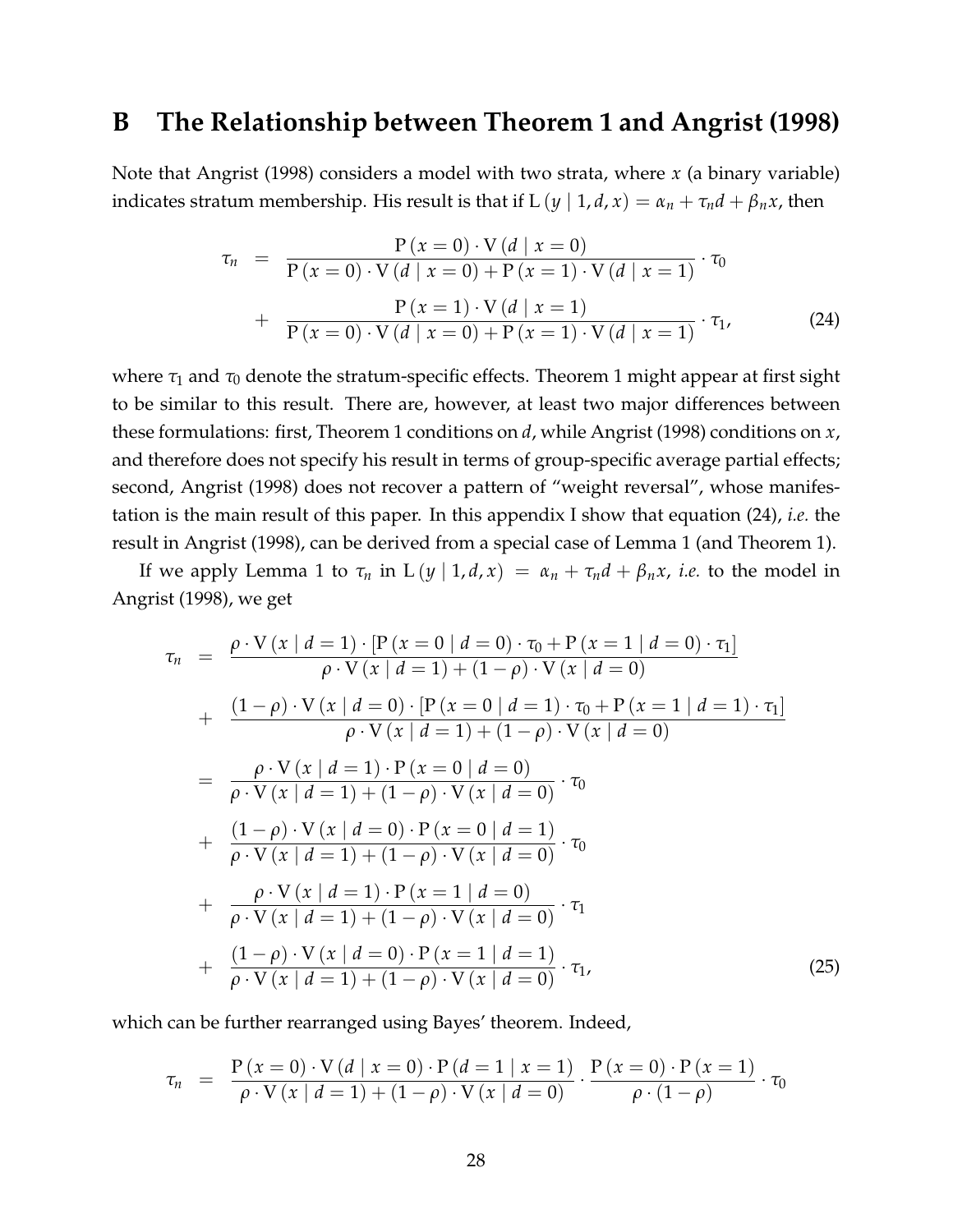+ 
$$
\frac{P(x = 0) \cdot V(d | x = 0) \cdot P(d = 0 | x = 1)}{\rho \cdot V(x | d = 1) + (1 - \rho) \cdot V(x | d = 0)}
$$
  $\cdot \frac{P(x = 0) \cdot P(x = 1)}{\rho \cdot (1 - \rho)}$   $\cdot \tau_0$   
+  $\frac{P(x = 1) \cdot V(d | x = 1) \cdot P(d = 1 | x = 0)}{\rho \cdot V(x | d = 1) + (1 - \rho) \cdot V(x | d = 0)}$   $\cdot \frac{P(x = 0) \cdot P(x = 1)}{\rho \cdot (1 - \rho)}$   $\cdot \tau_1$   
+  $\frac{P(x = 1) \cdot V(d | x = 1) \cdot P(d = 0 | x = 0)}{\rho \cdot V(x | d = 1) + (1 - \rho) \cdot V(x | d = 0)}$   $\cdot \frac{P(x = 0) \cdot P(x = 1)}{\rho \cdot (1 - \rho)}$   $\cdot \tau_1$   
=  $\frac{P(x = 0) \cdot V(d | x = 0)}{\rho \cdot V(x | d = 1) + (1 - \rho) \cdot V(x | d = 0)}$   $\cdot \frac{P(x = 0) \cdot P(x = 1)}{\rho \cdot (1 - \rho)}$   $\cdot \tau_0$   
+  $\frac{P(x = 1) \cdot V(d | x = 1)}{\rho \cdot V(x | d = 1) + (1 - \rho) \cdot V(x | d = 0)}$   $\cdot \frac{P(x = 0) \cdot P(x = 1)}{\rho \cdot (1 - \rho)}$   $\cdot \tau_1$   
=  $\frac{P(x = 0) \cdot V(d | x = 0)}{P(x = 0) \cdot V(d | x = 0) + P(x = 1) \cdot V(d | x = 1)}$   $\cdot \tau_0$   
+  $\frac{P(x = 1) \cdot V(d | x = 1)}{P(x = 0) \cdot V(d | x = 0) + P(x = 1) \cdot V(d | x = 1)}$   $\cdot \tau_1$ , (26)

where the last equality, again, follows from Bayes' theorem. More precisely,

$$
\frac{\rho \cdot (1 - \rho) \cdot \rho \cdot V(x \mid d = 1)}{P(x = 0) \cdot P(x = 1)} = (1 - \rho) \cdot P(d = 1 \mid x = 1) \cdot P(d = 1 \mid x = 0)
$$
  
=  $P(x = 0) \cdot V(d \mid x = 0) \cdot P(d = 1 \mid x = 1)$   
+  $P(x = 1) \cdot V(d \mid x = 1) \cdot P(d = 1 \mid x = 0)$   
=  $\lambda_1$  (27)

and also

$$
\frac{\rho \cdot (1 - \rho) \cdot (1 - \rho) \cdot V(x \mid d = 0)}{P(x = 0) \cdot P(x = 1)} = \rho \cdot P(d = 0 \mid x = 1) \cdot P(d = 0 \mid x = 0)
$$
  
=  $P(x = 0) \cdot V(d \mid x = 0) \cdot P(d = 0 \mid x = 1)$   
+  $P(x = 1) \cdot V(d \mid x = 1) \cdot P(d = 0 \mid x = 0)$   
=  $\lambda_0$ , (28)

which leads to

$$
\lambda_0 + \lambda_1 = P(x = 0) \cdot V(d \mid x = 0) + P(x = 1) \cdot V(d \mid x = 1).
$$
 (29)

The equivalence between equations [\(24\)](#page-29-1) and [\(26\)](#page-29-2) confirms that the result in [Angrist](#page-39-7) [\(1998\)](#page-39-7) can be derived from a special case of Lemma [1,](#page-27-2) in which both *d* and *x* are binary.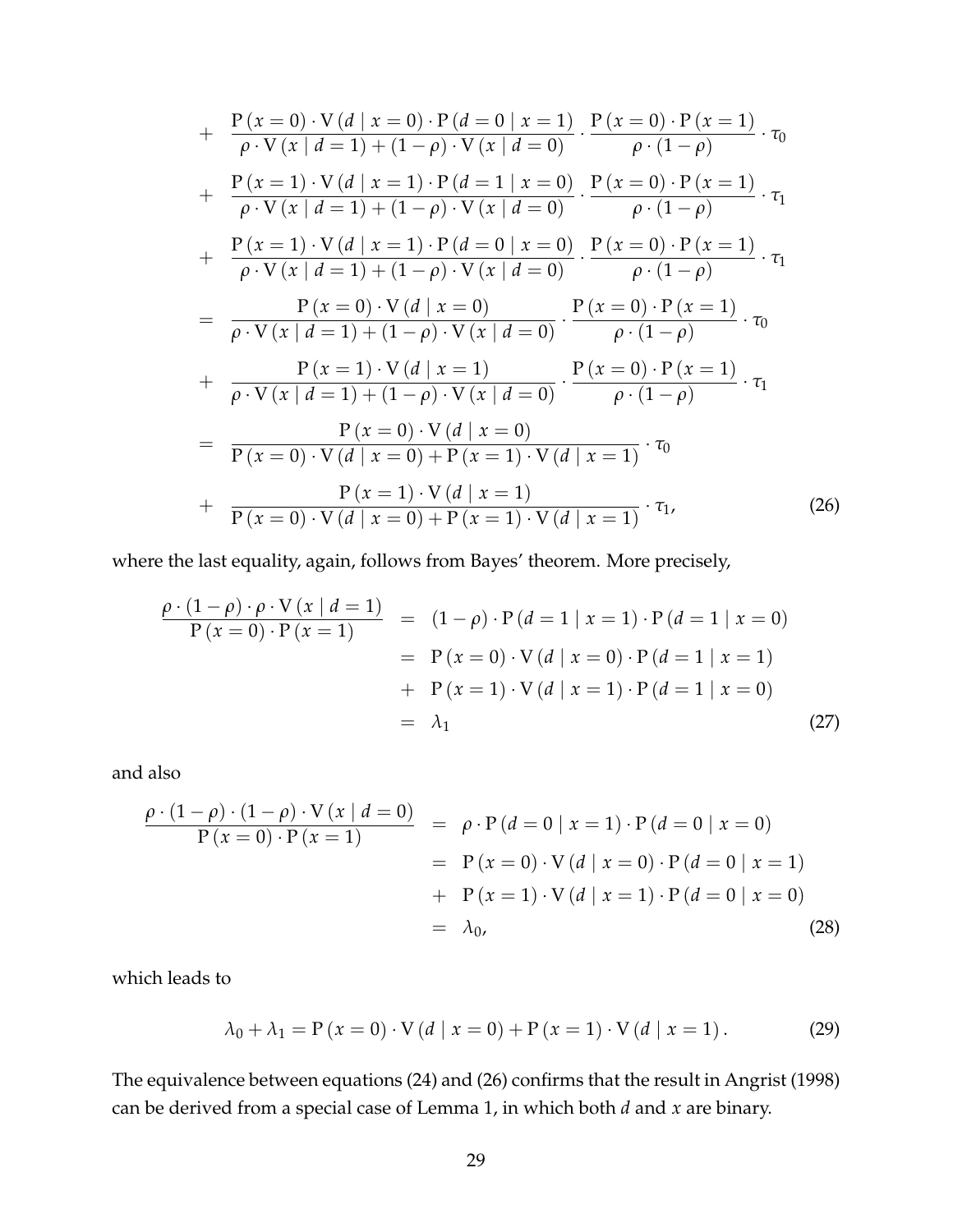## <span id="page-31-2"></span><span id="page-31-1"></span>**C Further Monte Carlo Results**



<span id="page-31-0"></span>Table C7: Simulation Results of the First MC Study

| Method          | Parameter  | Mean bias | Median bias | <b>RMSE</b> | MAE   | SD    |
|-----------------|------------|-----------|-------------|-------------|-------|-------|
| LR              | ATE        | 4,812     | 4,810       | 4,952       | 4,810 | 1,170 |
| LR              | <b>ATT</b> | $-2,439$  | $-2,441$    | 2,705       | 2,441 | 1,170 |
| LR              | ATC        | 6,625     | 6,623       | 6,727       | 6,623 | 1,170 |
| Flex. ATE       | ATE        | 40        | 22          | 2,601       | 1,726 | 2,601 |
| Flex. ATT       | ATT        | $-125$    | $-133$      | 1,368       | 922   | 1,362 |
| Flex. ATC       | ATC        | 76        | 42          | 3,188       | 2,114 | 3,187 |
| Flex. ATT (LPM) | <b>ATT</b> | 3,093     | 3.047       | 3,454       | 3,047 | 1,537 |
| Flex. ATC (LPM) | ATC        | $-3,193$  | $-3,201$    | 3,590       | 3,201 | 1,642 |

*Notes:* "Method" refers to the estimation method. "Parameter" refers to the parameter of interest, against which biases are calculated. "LR" denotes linear least squares regression. "Flex. ATE", "Flex. ATT", and "Flex. ATC" denote various versions of the "flexible OLS" estimator. "Flex. ATT (LPM)" and "Flex. ATC (LPM)" denote various versions of the LPM-based "flexible OLS" estimator. See the text for details.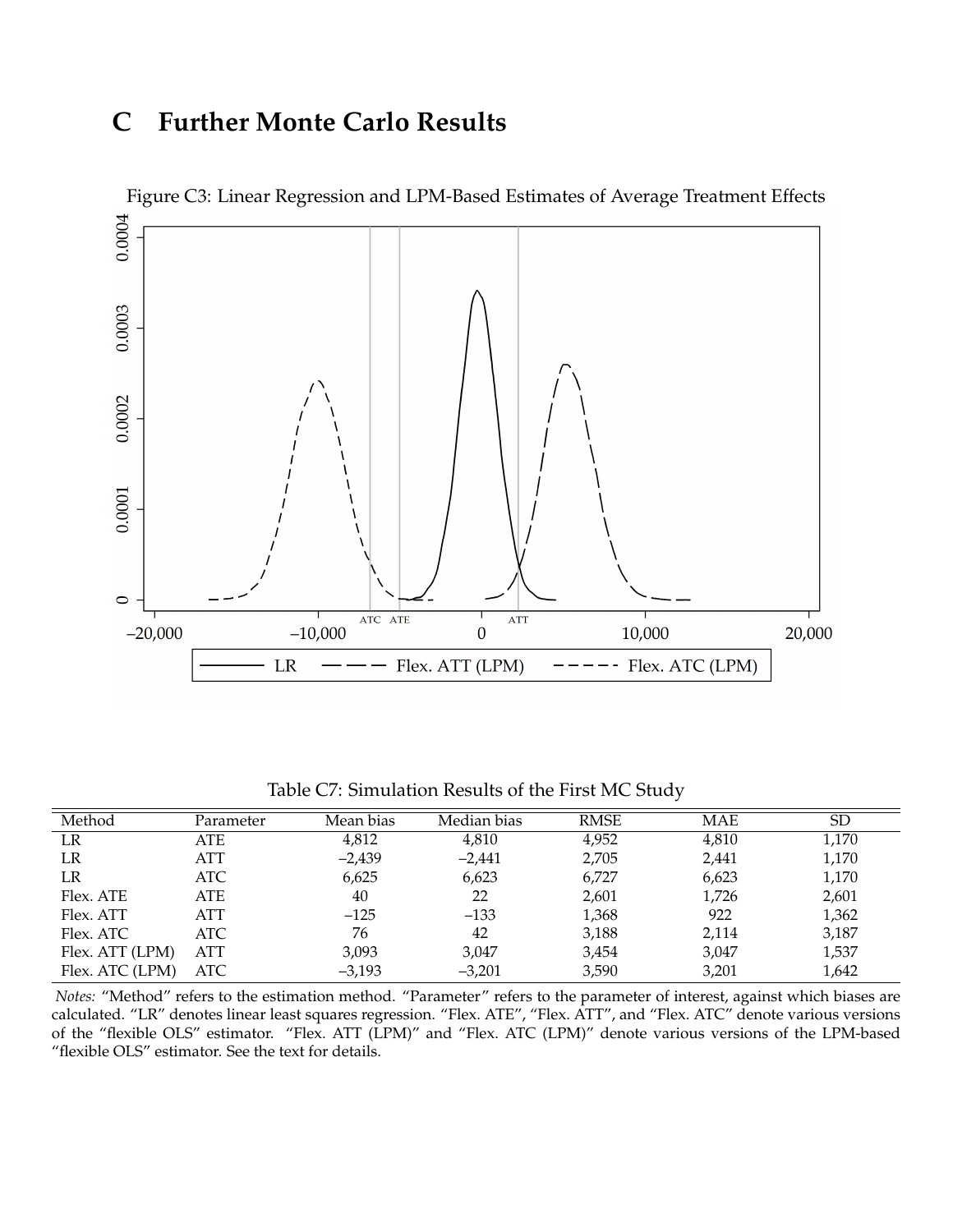|           | Mean  | SD    | Minimum | Maximum |
|-----------|-------|-------|---------|---------|
| $P(d=1)$  | 0.200 | 0.014 | 0.146   | 0.260   |
| $P(d=0)$  | 0.800 | 0.014 | 0.740   | 0.854   |
| $w_{ATT}$ | 0.640 | 0.038 | 0.457   | 0.767   |
| $w_{ATC}$ | 0.360 | 0.038 | 0.233   | 0.543   |

<span id="page-32-0"></span>Table C8: Implicit Weights on  $\hat{\tau}_{ATT}$  and  $\hat{\tau}_{ATC}$  in the First MC Study

*Notes:*  $P(d = 1)$  denotes the proportion of treated units.  $P(d = 0)$  denotes the proportion of control units. The implicit weights on *τ*ˆ*ATT* and *τ*ˆ*ATC* are denoted by *wATT* and *wATC*, respectively.

| Mean bias | Median bias | <b>RMSE</b>  | <b>MAE</b>   | <b>SD</b> |
|-----------|-------------|--------------|--------------|-----------|
|           |             | Panel A: ATT |              |           |
| $-2,304$  | $-2,273$    | 2,398        | 2,273        | 662       |
| $-2,485$  | $-2,457$    | 2,577        | 2,457        | 685       |
| $-2,638$  | $-2,622$    | 2,735        | 2,622        | 722       |
| $-2,881$  | $-2,849$    | 2,985        | 2,849        | 781       |
| $-3,100$  | $-3,030$    | 3,225        | 3,030        | 888       |
| $-3,399$  | $-3,318$    | 3,535        | 3,318        | 971       |
| $-3,761$  | $-3,647$    | 3,926        | 3,647        | 1,128     |
| $-4,380$  | $-4,195$    | 4,607        | 4,195        | 1,428     |
| $-5,962$  | $-5,647$    | 6,411        | 5,647        | 2,357     |
|           |             |              |              |           |
|           |             |              |              |           |
| 6,759     | 6,791       | 6,791        | 6,791        | 662       |
| 6,579     | 6,606       | 6,614        | 6,606        | 685       |
| 6,426     | 6,442       | 6,466        | 6,442        | 722       |
| 6,182     | 6,214       | 6,232        | 6,214        | 781       |
| 5,963     | 6,034       | 6,029        | 6,034        | 888       |
| 5,665     | 5,745       | 5,747        | 5,745        | 971       |
| 5,303     | 5,416       | 5,421        | 5,416        | 1,128     |
| 4,683     | 4,869       | 4,896        | 4,869        | 1,428     |
| 3,101     | 3,416       | 3,895        | 3,528        | 2,357     |
|           |             |              | Panel B: ATC |           |

<span id="page-32-1"></span>Table C9: Simulation Results of the Second MC Study

*Notes:*  $P(d = 1)$  denotes the proportion of treated units. Simulation results are reported for linear least squares regression. Biases are calculated against either the average treatment effect on the treated (Panel A) or the average treatment effect on the controls (Panel B).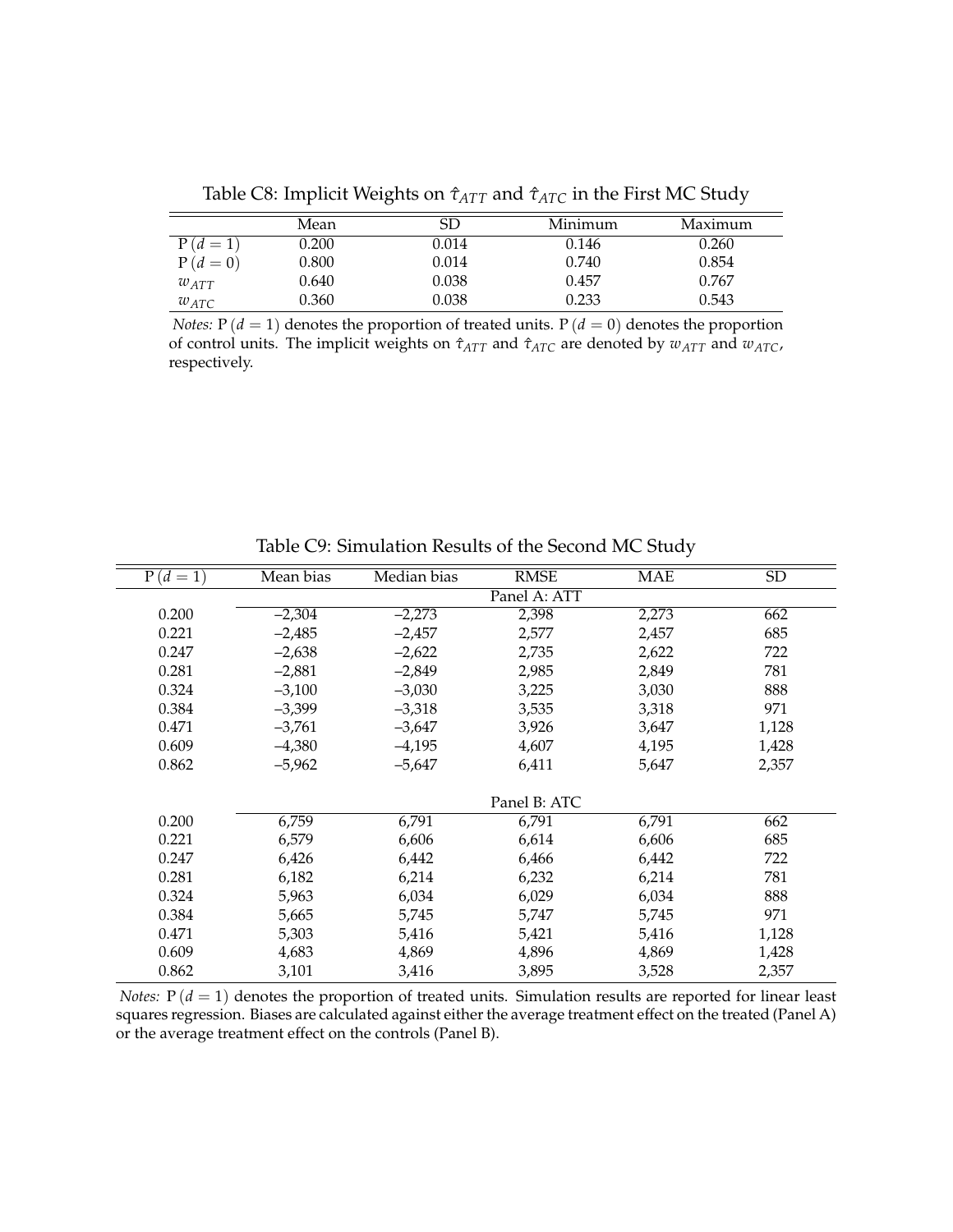|          | $w_{ATT}$ |       |         |         |       | $w_{ATC}$ |         |         |  |  |
|----------|-----------|-------|---------|---------|-------|-----------|---------|---------|--|--|
| $P(d=1)$ | Mean      | SD    | Minimum | Maximum | Mean  | SD        | Minimum | Maximum |  |  |
| 0.200    | 0.638     | 0.032 | 0.525   | 0.722   | 0.362 | 0.032     | 0.278   | 0.475   |  |  |
| 0.221    | 0.618     | 0.035 | 0.485   | 0.726   | 0.382 | 0.035     | 0.274   | 0.515   |  |  |
| 0.247    | 0.598     | 0.036 | 0.456   | 0.705   | 0.402 | 0.036     | 0.295   | 0.544   |  |  |
| 0.281    | 0.575     | 0.039 | 0.434   | 0.689   | 0.425 | 0.039     | 0.311   | 0.566   |  |  |
| 0.324    | 0.551     | 0.041 | 0.376   | 0.674   | 0.449 | 0.041     | 0.326   | 0.624   |  |  |
| 0.384    | 0.523     | 0.042 | 0.364   | 0.636   | 0.477 | 0.042     | 0.364   | 0.636   |  |  |
| 0.471    | 0.494     | 0.045 | 0.351   | 0.647   | 0.506 | 0.045     | 0.353   | 0.649   |  |  |
| 0.609    | 0.459     | 0.048 | 0.321   | 0.619   | 0.541 | 0.048     | 0.381   | 0.679   |  |  |
| 0.862    | 0.368     | 0.072 | 0.128   | 0.593   | 0.632 | 0.072     | 0.407   | 0.872   |  |  |

<span id="page-33-0"></span>Table C10: Implicit Weights on  $\hat{\tau}_{ATT}$  and  $\hat{\tau}_{ATC}$  in the Second MC Study

*Notes:*  $P(d = 1)$  denotes the proportion of treated units. The implicit weights on  $\hat{\tau}_{ATT}$  and  $\hat{\tau}_{ATC}$  are denoted by  $w_{ATT}$  and  $w_{ATC}$ , respectively.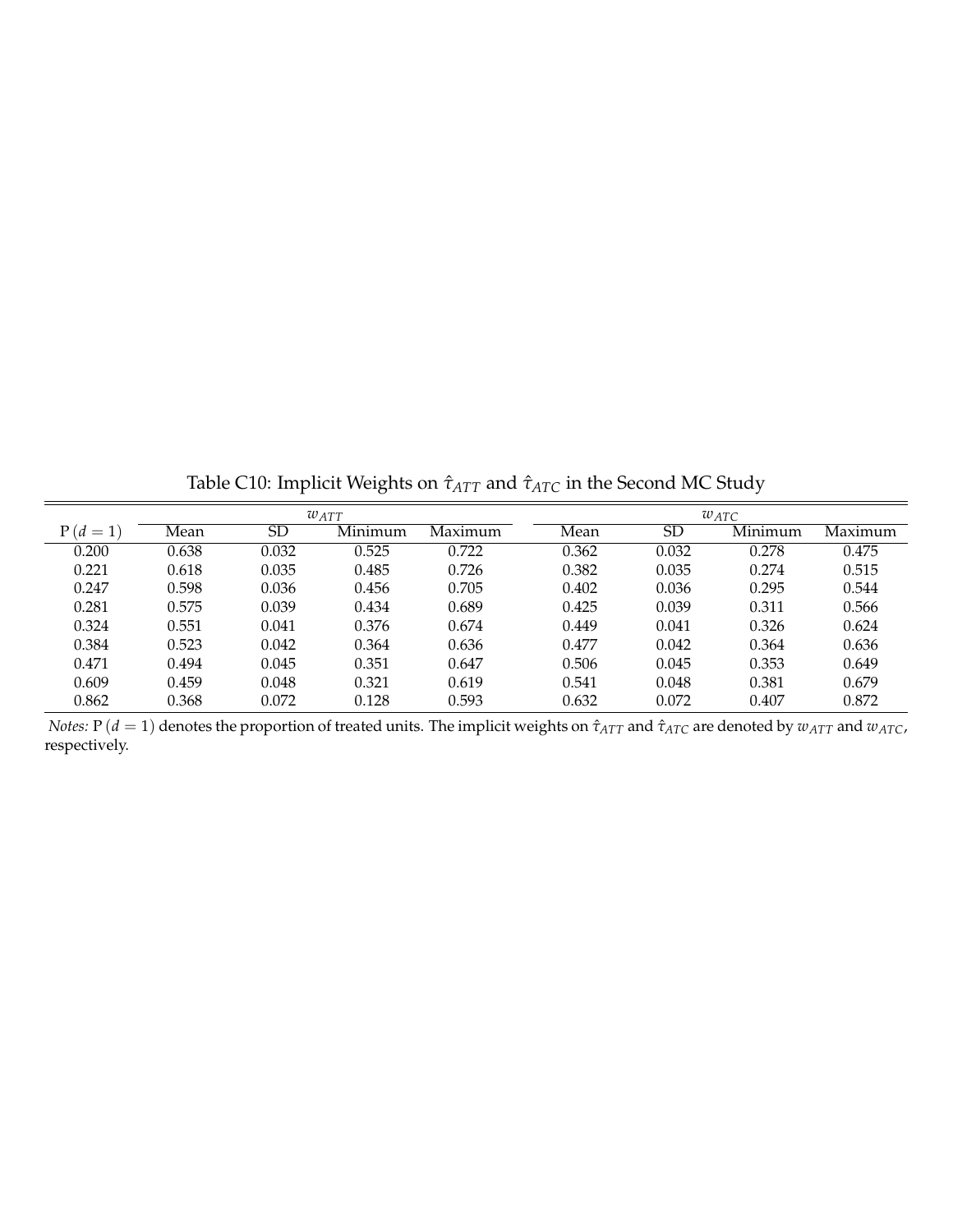## <span id="page-34-0"></span>**D Further Results on the Effects of Local Officials**

|                            | Whole      | PDI-P won  | PDI-P just               | Golkar just            | Golkar won | Neither  |  |  |  |  |
|----------------------------|------------|------------|--------------------------|------------------------|------------|----------|--|--|--|--|
|                            | sample     | large 1999 | won 1999                 | won 1999               | large 1999 | won      |  |  |  |  |
|                            |            |            | Linear probability model |                        |            |          |  |  |  |  |
| Kelurahan indicator        | $0.055***$ | 0.002      | $0.076**$                | $0.128***$             | $0.044**$  | $0.068*$ |  |  |  |  |
|                            | (0.012)    | (0.016)    | (0.029)                  | (0.037)                | (0.018)    | (0.038)  |  |  |  |  |
| <i><b>Observations</b></i> | 43,394     | 15,430     | 9,114                    | 5,946                  | 7,378      | 5,526    |  |  |  |  |
|                            |            |            |                          |                        |            |          |  |  |  |  |
|                            |            |            |                          | Propensity score model |            |          |  |  |  |  |
| Kelurahan indicator        | $0.033***$ | 0.001      | $0.034***$               | $0.136***$             | $0.047***$ | 0.028    |  |  |  |  |
|                            | (0.009)    | (0.006)    | (0.010)                  | (0.050)                | (0.016)    | (0.025)  |  |  |  |  |
| <i><b>Observations</b></i> | 19,206     | 7,814      | 4,303                    | 1,822                  | 3,378      | 1,889    |  |  |  |  |

<span id="page-34-1"></span>Table D11: A Replication of [Martinez-Bravo](#page-42-2) [\(2014\)](#page-42-2)—The Effects on Golkar Victory

*Notes:* See also [Martinez-Bravo](#page-42-2) [\(2014\)](#page-42-2) for more details on these data. The unit of observation is a village. The dependent variable equals one if Golkar was the most voted party in the village in the 1999 parliamentary election and zero otherwise. All regressions include geographic controls, religious controls, facilities controls, and district fixed effects. Estimation is based on linear least squares regression, with controls for either the variables listed in the table ("Linear probability model") or the propensity-score strata, province fixed effects, and the full set of interactions between the strata and the fixed effects ("Propensity score model"). In the latter case, the variables listed in the table correspond to the propensity score specifications. Cluster-robust standard errors ("Linear probability model") and bootstrap standard errors ("Propensity score model") are in parentheses.

\*Statistically significant at the 10% level; \*\*at the 5% level; \*\*\*at the 1% level.

|                            | Whole    | PDI-P won  | PDI-P just | Golkar just              | Golkar won | Neither  |
|----------------------------|----------|------------|------------|--------------------------|------------|----------|
|                            | sample   | large 1999 | won 1999   | won 1999                 | large 1999 | won      |
|                            |          |            |            | Linear probability model |            |          |
| Kelurahan indicator        | $-0.021$ | $0.037*$   | $-0.037$   | $-0.087*$                | $-0.024$   | $-0.004$ |
|                            | (0.014)  | (0.021)    | (0.045)    | (0.043)                  | (0.015)    | (0.045)  |
| <i><b>Observations</b></i> | 43,394   | 15,430     | 9,114      | 5.946                    | 7,378      | 5,526    |
|                            |          |            |            | Propensity score model   |            |          |
| Kelurahan indicator        | $-0.003$ | $0.033***$ | $-0.008$   | $-0.099***$              | $-0.021*$  | $-0.023$ |
|                            | (0.010)  | (0.009)    | (0.039)    | (0.036)                  | (0.011)    | (0.045)  |
| Observations               | 19.206   | 7,814      | 4,303      | 1,822                    | 3,378      | 1,889    |

<span id="page-34-2"></span>

| Table D12: A Replication of Martinez-Bravo (2014)—The Effects on PDI-P Victory |  |  |  |
|--------------------------------------------------------------------------------|--|--|--|
|                                                                                |  |  |  |

*Notes:* See also [Martinez-Bravo](#page-42-2) [\(2014\)](#page-42-2) for more details on these data. The unit of observation is a village. The dependent variable equals one if PDI-P was the most voted party in the village in the 1999 parliamentary election and zero otherwise. All regressions include geographic controls, religious controls, facilities controls, and district fixed effects. Estimation is based on linear least squares regression, with controls for either the variables listed in the table ("Linear probability model") or the propensity-score strata, province fixed effects, and the full set of interactions between the strata and the fixed effects ("Propensity score model"). In the latter case, the variables listed in the table correspond to the propensity score specifications. Cluster-robust standard errors ("Linear probability model") and bootstrap standard errors ("Propensity score model") are in parentheses.

\*Statistically significant at the 10% level; \*\*at the 5% level; \*\*\*at the 1% level.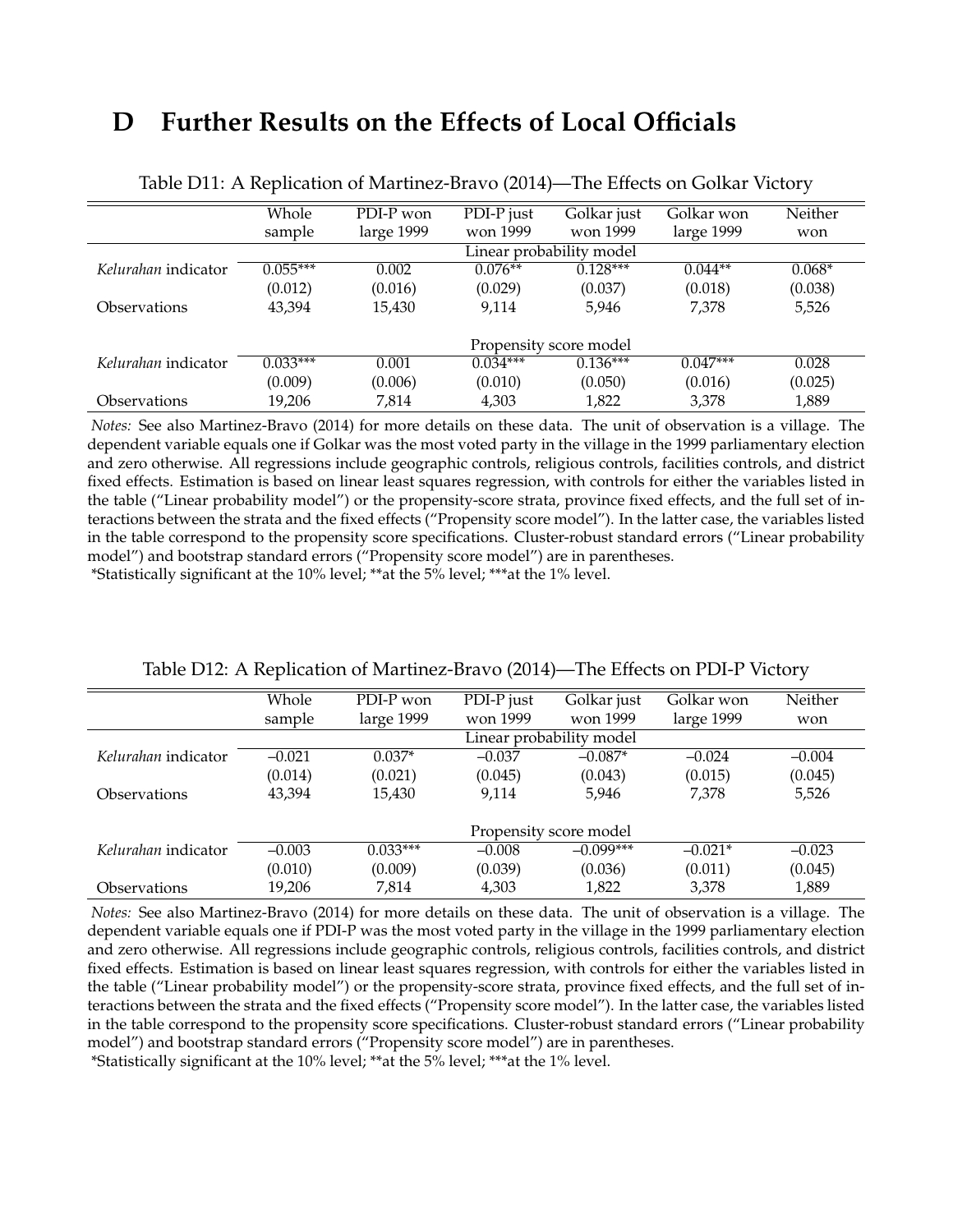|                               | Whole<br>sample | PDI-P won<br>large 1999 | PDI-P just<br>won 1999 | Golkar just<br>won 1999  | Golkar won<br>large 1999 | Neither won |
|-------------------------------|-----------------|-------------------------|------------------------|--------------------------|--------------------------|-------------|
|                               |                 |                         |                        | Linear probability model |                          |             |
| Kelurahan indicator           | $0.055***$      | 0.002                   | $0.076**$              | $0.128***$               | $0.044**$                | $0.068*$    |
|                               | (0.012)         | (0.016)                 | (0.029)                | (0.037)                  | (0.018)                  | (0.038)     |
| Decomposition (Theorem 1)     |                 |                         |                        |                          |                          |             |
| a. ATT                        | $-0.009$        | 0.016                   | $0.107***$             | $0.094**$                | 0.012                    | $0.093*$    |
|                               | (0.028)         | (0.032)                 | (0.039)                | (0.047)                  | (0.027)                  | (0.051)     |
| $b. w_{ATT}$                  | 0.679           | 0.614                   | 0.715                  | 0.586                    | 0.603                    | 0.771       |
| c. ATC                        | $0.192***$      | $-0.022$                | $-0.001$               | $0.175***$               | $0.093***$               | $-0.017$    |
|                               | (0.042)         | (0.017)                 | (0.065)                | (0.063)                  | (0.025)                  | (0.054)     |
| $d. w_{ATC}$                  | 0.321           | 0.386                   | 0.285                  | 0.414                    | 0.397                    | 0.229       |
| $OLS = a \cdot b + c \cdot d$ | $0.055***$      | 0.002                   | $0.076**$              | $0.128***$               | $0.044**$                | $0.068*$    |
|                               | (0.012)         | (0.016)                 | (0.029)                | (0.037)                  | (0.018)                  | (0.038)     |
| <i>e</i> . $P(d = 1)$         | 0.070           | 0.070                   | 0.060                  | 0.060                    | 0.110                    | 0.045       |
| f. $P(d = 0)$                 | 0.930           | 0.930                   | 0.940                  | 0.940                    | 0.890                    | 0.955       |
| $ATE = e \cdot b + f \cdot d$ | $0.178***$      | $-0.019$                | 0.006                  | $0.170***$               | $0.084***$               | $-0.012$    |
|                               | (0.038)         | (0.016)                 | (0.061)                | (0.060)                  | (0.022)                  | (0.052)     |
| Observations                  | 43,394          | 15,430                  | 9,114                  | 5,946                    | 7,378                    | 5,526       |
|                               |                 |                         |                        | Propensity score model   |                          |             |
| Kelurahan indicator           | $0.033***$      | 0.001                   | $0.034***$             | $0.136***$               | $0.047***$               | 0.028       |
|                               | (0.009)         | (0.006)                 | (0.010)                | (0.050)                  | (0.016)                  | (0.025)     |
| Decomposition (Theorem 1)     |                 |                         |                        |                          |                          |             |
| a. ATT                        | $0.045***$      | 0.004                   | $0.064*$               | 0.100                    | $0.048**$                | 0.034       |
|                               | (0.016)         | (0.011)                 | (0.034)                | (0.061)                  | (0.022)                  | (0.028)     |
| $b. w_{ATT}$                  | 0.779           | 0.852                   | 0.782                  | 0.705                    | 0.660                    | 0.879       |
| c. ATC                        | $-0.011$        | $-0.011$                | $-0.073$               | $0.224***$               | $0.045*$                 | $-0.019$    |
|                               | (0.032)         | (0.019)                 | (0.063)                | (0.071)                  | (0.023)                  | (0.032)     |
| $d. w_{ATC}$                  | 0.221           | 0.148                   | 0.218                  | 0.295                    | 0.340                    | 0.121       |
| $OLS = a \cdot b + c \cdot d$ | $0.033***$      | 0.001                   | $0.034***$             | $0.136***$               | $0.047***$               | 0.028       |
|                               | (0.009)         | (0.006)                 | (0.010)                | (0.050)                  | (0.016)                  | (0.025)     |
| e. $P(d = 1)$                 | 0.116           | 0.099                   | 0.104                  | 0.110                    | 0.181                    | 0.100       |
| f. $P(d = 0)$                 | 0.884           | 0.901                   | 0.896                  | 0.890                    | 0.819                    | 0.900       |
| $ATE = e \cdot b + f \cdot d$ | $-0.005$        | $-0.009$                | $-0.059$               | $0.210***$               | $0.046**$                | $-0.013$    |
|                               | (0.028)         | (0.017)                 | (0.058)                | (0.067)                  | (0.021)                  | (0.029)     |
| Observations                  | 19,206          | 7,814                   | 4,303                  | 1,822                    | 3,378                    | 1,889       |

<span id="page-35-0"></span>Table D13: [Martinez-Bravo](#page-42-2) [\(2014\)](#page-42-2) and Treatment Effect Heterogeneity—The Effects on Golkar Victory

*Notes:* See also [Martinez-Bravo](#page-42-2) [\(2014\)](#page-42-2) for more details on these data. The unit of observation is a village. The dependent variable equals one if Golkar was the most voted party in the village in the 1999 parliamentary election and zero otherwise. All regressions and propensity score specifications include geographic controls, religious controls, facilities controls, and district fixed effects. Estimation of "*Kelurahan* indicator" (=OLS) is based on linear least squares regression, with controls for either the variables listed in the table ("Linear probability model") or the propensity-score strata, province fixed effects, and the full set of interactions between the strata and the fixed effects ("Propensity score model"). In the latter case, the variables listed in the table correspond to the propensity score specifications. Estimation of ATT and ATC is described in Section [2](#page-6-6) (in particular, see Theorem [1\)](#page-7-0). Cluster-robust standard errors ("Linear probability model", OLS), bootstrap standard errors ("Propensity score model", OLS), and Huber–White standard errors (ATT, ATC, and ATE) are in parentheses. Huber–White standard errors ignore that the propensity score is estimated. \*Statistically significant at the 10% level; \*\*at the 5% level; \*\*\*at the 1% level.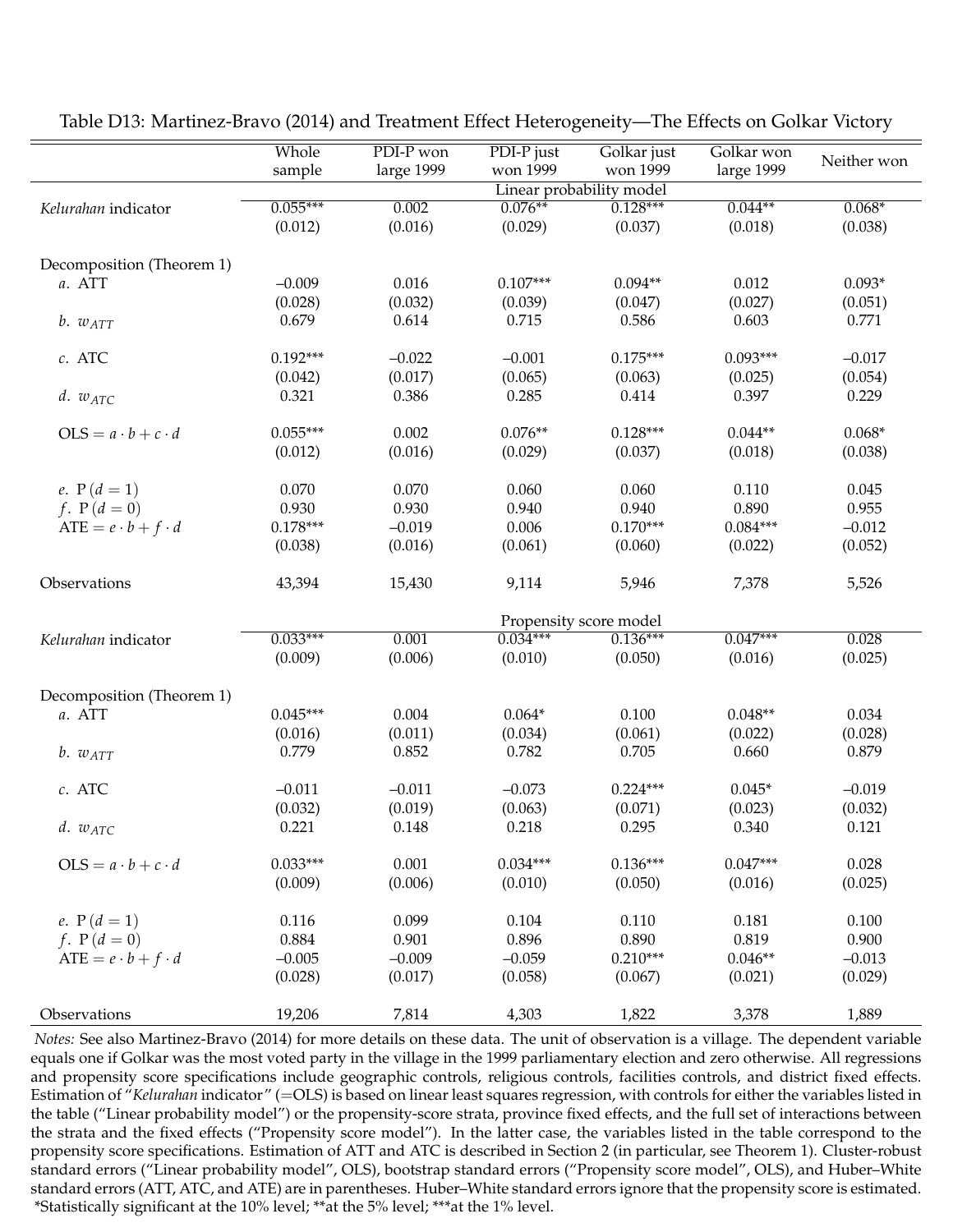|                               | Whole      | PDI-P won  | PDI-P just | Golkar just              | Golkar won  |             |
|-------------------------------|------------|------------|------------|--------------------------|-------------|-------------|
|                               | sample     | large 1999 | won 1999   | won 1999                 | large 1999  | Neither won |
|                               |            |            |            | Linear probability model |             |             |
| Kelurahan indicator           | $-0.021$   | $0.037*$   | $-0.037$   | $-0.087*$                | $-0.024$    | $-0.004$    |
|                               | (0.014)    |            | (0.045)    | (0.043)                  | (0.015)     | (0.045)     |
|                               |            | (0.021)    |            |                          |             |             |
|                               |            |            |            |                          |             |             |
| Decomposition (Theorem 1)     |            |            |            |                          |             |             |
| a. ATT                        | 0.012      | 0.006      | $-0.069$   | $-0.110$                 | 0.011       | $-0.024$    |
|                               | (0.025)    | (0.040)    | (0.059)    | (0.074)                  | (0.024)     | (0.051)     |
| $b. w_{ATT}$                  | 0.679      | 0.614      | 0.715      | 0.586                    | 0.603       | 0.771       |
|                               |            |            |            |                          |             |             |
| c. ATC                        | $-0.091**$ | $0.086***$ | 0.043      | $-0.055$                 | $-0.078***$ | 0.065       |
|                               | (0.041)    | (0.025)    | (0.062)    | (0.047)                  | (0.021)     | (0.057)     |
| $d. w_{ATC}$                  | 0.321      | 0.386      | 0.285      | 0.414                    | 0.397       | 0.229       |
|                               |            |            |            |                          |             |             |
| $OLS = a \cdot b + c \cdot d$ | $-0.021$   | $0.037*$   | $-0.037$   | $-0.087*$                | $-0.024$    | $-0.004$    |
|                               | (0.014)    | (0.021)    | (0.045)    | (0.043)                  | (0.015)     | (0.045)     |
|                               |            |            |            |                          |             |             |
| e. $P(d = 1)$                 | 0.070      | 0.070      | 0.060      | 0.060                    | 0.110       | 0.045       |
| f. $P(d = 0)$                 | 0.930      | 0.930      | 0.940      | 0.940                    | 0.890       | 0.955       |
| $ATE = e \cdot b + f \cdot d$ | $-0.084**$ | $0.080***$ | 0.036      | $-0.058$                 | $-0.068***$ | 0.061       |
|                               | (0.037)    | (0.023)    | (0.059)    | (0.046)                  | (0.019)     | (0.056)     |
|                               |            |            |            |                          |             |             |
| Observations                  | 43,394     | 15,430     | 9,114      | 5,946                    | 7,378       | 5,526       |
|                               |            |            |            | Propensity score model   |             |             |
| Kelurahan indicator           | $-0.003$   | $0.033***$ | $-0.008$   | $-0.099***$              | $-0.021*$   | $-0.023$    |
|                               |            |            |            |                          |             |             |
|                               | (0.010)    | (0.009)    | (0.039)    | (0.036)                  | (0.011)     | (0.045)     |
| Decomposition (Theorem 1)     |            |            |            |                          |             |             |
| a. ATT                        | $-0.025$   | 0.029      | $-0.030$   | $-0.098$                 | $-0.021$    | $-0.030$    |
|                               |            |            |            |                          |             |             |
|                               | (0.020)    | (0.021)    | (0.047)    | (0.061)                  | (0.016)     | (0.055)     |
| $b. w_{ATT}$                  | 0.779      | 0.852      | 0.782      | 0.705                    | 0.660       | 0.879       |
| c. ATC                        | $0.073**$  | $0.054*$   | 0.070      | $-0.102$                 | $-0.020$    | 0.032       |
|                               | (0.032)    |            |            |                          |             |             |
|                               |            | (0.031)    | (0.066)    | (0.076)                  | (0.021)     | (0.064)     |
| $d. w_{ATC}$                  | 0.221      | 0.148      | 0.218      | 0.295                    | 0.340       | 0.121       |
| $OLS = a \cdot b + c \cdot d$ | $-0.003$   | $0.033***$ | $-0.008$   | $-0.099***$              | $-0.021*$   | $-0.023$    |
|                               |            |            |            |                          |             |             |
|                               | (0.010)    | (0.009)    | (0.039)    | (0.036)                  | (0.011)     | (0.045)     |
| e. $P(d = 1)$                 | 0.116      | 0.099      | 0.104      | 0.110                    | 0.181       | 0.100       |
| f. $P(d = 0)$                 | 0.884      | 0.901      | 0.896      | 0.890                    | 0.819       | 0.900       |
|                               |            |            |            |                          |             |             |
| $ATE = e \cdot b + f \cdot d$ | $0.062**$  | $0.052*$   | 0.059      | $-0.102$                 | $-0.020$    | 0.026       |
|                               | (0.029)    | (0.028)    | (0.062)    | (0.073)                  | (0.019)     | (0.060)     |
| Observations                  | 19,206     | 7,814      | 4,303      | 1,822                    | 3,378       | 1,889       |
|                               |            |            |            |                          |             |             |

<span id="page-36-0"></span>Table D14: [Martinez-Bravo](#page-42-2) [\(2014\)](#page-42-2) and Treatment Effect Heterogeneity—The Effects on PDI-P Victory

*Notes:* See also [Martinez-Bravo](#page-42-2) [\(2014\)](#page-42-2) for more details on these data. The unit of observation is a village. The dependent variable equals one if PDI-P was the most voted party in the village in the 1999 parliamentary election and zero otherwise. All regressions and propensity score specifications include geographic controls, religious controls, facilities controls, and district fixed effects. Estimation of "*Kelurahan* indicator" (=OLS) is based on linear least squares regression, with controls for either the variables listed in the table ("Linear probability model") or the propensity-score strata, province fixed effects, and the full set of interactions between the strata and the fixed effects ("Propensity score model"). In the latter case, the variables listed in the table correspond to the propensity score specifications. Estimation of ATT and ATC is described in Section [2](#page-6-6) (in particular, see Theorem [1\)](#page-7-0). Cluster-robust standard errors ("Linear probability model", OLS), bootstrap standard errors ("Propensity score model", OLS), and Huber–White standard errors (ATT, ATC, and ATE) are in parentheses. Huber–White standard errors ignore that the propensity score is estimated. \*Statistically significant at the 10% level; \*\*at the 5% level; \*\*\*at the 1% level.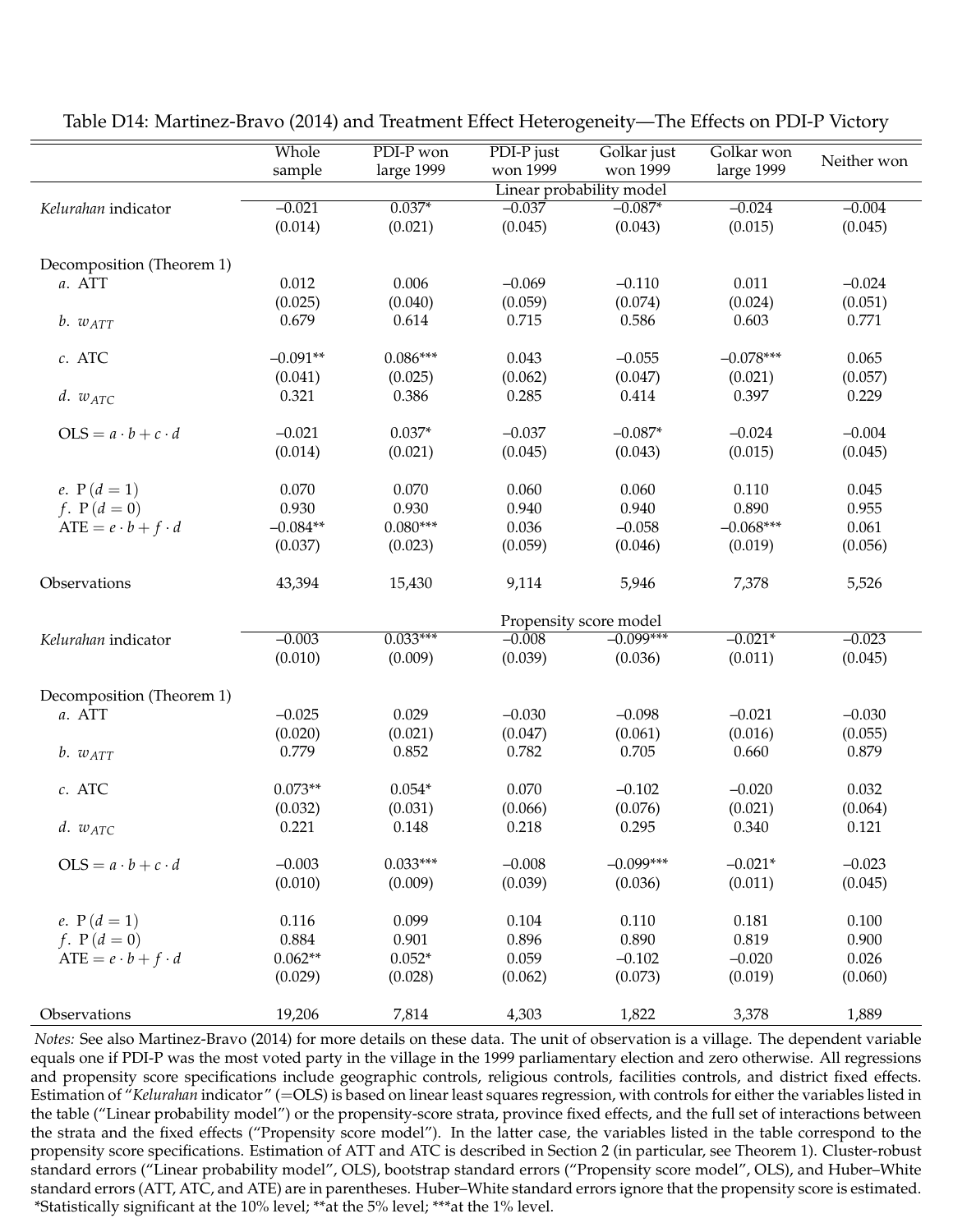|                | Whole      | PDI-P won  | PDI-P just | Golkar just | Golkar won | Neither won |  |
|----------------|------------|------------|------------|-------------|------------|-------------|--|
|                | sample     | large 1999 | won 1999   | won 1999    | large 1999 |             |  |
| <b>OLS-LPM</b> | $0.035***$ | $-0.001$   | $0.050*$   | $0.106***$  | $0.045**$  | 0.032       |  |
|                | (0.011)    | (0.014)    | (0.028)    | (0.038)     | (0.018)    | (0.029)     |  |
| ATT-LPM        | $0.036*$   | $-0.044**$ | $0.067**$  | 0.070       | $0.069***$ | $-0.016$    |  |
|                | (0.020)    | (0.022)    | (0.034)    | (0.069)     | (0.026)    | (0.049)     |  |
| ATE-LPM        | $0.097***$ | $-0.005$   | 0.004      | 0.078       | $0.079***$ | $0.164*$    |  |
|                | (0.033)    | (0.032)    | (0.073)    | (0.109)     | (0.029)    | (0.094)     |  |
|                |            |            |            |             |            |             |  |
| OLS-probit     | $0.033***$ | 0.001      | $0.034***$ | $0.136***$  | $0.047***$ | 0.028       |  |
|                | (0.009)    | (0.006)    | (0.010)    | (0.050)     | (0.016)    | (0.025)     |  |
| ATT-probit     | $0.031*$   | $-0.006$   | 0.000      | 0.104       | $0.044*$   | 0.016       |  |
|                | (0.016)    | (0.022)    | (0.042)    | (0.081)     | (0.026)    | (0.049)     |  |
| ATE-probit     | $-0.001$   | $-0.008$   | 0.037      | 0.131       | $0.070**$  | $-0.037$    |  |
|                | (0.031)    | (0.044)    | (0.076)    | (0.142)     | (0.032)    | (0.069)     |  |
|                |            |            |            |             |            |             |  |
| Observations   | 19,206     | 7,814      | 4,303      | 1,822       | 3,378      | 1,889       |  |

<span id="page-37-0"></span>Table D15: Further Estimates of the Effects of Local Officials on Golkar Victory (Overlap Sample)

*Notes:* See also [Martinez-Bravo](#page-42-2) [\(2014\)](#page-42-2) for more details on these data. The unit of observation is a village. The dependent variable equals one if Golkar was the most voted party in the village in the 1999 parliamentary election and zero otherwise. All regressions and propensity score specifications include geographic controls, religious controls, facilities controls, and district fixed effects. For "OLS-LPM" and "OLS-probit", estimation is based on linear least squares regression, with controls for either the variables listed above ("OLS-LPM") or the propensity-score strata, province fixed effects, and the full set of interactions between the strata and the fixed effects ("OLS-probit"). In the latter case, the variables listed above correspond to the propensity score specifications. For "ATT-LPM", "ATE-LPM", "ATT-probit", and "ATE-probit", estimation is based on nearest-neighbor matching on the estimated propensity score (with a single match). For "ATT-probit" and "ATE-probit", exact matching on province fixed effects is also required. The propensity score is estimated using a linear probability model ("ATT-LPM" and "ATE-LPM") or an algorithm based on a probit model ("ATT-probit" and "ATE-probit"). A description of this algorithm is given in [Martinez-Bravo](#page-42-2) [\(2014\)](#page-42-2). Cluster-robust standard errors ("OLS-LPM"), bootstrap standard errors ("OLS-probit"), and Abadie–Imbens standard errors ("ATT-LPM", "ATE-LPM", "ATT-probit", and "ATE-probit") are in parentheses. Abadie–Imbens standard errors ignore that the propensity score is estimated.

\*Statistically significant at the 10% level; \*\*at the 5% level; \*\*\*at the 1% level.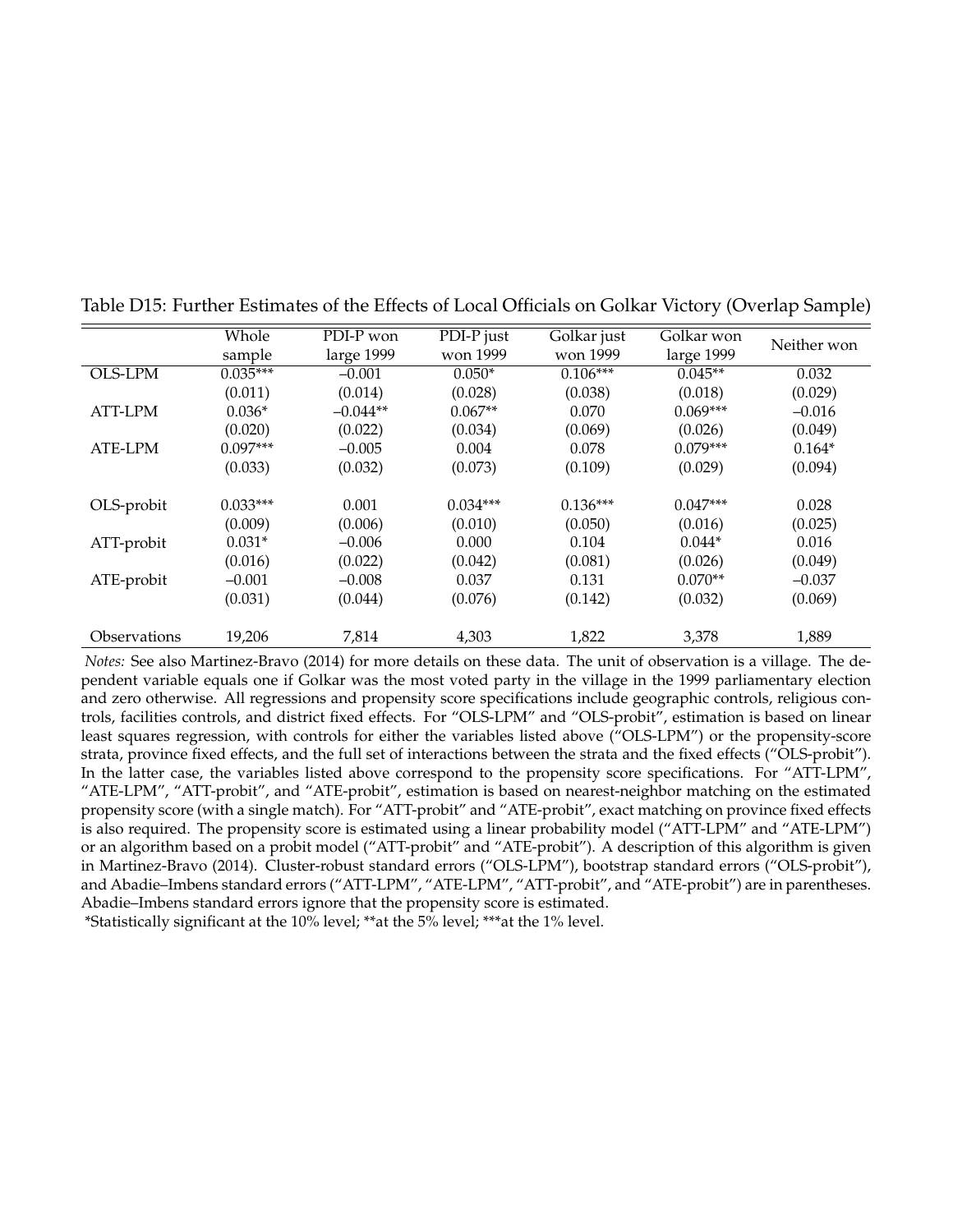|                     | Whole    | PDI-P won  | PDI-P just | Golkar just | Golkar won | Neither won |  |
|---------------------|----------|------------|------------|-------------|------------|-------------|--|
|                     | sample   | large 1999 | won 1999   | won 1999    | large 1999 |             |  |
| OLS-LPM             | $-0.008$ | 0.029      | $-0.007$   | $-0.081$    | $-0.015$   | $-0.050$    |  |
|                     | (0.014)  | (0.019)    | (0.043)    | (0.049)     | (0.016)    | (0.053)     |  |
| ATT-LPM             | 0.008    | $0.081***$ | $-0.045$   | 0.010       | $-0.033$   | 0.016       |  |
|                     | (0.021)  | (0.028)    | (0.044)    | (0.061)     | (0.020)    | (0.082)     |  |
| ATE-LPM             | $-0.040$ | 0.010      | 0.101      | $-0.161*$   | $-0.035$   | $-0.097$    |  |
|                     | (0.035)  | (0.043)    | (0.094)    | (0.088)     | (0.023)    | (0.099)     |  |
|                     |          |            |            |             |            |             |  |
| OLS-probit          | $-0.003$ | $0.033***$ | $-0.008$   | $-0.099***$ | $-0.021*$  | $-0.023$    |  |
|                     | (0.010)  | (0.009)    | (0.039)    | (0.036)     | (0.011)    | (0.045)     |  |
| ATT-probit          | $-0.008$ | 0.043      | $-0.034$   | $-0.055$    | $-0.015$   | $-0.037$    |  |
|                     | (0.020)  | (0.030)    | (0.053)    | (0.078)     | (0.020)    | (0.092)     |  |
| ATE-probit          | 0.014    | 0.037      | 0.122      | $-0.087$    | $-0.033$   | $-0.107$    |  |
|                     | (0.041)  | (0.058)    | (0.099)    | (0.123)     | (0.026)    | (0.122)     |  |
|                     |          |            |            |             |            |             |  |
| <b>Observations</b> | 19,206   | 7,814      | 4,303      | 1,822       | 3,378      | 1,889       |  |

<span id="page-38-0"></span>Table D16: Further Estimates of the Effects of Local Officials on PDI-P Victory (Overlap Sample)

*Notes:* See also [Martinez-Bravo](#page-42-2) [\(2014\)](#page-42-2) for more details on these data. The unit of observation is a village. The dependent variable equals one if PDI-P was the most voted party in the village in the 1999 parliamentary election and zero otherwise. All regressions and propensity score specifications include geographic controls, religious controls, facilities controls, and district fixed effects. For "OLS-LPM" and "OLS-probit", estimation is based on linear least squares regression, with controls for either the variables listed above ("OLS-LPM") or the propensity-score strata, province fixed effects, and the full set of interactions between the strata and the fixed effects ("OLS-probit"). In the latter case, the variables listed above correspond to the propensity score specifications. For "ATT-LPM", "ATE-LPM", "ATT-probit", and "ATE-probit", estimation is based on nearest-neighbor matching on the estimated propensity score (with a single match). For "ATT-probit" and "ATE-probit", exact matching on province fixed effects is also required. The propensity score is estimated using a linear probability model ("ATT-LPM" and "ATE-LPM") or an algorithm based on a probit model ("ATT-probit" and "ATE-probit"). A description of this algorithm is given in [Martinez-Bravo](#page-42-2) [\(2014\)](#page-42-2). Cluster-robust standard errors ("OLS-LPM"), bootstrap standard errors ("OLS-probit"), and Abadie–Imbens standard errors ("ATT-LPM", "ATE-LPM", "ATT-probit", and "ATE-probit") are in parentheses. Abadie–Imbens standard errors ignore that the propensity score is estimated.

\*Statistically significant at the 10% level; \*\*at the 5% level; \*\*\*at the 1% level.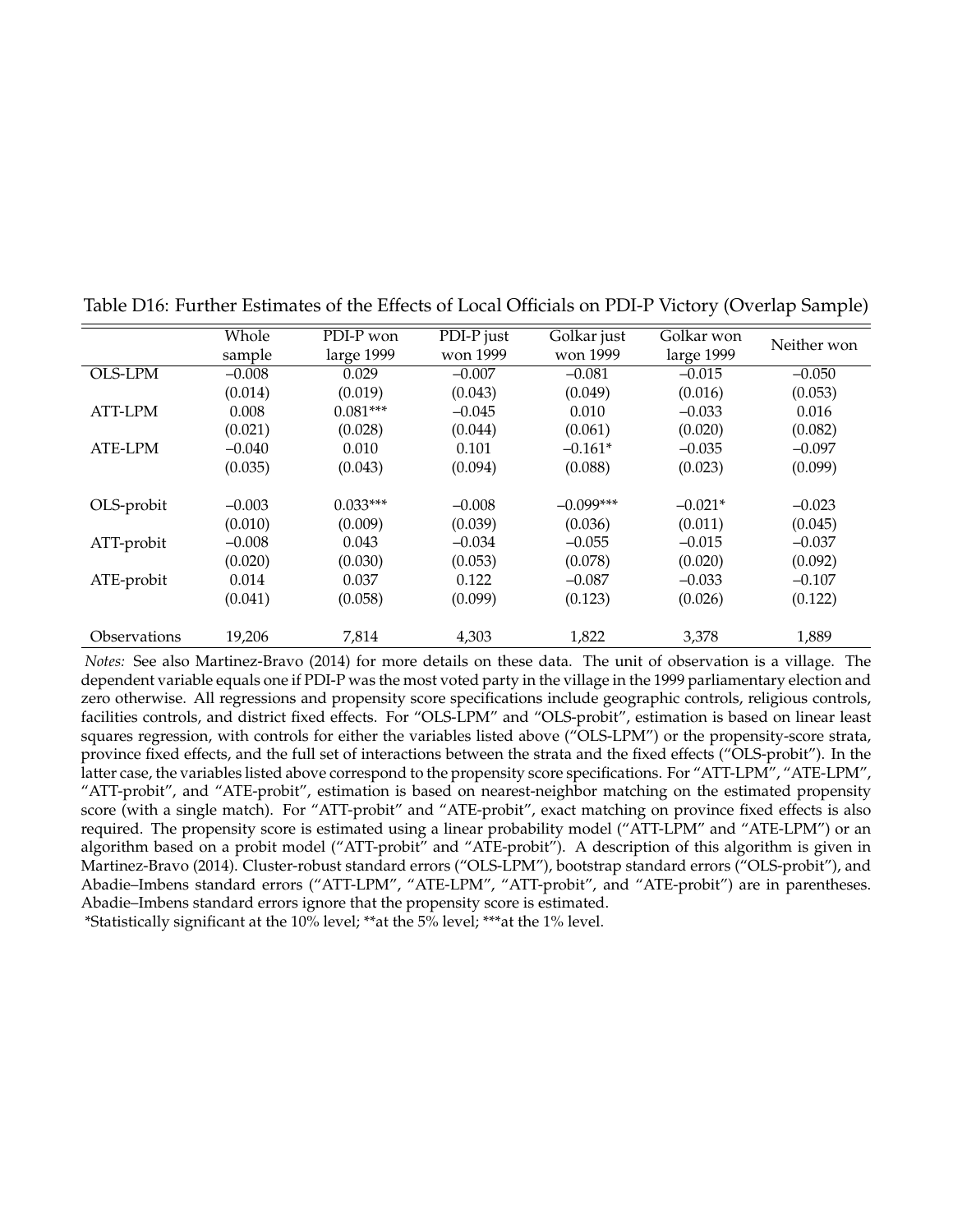## **References**

- <span id="page-39-4"></span>ALESINA, A., GIULIANO, P. & NUNN, N. (2013). On the origins of gender roles: Women and the plough. *Quarterly Journal of Economics* 128, 469–530.
- <span id="page-39-3"></span>ALMOND, D., CHAY, K. Y. & LEE, D. S. (2005). The costs of low birth weight. *Quarterly Journal of Economics* 120, 1031–1083.
- <span id="page-39-7"></span>ANGRIST, J. D. (1998). Estimating the labor market impact of voluntary military service using Social Security data on military applicants. *Econometrica* 66, 249–288.
- <span id="page-39-6"></span>ANGRIST, J. D., GRADDY, K. & IMBENS, G. W. (2000). The interpretation of instrumental variables estimators in simultaneous equations models with an application to the demand for fish. *Review of Economic Studies* 67, 499–527.
- <span id="page-39-8"></span>ANGRIST, J. D. & KRUEGER, A. B. (1999). Empirical strategies in labor economics. In: *Handbook of Labor Economics* (ASHENFELTER, O. & CARD, D., eds.), vol. 3A. North-Holland.
- <span id="page-39-10"></span>ANGRIST, J. D. & PISCHKE, J.-S. (2009). *Mostly Harmless Econometrics: An Empiricist's Companion*. Princeton University Press.
- <span id="page-39-9"></span>ARONOW, P. M. & SAMII, C. (2015). Does regression produce representative estimates of causal effects? *American Journal of Political Science* (forthcoming).
- <span id="page-39-5"></span>BERGER, D., EASTERLY, W., NUNN, N. & SATYANATH, S. (2013). Commercial imperialism? Political influence and trade during the Cold War. *American Economic Review* 103, 863–896.
- <span id="page-39-0"></span>BITLER, M. P., GELBACH, J. B. & HOYNES, H. W. (2006). What mean impacts miss: Distributional effects of welfare reform experiments. *American Economic Review* 96, 988– 1012.
- <span id="page-39-1"></span>BITLER, M. P., GELBACH, J. B. & HOYNES, H. W. (2008). Distributional impacts of the Self-Sufficiency Project. *Journal of Public Economics* 92, 748–765.
- <span id="page-39-2"></span>BLACK, D. A., SMITH, J. A., BERGER, M. C. & NOEL, B. J. (2003). Is the threat of reemployment services more effective than the services themselves? Evidence from random assignment in the UI system. *American Economic Review* 93, 1313–1327.
- <span id="page-39-11"></span>BLINDER, A. S. (1973). Wage discrimination: Reduced form and structural estimates. *Journal of Human Resources* 8, 436–455.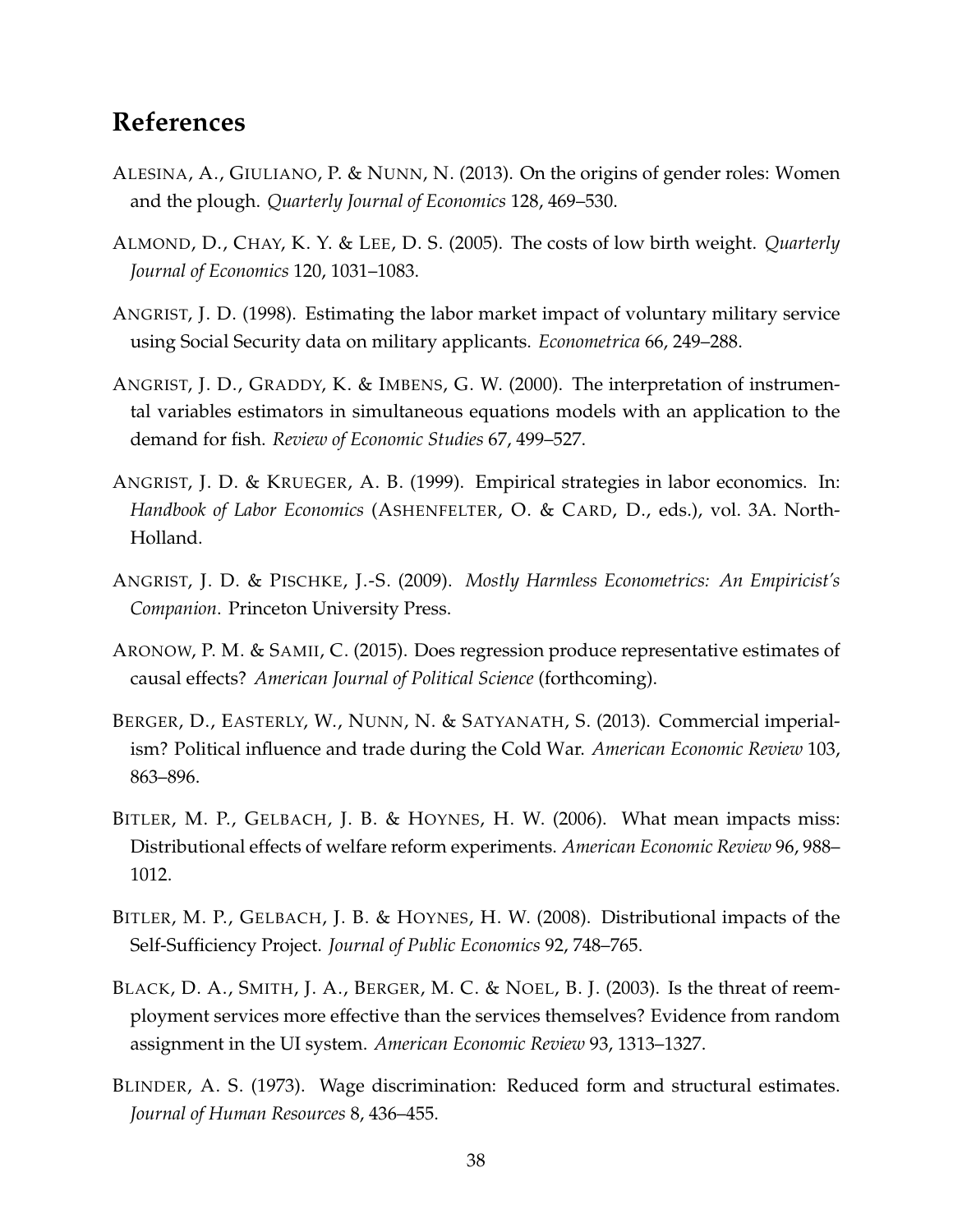- <span id="page-40-2"></span>BOND, T. N. & LANG, K. (2013). The evolution of the black-white test score gap in grades K–3: The fragility of results. *Review of Economics and Statistics* 95, 1468–1479.
- <span id="page-40-6"></span>BUSSO, M., DINARDO, J. & MCCRARY, J. (2014). New evidence on the finite sample properties of propensity score reweighting and matching estimators. *Review of Economics and Statistics* 96, 885–897.
- <span id="page-40-3"></span>CHERNOZHUKOV, V., FERNÁNDEZ-VAL, I., HAHN, J. & NEWEY, W. (2013). Average and quantile effects in nonseparable panel models. *Econometrica* 81, 535–580.
- <span id="page-40-10"></span>CRUMP, R. K., HOTZ, V. J., IMBENS, G. W. & MITNIK, O. A. (2008). Nonparametric tests for treatment effect heterogeneity. *Review of Economics and Statistics* 90, 389–405.
- <span id="page-40-5"></span>DEATON, A. (1997). *The Analysis of Household Surveys: A Microeconometric Approach to Development Policy*. Johns Hopkins University Press.
- <span id="page-40-9"></span>DEATON, A. (2010). Instruments, randomization, and learning about development. *Journal of Economic Literature* 48, 424–455.
- <span id="page-40-4"></span>DIETERLE, S. & SNELL, A. (2014). Exploiting nonlinearities in the first stage regressions of IV procedures. Unpublished.
- <span id="page-40-0"></span>ELDER, T. E., GODDEERIS, J. H. & HAIDER, S. J. (2010). Unexplained gaps and Oaxaca– Blinder decompositions. *Labour Economics* 17, 284–290.
- <span id="page-40-12"></span>FORTIN, N., LEMIEUX, T. & FIRPO, S. (2011). Decomposition methods in economics. In: *Handbook of Labor Economics* (ASHENFELTER, O. & CARD, D., eds.), vol. 4A. North-Holland.
- <span id="page-40-7"></span>FREEDMAN, D. A. (2008a). On regression adjustments in experiments with several treatments. *Annals of Applied Statistics* 2, 176–196.
- <span id="page-40-8"></span>FREEDMAN, D. A. (2008b). On regression adjustments to experimental data. *Advances in Applied Mathematics* 40, 180–193.
- <span id="page-40-11"></span>FRISCH, R. & WAUGH, F. V. (1933). Partial time regressions as compared with individual trends. *Econometrica* 1, 387–401.
- <span id="page-40-1"></span>FRYER, R. G. & GREENSTONE, M. (2010). The changing consequences of attending historically black colleges and universities. *American Economic Journal: Applied Economics* 2, 116–148.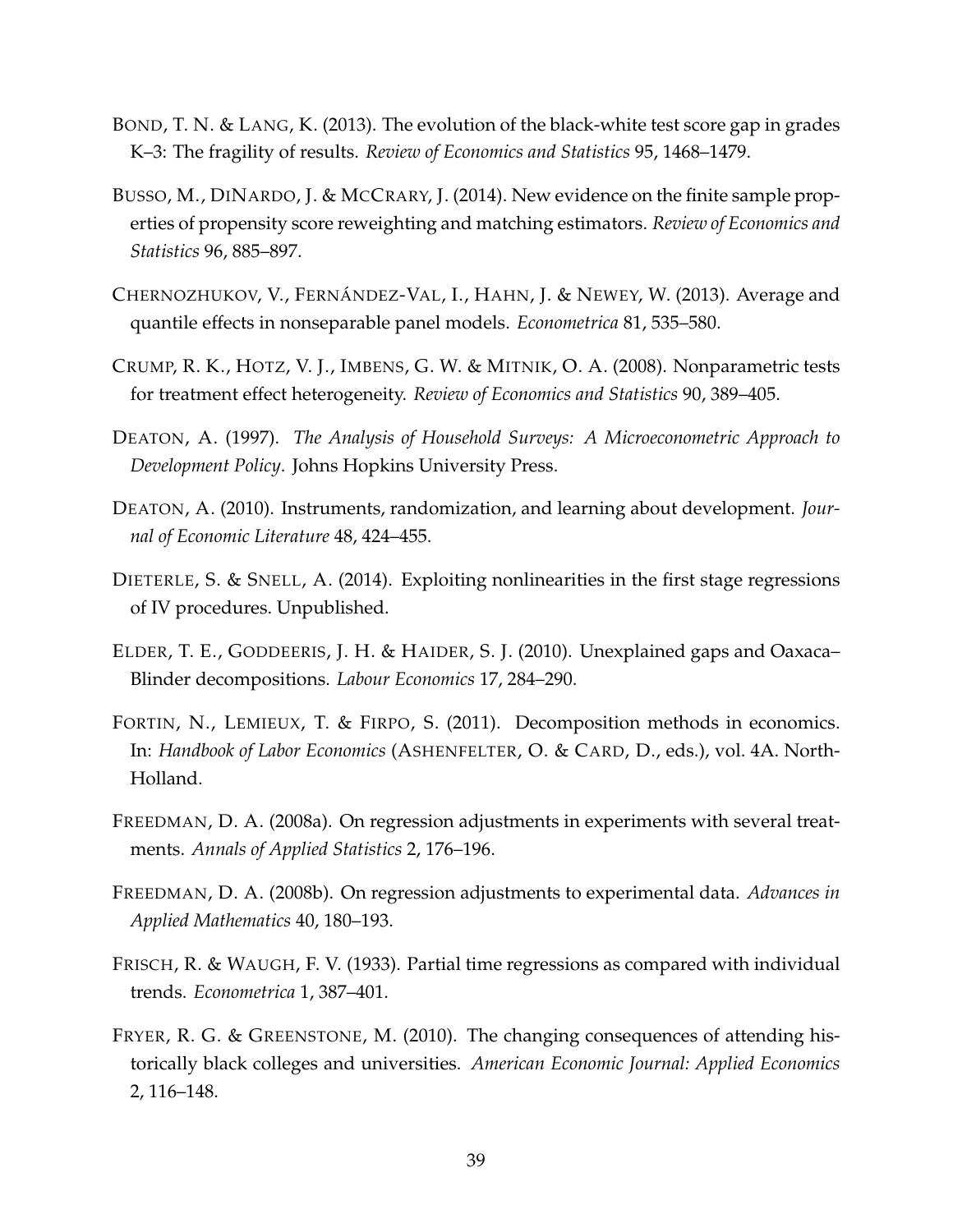- <span id="page-41-2"></span>FRYER, R. G. & LEVITT, S. D. (2004). Understanding the black-white test score gap in the first two years of school. *Review of Economics and Statistics* 86, 447–464.
- <span id="page-41-4"></span>FRYER, R. G. & LEVITT, S. D. (2010). An empirical analysis of the gender gap in mathematics. *American Economic Journal: Applied Economics* 2, 210–240.
- <span id="page-41-6"></span>GIBBONS, C. E., SUÁREZ SERRATO, J. C. & URBANCIC, M. B. (2014). Broken or fixed effects? NBER Working Paper no. 20342.
- <span id="page-41-3"></span>GITTLEMAN, M. & WOLFF, E. N. (2004). Racial differences in patterns of wealth accumulation. *Journal of Human Resources* 39, 193–227.
- <span id="page-41-1"></span>HECKMAN, J. J. (2001). Micro data, heterogeneity, and the evaluation of public policy: Nobel Lecture. *Journal of Political Economy* 109, 673–748.
- <span id="page-41-10"></span>HECKMAN, J. J., URZUA, S. & VYTLACIL, E. (2006). Understanding instrumental variables in models with essential heterogeneity. *Review of Economics and Statistics* 88, 389– 432.
- <span id="page-41-9"></span>HECKMAN, J. J. & VYTLACIL, E. (2005). Structural equations, treatment effects, and econometric policy evaluation. *Econometrica* 73, 669–738.
- <span id="page-41-11"></span>HECKMAN, J. J. & VYTLACIL, E. J. (2007). Econometric evaluation of social programs, part II: Using the marginal treatment effect to organize alternative econometric estimators to evaluate social programs, and to forecast their effects in new environments. In: *Handbook of Econometrics* (HECKMAN, J. J. & LEAMER, E. E., eds.), vol. 6B. North-Holland.
- <span id="page-41-12"></span>HOLLAND, P. W. (1986). Statistics and causal inference. *Journal of the American Statistical Association* 81, 945–960.
- <span id="page-41-8"></span>HUMPHREYS, M. (2009). Bounds on least squares estimates of causal effects in the presence of heterogeneous assignment probabilities. Unpublished.
- <span id="page-41-5"></span>IMAI, K. & KIM, I. S. (2013). On the use of linear fixed effects regression estimators for causal inference. Unpublished.
- <span id="page-41-0"></span>IMBENS, G. W. (2015). Matching methods in practice: Three examples. *Journal of Human Resources* 50, 373–419.
- <span id="page-41-7"></span>IMBENS, G. W. & ANGRIST, J. D. (1994). Identification and estimation of local average treatment effects. *Econometrica* 62, 467–475.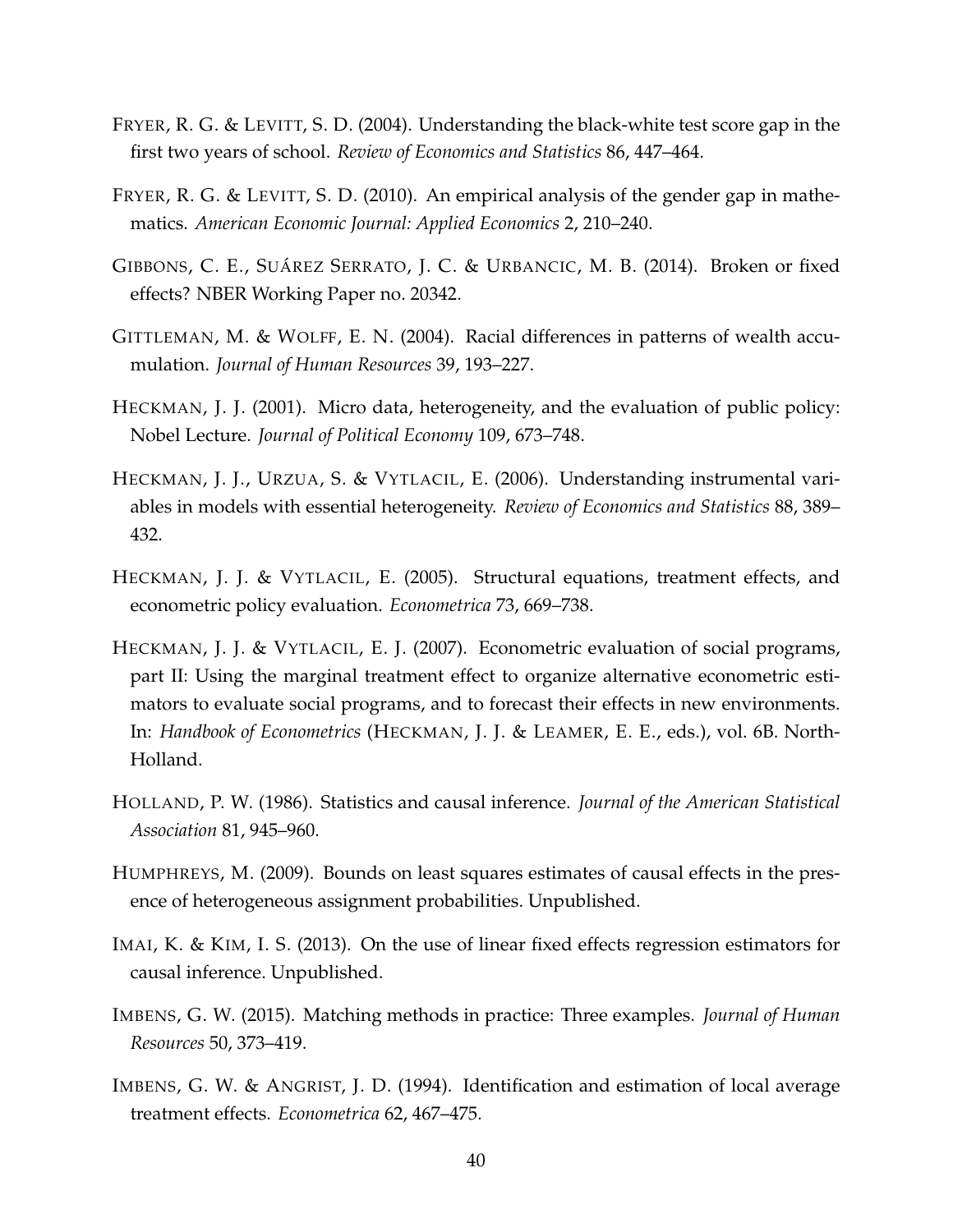- <span id="page-42-7"></span>IMBENS, G. W. & WOOLDRIDGE, J. M. (2009). Recent developments in the econometrics of program evaluation. *Journal of Economic Literature* 47, 5–86.
- <span id="page-42-10"></span>KHWAJA, A., PICONE, G., SALM, M. & TROGDON, J. G. (2011). A comparison of treatment effects estimators using a structural model of AMI treatment choices and severity of illness information from hospital charts. *Journal of Applied Econometrics* 26, 825–853.
- <span id="page-42-8"></span>KLINE, P. (2011). Oaxaca-Blinder as a reweighting estimator. *American Economic Review: Papers & Proceedings* 101, 532–537.
- <span id="page-42-9"></span>KLINE, P. (2014). A note on variance estimation for the Oaxaca estimator of average treatment effects. *Economics Letters* 122, 428–431.
- <span id="page-42-4"></span>KOLESÁR, M. (2013). Estimation in an instrumental variables model with treatment effect heterogeneity. Unpublished.
- <span id="page-42-12"></span>LALONDE, R. J. (1986). Evaluating the econometric evaluations of training programs with experimental data. *American Economic Review* 76, 604–620.
- <span id="page-42-0"></span>LANG, K. & MANOVE, M. (2011). Education and labor market discrimination. *American Economic Review* 101, 1467–1496.
- <span id="page-42-11"></span>LIN, W. (2013). Agnostic notes on regression adjustments to experimental data: Reexamining Freedman's critique. *Annals of Applied Statistics* 7, 295–318.
- <span id="page-42-3"></span>LØKEN, K. V., MOGSTAD, M. & WISWALL, M. (2012). What linear estimators miss: The effects of family income on child outcomes. *American Economic Journal: Applied Economics* 4, 1–35.
- <span id="page-42-2"></span>MARTINEZ-BRAVO, M. (2014). The role of local officials in new democracies: Evidence from Indonesia. *American Economic Review* 104, 1244–1287.
- <span id="page-42-13"></span>OAXACA, R. (1973). Male-female wage differentials in urban labor markets. *International Economic Review* 14, 693–709.
- <span id="page-42-5"></span>RHODES, W. (2010). Heterogeneous treatment effects: What does a regression estimate? *Evaluation Review* 34, 334–361.
- <span id="page-42-6"></span>ROSENBAUM, P. R. & RUBIN, D. B. (1983). The central role of the propensity score in observational studies for causal effects. *Biometrika* 70, 41–55.
- <span id="page-42-1"></span>ROTHSTEIN, J. & WOZNY, N. (2013). Permanent income and the black-white test score gap. *Journal of Human Resources* 48, 509–544.